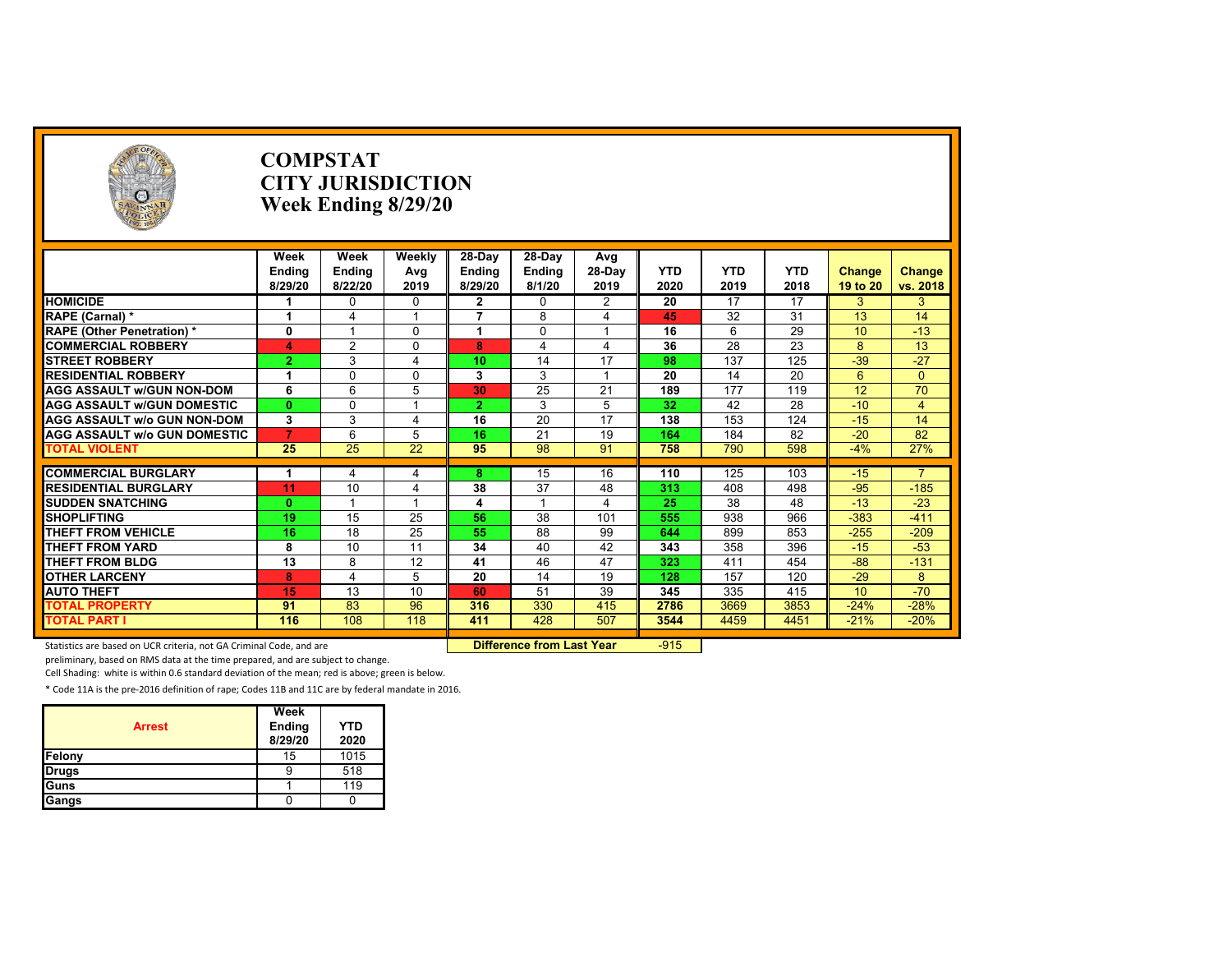

#### **COMPSTATNORTH PRECINCTWeek Ending 8/29/20**

#### **PRECINCT COMMANDER:**

**CAPT. CARY HILL**



|                                     | Week<br><b>Endina</b><br>8/29/20 | Week<br><b>Endina</b><br>8/22/20 | Weekly<br>Avg<br>2019   | 28-Day<br>Ending<br>8/29/20 | $28-Dav$<br><b>Endina</b><br>8/1/20 | Avg<br>$28-Dav$<br>2019 | <b>YTD</b><br>2020 | <b>YTD</b><br>2019 | <b>YTD</b><br>2018       | <b>Change</b><br>19 to 20 | Change<br>vs. 2018   |
|-------------------------------------|----------------------------------|----------------------------------|-------------------------|-----------------------------|-------------------------------------|-------------------------|--------------------|--------------------|--------------------------|---------------------------|----------------------|
| <b>HOMICIDE</b>                     |                                  | $\Omega$                         | $\Omega$                |                             | 0                                   | $\Omega$                | 4                  | 5                  | 4                        | -1                        | 0                    |
| <b>RAPE (Carnal) *</b>              | 0                                | $\Omega$                         | $\Omega$                | $\mathbf{0}$                |                                     |                         | 12                 | 6                  | $\overline{\phantom{a}}$ | 6                         | 5                    |
| <b>RAPE (Other Penetration) *</b>   | $\bf{0}$                         | $\Omega$                         | $\Omega$                | $\mathbf{0}$                | $\Omega$                            | $\Omega$                | 3.                 | 4                  | 5                        | $-1$                      | $-2$                 |
| <b>COMMERCIAL ROBBERY</b>           | 4                                | $\Omega$                         | $\Omega$                |                             | $\Omega$                            | 1                       | 4                  | 3                  | 5                        | 4                         | $-1$                 |
| <b>STREET ROBBERY</b>               | 2                                | $\Omega$                         |                         | 4                           | 5                                   | 5                       | 31                 | 38                 | 38                       | $-7$                      | $-7$                 |
| <b>RESIDENTIAL ROBBERY</b>          | 0                                | $\Omega$                         | $\Omega$                | 0                           | $\Omega$                            | 0                       | 4                  | 3                  | 5                        |                           | $-1$                 |
| <b>AGG ASSAULT w/GUN NON-DOM</b>    | 3                                |                                  |                         | 8                           | 5                                   | 4                       | 53                 | 40                 | 30                       | 13                        | 23                   |
| <b>AGG ASSAULT W/GUN DOMESTIC</b>   | $\bf{0}$                         | $\Omega$                         | $\Omega$                | 0                           | $\Omega$                            | $\overline{ }$          | 7                  | 8                  | 8                        | $-1$                      | $\blacktriangleleft$ |
| <b>AGG ASSAULT w/o GUN NON-DOM</b>  | 1                                |                                  |                         | 6                           | 9                                   | 6                       | 42                 | 52                 | 41                       | $-10$                     | $\overline{A}$       |
| <b>AGG ASSAULT W/o GUN DOMESTIC</b> | 3                                | $\overline{2}$                   |                         | 5                           | 4                                   | 5                       | 29                 | 43                 | 20                       | $-14$                     | 9                    |
| <b>TOTAL VIOLENT</b>                | 11                               | $\overline{4}$                   | 6                       | 25                          | 24                                  | 24                      | 189                | 202                | 163                      | $-6%$                     | 16%                  |
|                                     |                                  |                                  |                         |                             |                                     |                         |                    |                    |                          |                           |                      |
| <b>COMMERCIAL BURGLARY</b>          |                                  |                                  |                         | 2                           | 2                                   | 4                       | 33                 | 31                 | 22                       | $\overline{2}$            | 11                   |
| <b>RESIDENTIAL BURGLARY</b>         | $\mathbf{2}$                     | 2                                |                         | 8                           | 4                                   | 7                       | 64                 | 58                 | 56                       | 6                         | 8                    |
| <b>SUDDEN SNATCHING</b>             | $\bf{0}$                         | $\Omega$                         | $\Omega$                | 0                           | $\Omega$                            | $\overline{\mathbf{A}}$ | 12                 | 12                 | 24                       | $\Omega$                  | $-12$                |
| <b>SHOPLIFTING</b>                  | $\overline{2}$                   | 2                                | 3                       | 5.                          | 5                                   | 12                      | 88                 | 108                | 175                      | $-20$                     | $-87$                |
| <b>THEFT FROM VEHICLE</b>           | 5                                |                                  | 6                       | 11                          | 24                                  | 24                      | 124                | 211                | 176                      | $-87$                     | $-52$                |
| <b>THEFT FROM YARD</b>              | 3                                |                                  | 3                       | 7                           | 14                                  | 11                      | 94                 | 93                 | 101                      |                           | $\overline{7}$       |
| <b>THEFT FROM BLDG</b>              | 6                                |                                  | 3                       | 10                          | 8                                   | 11                      | 60                 | 92                 | 127                      | $-32$                     | $-67$                |
| <b>OTHER LARCENY</b>                | 3                                |                                  | $\overline{\mathbf{A}}$ | 6                           | 4                                   | 4                       | 27                 | 24                 | 31                       | 3                         | $-4$                 |
| <b>AUTO THEFT</b>                   | 5                                | $\Omega$                         | 2                       | 21                          | 15                                  | 8                       | 82                 | 63                 | 82                       | 19                        | $\overline{0}$       |
| <b>TOTAL PROPERTY</b>               | 27                               | 9                                | 19                      | 70                          | 76                                  | 82                      | 584                | 692                | 794                      | $-16%$                    | $-26%$               |
| TOTAL PART I                        | 38                               | $\overline{13}$                  | 25                      | 95                          | 100                                 | 106                     | 773                | 894                | 957                      | $-14%$                    | $-19%$               |

Statistics are based on UCR criteria, not GA Criminal Code, and are **Difference from Last Year** -121

preliminary, based on RMS data at the time prepared, and are subject to change.

Cell Shading: white is within 0.6 standard deviation of the mean; red is above; green is below.

| <b>Arrests</b> | <b>Week</b><br>Ending<br>8/29/20 | <b>YTD</b><br>2020 |
|----------------|----------------------------------|--------------------|
| <b>Felony</b>  |                                  | 243                |
| <b>Drugs</b>   |                                  | 123                |
| Guns           |                                  | 35                 |
| Gangs          |                                  |                    |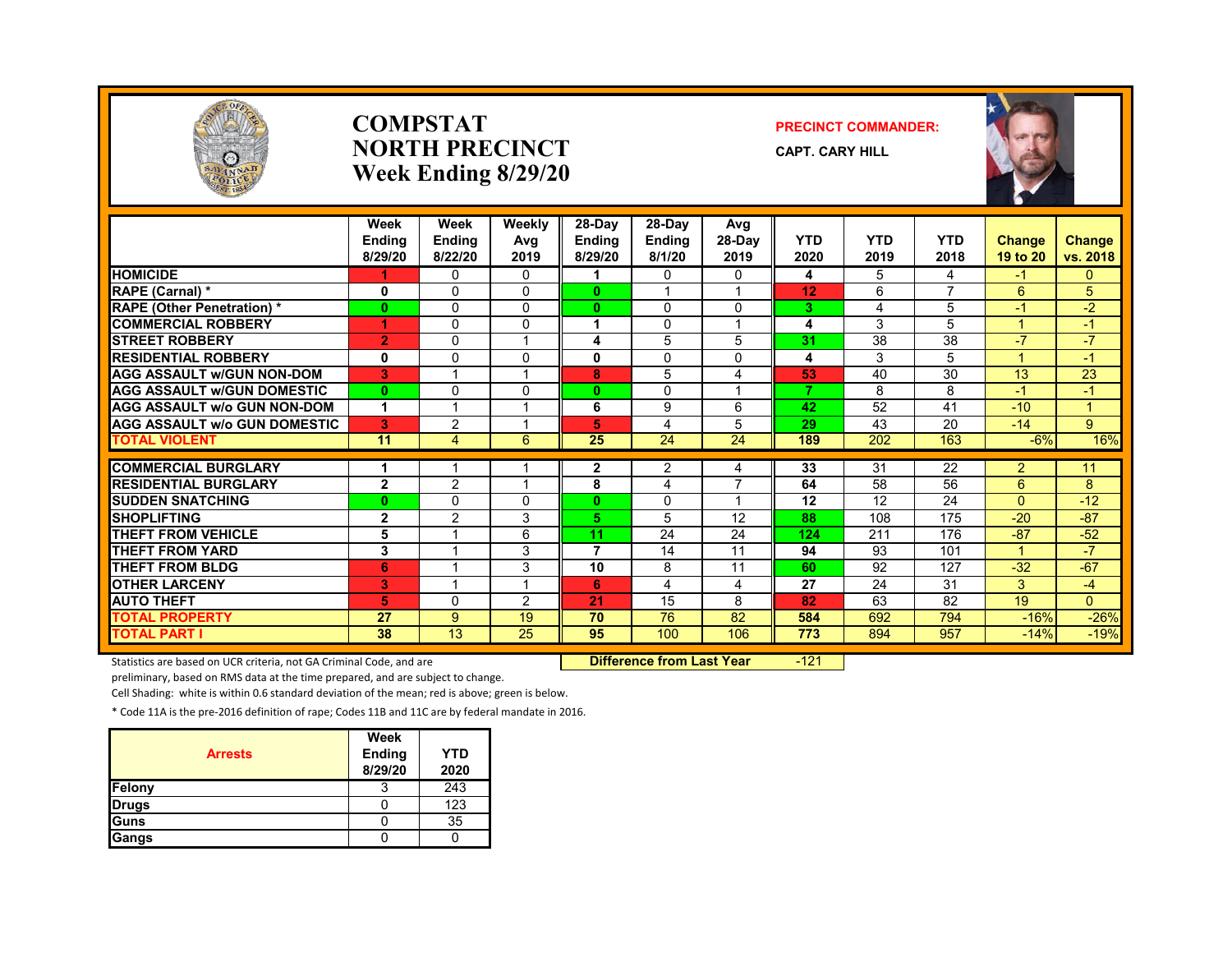

#### **COMPSTATCENTRAL PRECINCTWeek Ending 8/29/20**

#### **PRECINCT COMMANDER:**

**CAPT. TONYA REID**



|                                     | Week<br><b>Endina</b><br>8/29/20 | Week<br><b>Ending</b><br>8/22/20 | Weekly<br>Avg<br>2019 | 28-Day<br><b>Ending</b><br>8/29/20 | $28-Dav$<br><b>Ending</b><br>8/1/20 | Avg<br>28-Day<br>2019 | <b>YTD</b><br>2020 | <b>YTD</b><br>2019 | <b>YTD</b><br>2018      | Change<br>19 to 20 | Change<br>vs. 2018 |
|-------------------------------------|----------------------------------|----------------------------------|-----------------------|------------------------------------|-------------------------------------|-----------------------|--------------------|--------------------|-------------------------|--------------------|--------------------|
| <b>HOMICIDE</b>                     | 0                                | 0                                | 0                     |                                    | 0                                   | 0                     | 11                 | 3                  | $\overline{\mathbf{A}}$ | 8                  | 10 <sup>1</sup>    |
| RAPE (Carnal) *                     | $\bf{0}$                         | $\overline{\mathbf{4}}$          | $\Omega$              | 6                                  | 4                                   |                       | 19                 | 6                  | 10                      | 13                 | 9                  |
| <b>RAPE</b> (Other Penetration) *   | $\mathbf{0}$                     | $\Omega$                         | $\Omega$              | 0                                  | $\Omega$                            | $\Omega$              | 3                  |                    | 6                       | $\overline{2}$     | $-3$               |
| <b>COMMERCIAL ROBBERY</b>           | $\mathbf 0$                      | $\overline{2}$                   | $\Omega$              | $\overline{2}$                     |                                     | $\overline{2}$        | 7                  | 11                 | 5                       | $-4$               | $\overline{2}$     |
| <b>STREET ROBBERY</b>               | $\bf{0}$                         |                                  |                       | $\overline{2}$                     | 4                                   | 5                     | 30                 | 41                 | 36                      | $-11$              | -6                 |
| <b>RESIDENTIAL ROBBERY</b>          | 0                                | $\mathbf{0}$                     | $\Omega$              |                                    |                                     | $\Omega$              | 7                  | 3                  | 5                       | 4                  | $\overline{2}$     |
| <b>AGG ASSAULT W/GUN NON-DOM</b>    |                                  | 3                                | $\overline{2}$        | 6                                  | 4                                   | $\overline{7}$        | 44                 | 57                 | 43                      | $-13$              | $\overline{A}$     |
| <b>AGG ASSAULT W/GUN DOMESTIC</b>   | $\mathbf{0}$                     | $\Omega$                         | $\Omega$              | и                                  | $\Omega$                            | $\overline{ }$        | 7                  | 11                 | 10                      | $-4$               | $-3$               |
| <b>AGG ASSAULT w/o GUN NON-DOM</b>  | 1                                | 0                                |                       | 5                                  | $\overline{2}$                      | 4                     | 28                 | 35                 | 30                      | $-7$               | $-2$               |
| <b>AGG ASSAULT W/o GUN DOMESTIC</b> | $\mathbf{0}$                     | $\Omega$                         |                       |                                    | $\overline{7}$                      | 5                     | 45                 | 46                 | 24                      | $-1$               | 21                 |
| <b>TOTAL VIOLENT</b>                | $\overline{2}$                   | 10                               | 6                     | 25                                 | 23                                  | 26                    | 201                | 214                | 170                     | $-6%$              | 18%                |
| <b>COMMERCIAL BURGLARY</b>          |                                  |                                  |                       |                                    | 7                                   |                       |                    | 33                 | 26                      |                    |                    |
| <b>RESIDENTIAL BURGLARY</b>         | 0<br>$\overline{2}$              |                                  |                       | 3<br>11                            | 9                                   | 6<br>16               | 34<br>97           | 135                | 144                     | $-38$              | 8<br>$-47$         |
| <b>SUDDEN SNATCHING</b>             | $\mathbf{0}$                     | 4<br>$\Omega$                    | $\Omega$              | 0                                  |                                     |                       |                    | 8                  | 7                       | $-4$               | $-3$               |
| <b>SHOPLIFTING</b>                  | 4                                | $\Omega$                         | 5                     | 9                                  | $\overline{7}$                      | 19                    | 4<br>105           | 170                | 139                     | $-65$              | $-34$              |
| <b>THEFT FROM VEHICLE</b>           |                                  | 5                                | 6                     | 16                                 | 24                                  | 25                    | 150                | 221                | 212                     | $-71$              | $-62$              |
| <b>THEFT FROM YARD</b>              | 4<br>3                           | 4                                | 4                     | 11                                 | 13                                  | 15                    | 109                | 126                | 122                     | $-17$              | $-13$              |
| <b>THEFT FROM BLDG</b>              | $\overline{2}$                   |                                  | 3                     | 10                                 | 10                                  | 10                    | 79                 | 91                 | 115                     | $-12$              | $-36$              |
| <b>OTHER LARCENY</b>                |                                  | 3                                | $\overline{2}$        | 7                                  | 4                                   | 7                     | 39                 | 55                 | 27                      | $-16$              | 12                 |
| <b>AUTO THEFT</b>                   | 1                                | $\overline{4}$                   | $\overline{2}$        | 9                                  | 8                                   | 10                    | 94                 | 82                 | 129                     | 12                 | $-35$              |
| <b>TOTAL PROPERTY</b>               | 17                               | $\overline{22}$                  | 24                    | 76                                 | 83                                  | 107                   | 711                | 921                | 921                     | $-23%$             | $-23%$             |
| <b>TOTAL PART I</b>                 | 19                               | 32                               | 30                    | 101                                | 106                                 | 133                   | 912                | 1135               | 1091                    | $-20%$             | $-16%$             |
|                                     |                                  |                                  |                       |                                    |                                     |                       |                    |                    |                         |                    |                    |

Statistics are based on UCR criteria, not GA Criminal Code, and are **Difference from Last Year** -223

preliminary, based on RMS data at the time prepared, and are subject to change.

Cell Shading: white is within 0.6 standard deviation of the mean; red is above; green is below.

|                | Week              |                    |
|----------------|-------------------|--------------------|
| <b>Arrests</b> | Ending<br>8/29/20 | <b>YTD</b><br>2020 |
| Felony         |                   | 400                |
| <b>Drugs</b>   |                   | 244                |
| Guns           |                   | 52                 |
| Gangs          |                   |                    |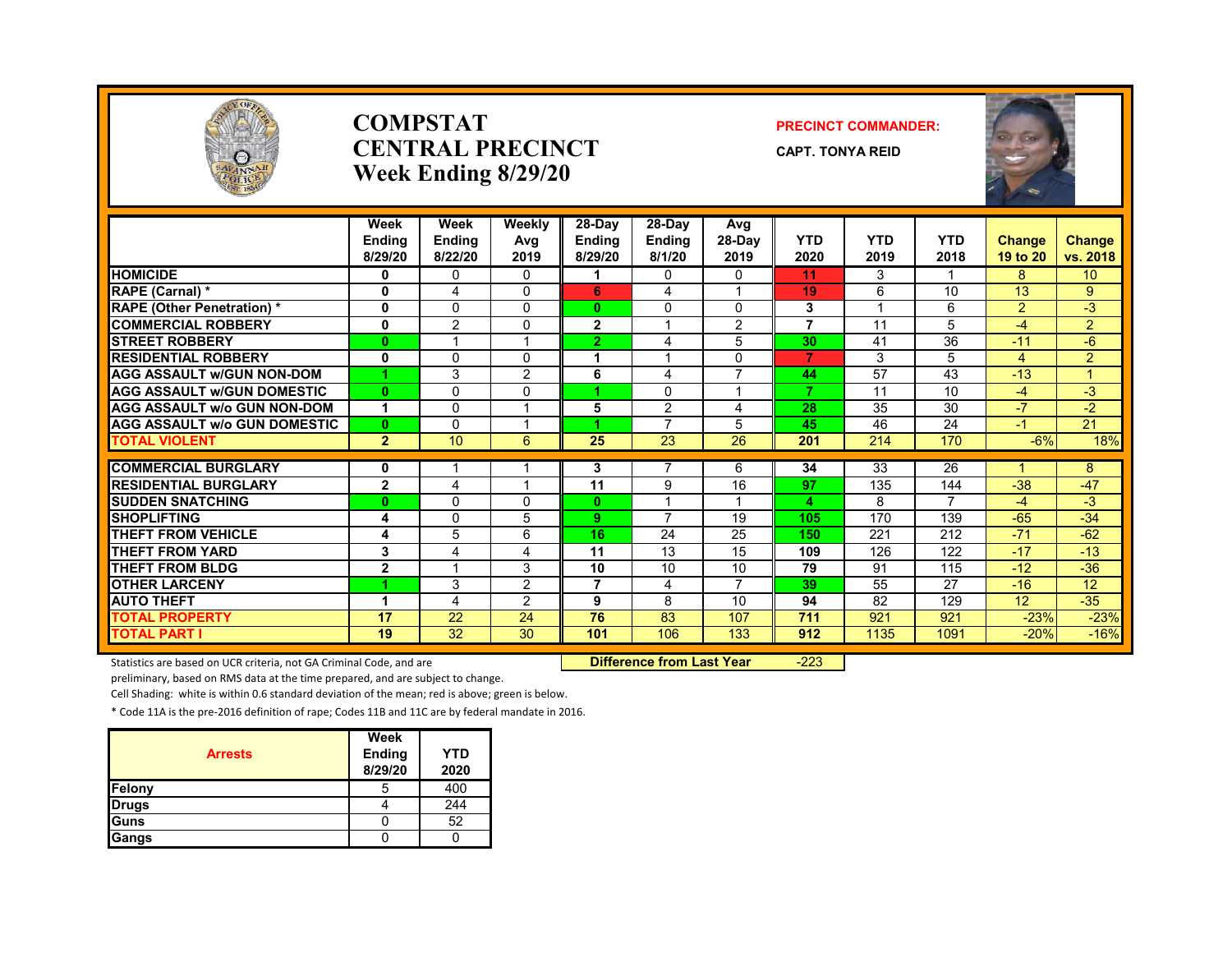

#### **COMPSTATSOUTH PRECINCTWeek Ending 8/29/20**

#### **PRECINCT COMMANDER:**

**CAPT. MICHELLE HALFORD**



|                                               | Week<br><b>Endina</b><br>8/29/20 | Week<br><b>Ending</b><br>8/22/20 | Weekly<br>Avg<br>2019 | 28-Day<br><b>Ending</b><br>8/29/20 | 28-Day<br><b>Ending</b><br>8/1/20 | Avg<br>$28-Dav$<br>2019 | <b>YTD</b><br>2020 | <b>YTD</b><br>2019 | <b>YTD</b><br>2018 | Change<br>19 to 20 | <b>Change</b><br>vs. 2018 |
|-----------------------------------------------|----------------------------------|----------------------------------|-----------------------|------------------------------------|-----------------------------------|-------------------------|--------------------|--------------------|--------------------|--------------------|---------------------------|
| <b>HOMICIDE</b>                               | 0                                | 0                                | 0                     | 0                                  | $\Omega$                          |                         | $\mathbf{2}$       | 5                  | 3                  | $-3$               | -1                        |
| <b>RAPE (Carnal) *</b>                        | $\mathbf 0$                      | $\Omega$                         | $\Omega$              | 0                                  | 3                                 | $\overline{A}$          | 13                 | 9                  | 6                  | 4                  | $\overline{7}$            |
| <b>RAPE (Other Penetration)*</b>              | $\bf{0}$                         | $\Omega$                         | $\Omega$              | $\mathbf{0}$                       | $\Omega$                          | $\Omega$                | 5                  | -4                 | 13                 | 4                  | -8                        |
| <b>COMMERCIAL ROBBERY</b>                     | $\overline{2}$                   | $\mathbf{0}$                     | 0                     | 3                                  | $\overline{2}$                    |                         | 18                 | 12                 | 8                  | 6                  | 10                        |
| <b>STREET ROBBERY</b>                         | $\bf{0}$                         | $\overline{2}$                   |                       | 3                                  | $\overline{2}$                    | 3                       | 20                 | 25                 | 24                 | $-5$               | -4                        |
| <b>RESIDENTIAL ROBBERY</b>                    | 1                                | $\Omega$                         | $\Omega$              | $\overline{2}$                     | $\Omega$                          | $\Omega$                | 6                  | 3                  | 8                  | 3                  | $-2$                      |
| <b>AGG ASSAULT w/GUN NON-DOM</b>              | $\mathbf{0}$                     |                                  |                       | 6                                  | 7                                 | 3                       | 45                 | 29                 | 9                  | 16                 | 36                        |
| <b>AGG ASSAULT W/GUN DOMESTIC</b>             | $\bf{0}$                         | $\mathbf{0}$                     | $\Omega$              | $\bf{0}$                           | 2                                 | $\overline{A}$          | 6.                 | 10                 | 5                  | -4                 | $\mathbf{1}$              |
| <b>AGG ASSAULT w/o GUN NON-DOM</b>            | 1                                |                                  |                       | 3                                  | 2                                 | 2                       | 22                 | 23                 | 15                 | -1                 | $\overline{7}$            |
| <b>AGG ASSAULT w/o GUN DOMESTIC</b>           | 4                                | 3                                |                       | 8                                  | 3                                 | 4                       | 35                 | 38                 | 17                 | $-3$               | 18                        |
| <b>TOTAL VIOLENT</b>                          | 8                                | $\overline{7}$                   | 4                     | 25                                 | 21                                | 17                      | 172                | 155                | 108                | 11%                | 59%                       |
| <b>COMMERCIAL BURGLARY</b>                    |                                  |                                  |                       |                                    |                                   |                         | 24                 | 46                 | 38                 | $-22$              | $-14$                     |
| <b>RESIDENTIAL BURGLARY</b>                   | 0<br>4                           |                                  |                       | 2<br>7                             | 4<br>8                            | 5<br>9                  | 59                 | 73                 | 136                | $-14$              | $-77$                     |
|                                               |                                  |                                  | <sup>n</sup>          |                                    |                                   |                         | 5.                 | 10                 | 8                  | -5                 | $-3$                      |
| <b>SUDDEN SNATCHING</b><br><b>SHOPLIFTING</b> | $\bf{0}$<br>6                    | 10                               | 12                    | $\overline{2}$<br>30               | $\Omega$<br>18                    | 48                      | 204                | 446                | 436                |                    |                           |
| <b>THEFT FROM VEHICLE</b>                     |                                  |                                  |                       |                                    |                                   |                         |                    |                    |                    | $-242$             | $-232$<br>$-31$           |
| <b>THEFT FROM YARD</b>                        | $\overline{2}$                   | 9                                |                       | 16                                 | 27                                | 26                      | 210<br>62          | 252<br>52          | 241<br>72          | $-42$<br>10        | $-10$                     |
|                                               |                                  | 4                                |                       | 9                                  | 6                                 | 6                       |                    |                    |                    |                    |                           |
| <b>THEFT FROM BLDG</b>                        |                                  | $\overline{2}$                   | 3                     | 8                                  | 19                                | 13                      | 84                 | 122                | 100                | $-38$              | $-16$                     |
| <b>OTHER LARCENY</b>                          | 1                                | $\Omega$                         |                       | 3                                  | 3                                 | 4                       | 27                 | 39                 | 20                 | $-12$              | $\overline{7}$            |
| <b>AUTO THEFT</b>                             | 6                                | 4                                | 3                     | 18                                 | 20                                | 11                      | 100                | 97                 | 98                 | 3                  | $\overline{2}$            |
| <b>TOTAL PROPERTY</b>                         | 18                               | 32                               | 29                    | 95                                 | 105                               | 123                     | 775                | 1137               | 1149               | $-32%$             | $-33%$                    |
| <b>TOTAL PART I</b>                           | 26                               | 39                               | 34                    | 120                                | 126                               | 141                     | 947                | 1292               | 1257               | $-27%$             | $-25%$                    |

Statistics are based on UCR criteria, not GA Criminal Code, and are **Difference from Last Year** -345

preliminary, based on RMS data at the time prepared, and are subject to change.

Cell Shading: white is within 0.6 standard deviation of the mean; red is above; green is below.

| <b>Arrests</b> | Week<br><b>Ending</b><br>8/29/20 | <b>YTD</b><br>2020 |
|----------------|----------------------------------|--------------------|
| Felony         |                                  | 220                |
| <b>Drugs</b>   |                                  | 106                |
| Guns           |                                  | 18                 |
| Gangs          |                                  |                    |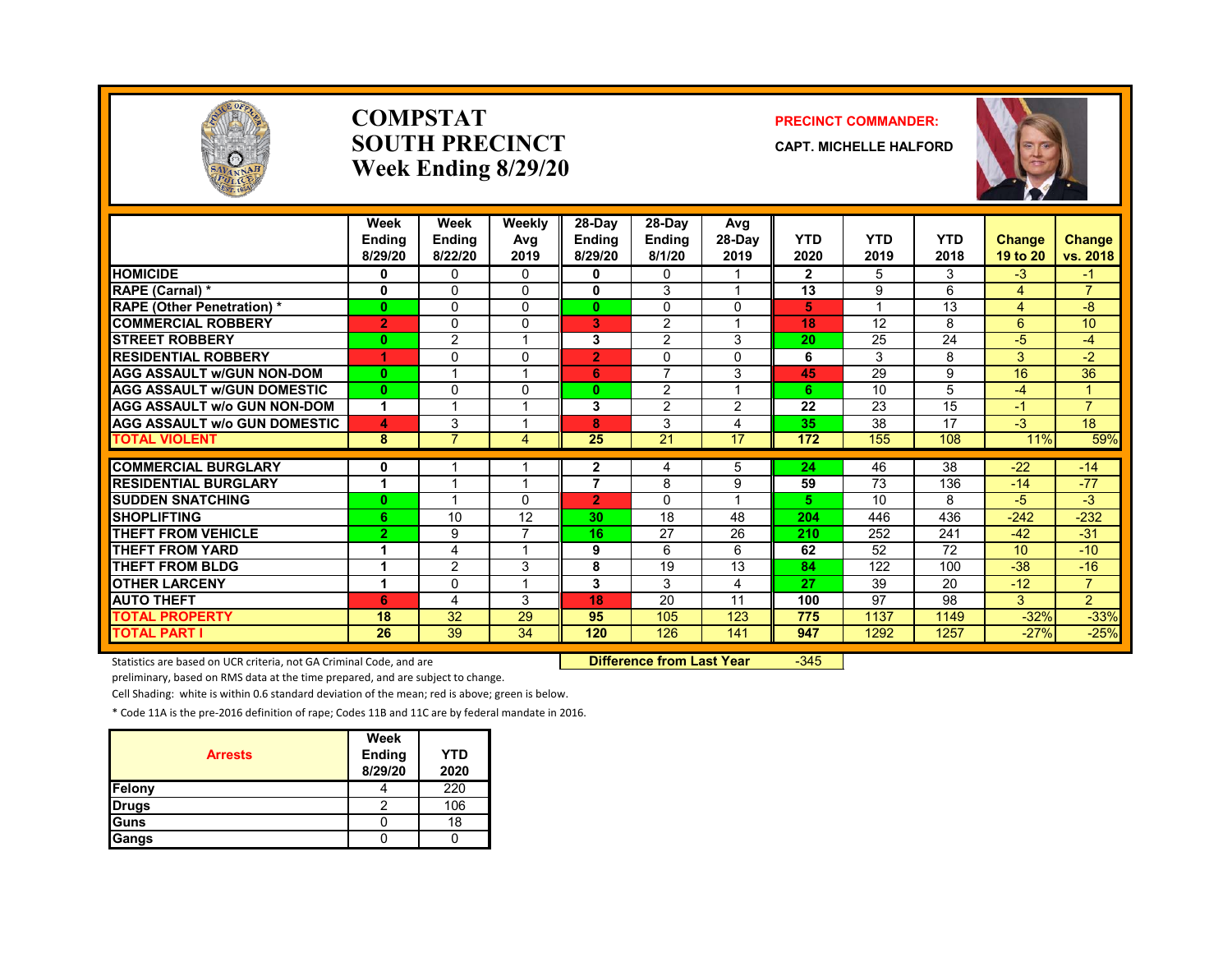

#### **COMPSTATEAST PRECINCTWeek Ending 8/29/20**

#### **PRECINCT COMMANDER:**

**CAPT. GEORGE GUNDICH**



|                                     | Week<br>Endina<br>8/29/20 | Week<br>Endina<br>8/22/20 | Weekly<br>Avg<br>2019 | $28-Dav$<br><b>Ending</b><br>8/29/20 | 28-Day<br><b>Endina</b><br>8/1/20 | Avg<br>$28-Dav$<br>2019 | <b>YTD</b><br>2020 | <b>YTD</b><br>2019 | <b>YTD</b><br>2018 | Change<br>19 to 20 | <b>Change</b><br>vs. 2018 |
|-------------------------------------|---------------------------|---------------------------|-----------------------|--------------------------------------|-----------------------------------|-------------------------|--------------------|--------------------|--------------------|--------------------|---------------------------|
| <b>HOMICIDE</b>                     | 0                         | $\Omega$                  | 0                     | 0                                    | $\mathbf{0}$                      | 0                       | 3                  | 4                  | 9                  | -1                 | -6                        |
| RAPE (Carnal) *                     |                           | $\Omega$                  | 0                     |                                      | 0                                 |                         |                    | 11                 | 8                  | $-10$              | $-7$                      |
| <b>RAPE (Other Penetration)*</b>    | $\bf{0}$                  | -1                        | 0                     | 4.                                   | 0                                 | $\Omega$                | 5                  | $\Omega$           | 5                  | 5                  | $\Omega$                  |
| <b>COMMERCIAL ROBBERY</b>           |                           | $\Omega$                  | 0                     | $\mathbf{2}$                         |                                   |                         | 7                  | 2                  | 5                  | 5                  | $\overline{2}$            |
| <b>STREET ROBBERY</b>               | $\bf{0}$                  | 0                         |                       |                                      | 3                                 | 4                       | 17                 | 33                 | 27                 | $-16$              | $-10$                     |
| <b>RESIDENTIAL ROBBERY</b>          | 0                         | 0                         | 0                     | $\mathbf{0}$                         | 2                                 |                         | 3                  | 5                  | $\overline{2}$     | $-2$               |                           |
| <b>AGG ASSAULT w/GUN NON-DOM</b>    | $\overline{2}$            |                           | $\overline{2}$        | 10                                   | 9                                 | 6                       | 47                 | 51                 | $\overline{37}$    | -4                 | 10                        |
| <b>AGG ASSAULT W/GUN DOMESTIC</b>   | $\mathbf{0}$              | $\Omega$                  | 0                     | 4.                                   | $\overline{A}$                    | $\overline{2}$          | 12                 | 13                 | 5                  | $-1$               | $\overline{7}$            |
| <b>AGG ASSAULT w/o GUN NON-DOM</b>  | $\bf{0}$                  |                           |                       | $\overline{2}$                       | $\overline{7}$                    | 5                       | 46                 | 43                 | 38                 | 3                  | 8                         |
| <b>AGG ASSAULT w/o GUN DOMESTIC</b> | $\mathbf{0}$              |                           |                       | 2                                    | 7                                 | 5                       | 55                 | 57                 | 21                 | $-2$               | 34                        |
| <b>TOTAL VIOLENT</b>                | 4                         | 4                         | 6                     | 20                                   | 30                                | 24                      | 196                | 219                | 157                | $-11%$             | 25%                       |
|                                     |                           |                           |                       |                                      |                                   |                         |                    |                    |                    |                    |                           |
| <b>COMMERCIAL BURGLARY</b>          | 0                         |                           | 0                     |                                      | 2                                 | $\overline{2}$          | 19                 | 15                 | 17                 | 4                  | $\overline{2}$            |
| <b>RESIDENTIAL BURGLARY</b>         | 6                         | 3                         | 2                     | 12                                   | 16                                | 17                      | 93                 | 142                | 162                | $-49$              | $-69$                     |
| <b>SUDDEN SNATCHING</b>             | $\mathbf{0}$              | 0                         | 0                     | $\overline{2}$                       | 0                                 |                         | 4                  | 8                  | 9                  | $-4$               | -5                        |
| <b>SHOPLIFTING</b>                  | $\overline{7}$            | 3                         | 6                     | 12 <sub>2</sub>                      | 8                                 | 23                      | 158                | 214                | 216                | $-56$              | $-58$                     |
| <b>THEFT FROM VEHICLE</b>           | 5                         | 3                         | 6                     | 12 <sub>2</sub>                      | 13                                | 24                      | 160                | 215                | 224                | $-55$              | $-64$                     |
| <b>THEFT FROM YARD</b>              |                           |                           | 2                     | 7                                    | $\overline{7}$                    | 10                      | 78                 | 87                 | 101                | $-9$               | $-23$                     |
| <b>THEFT FROM BLDG</b>              | 4                         | $\overline{4}$            | 3                     | 13                                   | 9                                 | 12                      | 100                | 106                | 112                | $-6$               | $-12$                     |
| <b>OTHER LARCENY</b>                | в.                        | 0                         |                       | 4                                    | 3                                 | 5                       | 35                 | 39                 | 42                 | $-4$               | $-7$                      |
| <b>AUTO THEFT</b>                   | 3                         | 5                         | 2                     | 12                                   | 8                                 | 10                      | 69                 | 93                 | 106                | $-24$              | $-37$                     |
| <b>TOTAL PROPERTY</b>               | 29                        | 20                        | 23                    | 75                                   | 66                                | 103                     | 716                | 919                | 989                | $-22%$             | $-28%$                    |
| <b>TOTAL PART I</b>                 | 33                        | 24                        | 29                    | 95                                   | 96                                | 127                     | 912                | 1138               | 1146               | $-20%$             | $-20%$                    |

Statistics are based on UCR criteria, not GA Criminal Code, and are **Difference from Last Year** -226

preliminary, based on RMS data at the time prepared, and are subject to change.

Cell Shading: white is within 0.6 standard deviation of the mean; red is above; green is below.

| <b>Arrests</b> | Week<br>Ending<br>8/29/20 | YTD<br>2020 |
|----------------|---------------------------|-------------|
| Felony         | 3                         | 152         |
| <b>Drugs</b>   | 3                         | 45          |
| Guns           |                           | 14          |
| Gangs          |                           |             |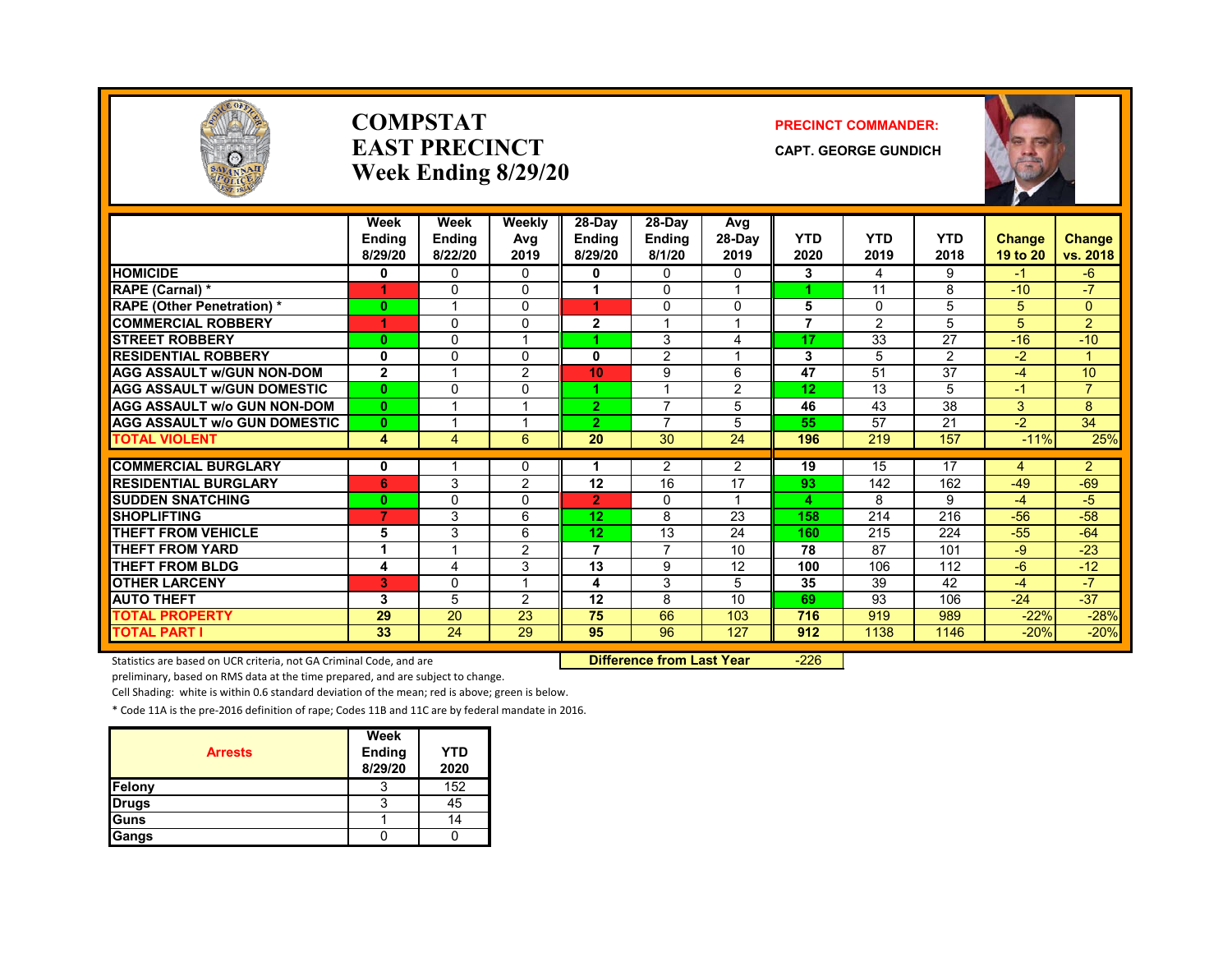# **BEAT 21North PrecinctWeek Ending 8/29/20**

|                                                           |                | <b>Last 4 Weeks</b> |                     |               | 28 Days       | 28 Day  |                   |              |                |                  |                |
|-----------------------------------------------------------|----------------|---------------------|---------------------|---------------|---------------|---------|-------------------|--------------|----------------|------------------|----------------|
|                                                           | <b>Endina</b>  | <b>Endina</b>       | <b>Endina</b>       | <b>Endina</b> | <b>Endina</b> | Average | <b>YTD</b>        | <b>YTD</b>   | <b>YTD</b>     | <b>Change</b>    | <b>Change</b>  |
|                                                           | 08/08/20       | 08/15/20            | 08/22/20   08/29/20 |               | 08/29/20      | 2019    | 2020              | 2019         | 2018           | 19 to 20         | vs. 2018       |
| <b>HOMICIDE</b>                                           | 0              | 0                   | $\mathbf{0}$        | 0             | 0             | 0.0     | $\mathbf{0}$      | 0            | $\Omega$       | $\mathbf{0}$     | $\mathbf{0}$   |
| RAPE (Carnal) *                                           | $\Omega$       | $\Omega$            | $\Omega$            | $\mathbf{0}$  | $\Omega$      | 0.2     | $\mathbf{1}$      | $\mathbf{1}$ | $\Omega$       | $\Omega$         | $\overline{1}$ |
| <b>RAPE (Other Penetration) *</b>                         | 0              | $\Omega$            | $\Omega$            | $\Omega$      | 0             | 0.0     | $\Omega$          | $\Omega$     | $\mathbf{1}$   | $\Omega$         | $-1$           |
| <b>COMMERCIAL ROBBERY</b>                                 | 0              | 0                   | $\Omega$            | 0             | 0             | 0.0     | $\Omega$          | 0            | $\Omega$       | $\mathbf{0}$     | $\Omega$       |
| <b>STREET ROBBERY</b>                                     | 0              | $\mathbf{1}$        | 0                   | 0             | $\mathbf{1}$  | 0.0     | 3                 | 0            | 0              | 3                | 3              |
| <b>RESIDENTIAL ROBBERY</b>                                | 0              | $\Omega$            | $\Omega$            | $\Omega$      | $\Omega$      | 0.0     | $\Omega$          | $\Omega$     | $\Omega$       | $\Omega$         | $\Omega$       |
| <b>AGG ASSAULT w/GUN NON-DOM</b>                          | $\Omega$       | $\Omega$            | $\Omega$            | $\Omega$      | $\Omega$      | 0.1     | $\overline{2}$    | 3            | $\mathbf{1}$   | $-1$             | $\mathbf{1}$   |
| <b>AGG ASSAULT w/GUN DOMESTIC</b>                         | $\Omega$       | $\Omega$            | $\Omega$            | 0             | $\Omega$      | 0.0     | $\overline{2}$    | $\Omega$     | $\mathbf{1}$   | $\overline{2}$   | $\mathbf{1}$   |
| <b>AGG ASSAULT w/o GUN NON-DOM</b>                        | $\Omega$       | $\Omega$            | $\Omega$            | $\Omega$      | $\Omega$      | 0.2     | $\Omega$          | $\mathbf{1}$ | $\overline{2}$ | $-1$             | $-2$           |
| <b>AGG ASSAULT W/o GUN DOMESTIC</b>                       | $\Omega$       | $\Omega$            | $\Omega$            | $\mathbf{0}$  | $\Omega$      | 0.4     | 4                 | 1            | 1              | 3                | 3              |
| <b>TOTAL VIOLENT</b>                                      | $\Omega$       | $\mathbf{1}$        | $\Omega$            | $\mathbf{0}$  | $\mathbf{1}$  | 0.8     | 12                | 6            | 6              | 100%             | 100%           |
|                                                           |                |                     |                     |               |               |         |                   |              |                |                  |                |
| <b>COMMERCIAL BURGLARY</b><br><b>RESIDENTIAL BURGLARY</b> | 0              | 0                   | $\Omega$            | 0             | $\Omega$      | 0.1     | $\mathbf{1}$<br>5 | $\mathbf{1}$ | 3              | $\Omega$<br>$-8$ | $-2$           |
|                                                           | 0              | $\mathbf{1}$        | 0                   | $\Omega$      | 1             | 1.3     |                   | 13           | 9              |                  | $-4$           |
| <b>SUDDEN SNATCHING</b>                                   | 0              | 0                   | 0                   | 0             | 0             | 0.0     | $\Omega$          | 0            | $\Omega$       | $\Omega$         | $\Omega$       |
| <b>SHOPLIFTING</b>                                        | $\Omega$       | $\Omega$            | $\Omega$            | $\Omega$      | $\Omega$      | 0.5     | $\overline{2}$    | 6            | $\overline{2}$ | $-4$             | $\Omega$       |
| <b>THEFT FROM VEHICLE</b>                                 | $\Omega$       | $\Omega$            | $\mathbf{1}$        | $\mathbf{0}$  | $\mathbf{1}$  | 3.8     | 5                 | 39           | 25             | $-34$            | $-20$          |
| <b>THEFT FROM YARD</b>                                    | $\Omega$       | 0                   | $\Omega$            | $\Omega$      | $\Omega$      | 0.6     | $\mathcal{P}$     | 4            | 12             | $-2$             | $-10$          |
| <b>THEFT FROM BLDG</b>                                    | 0              | 0                   | 0                   | 0             | 0             | 0.5     | 5                 | 6            | 11             | $-1$             | $-6$           |
| <b>OTHER LARCENY</b>                                      | 0              | 0                   | $\Omega$            | $\mathbf{0}$  | $\Omega$      | 0.6     | $\Omega$          | 3            | 8              | $-3$             | -8             |
| <b>AUTO THEFT</b>                                         | $\overline{7}$ | $\overline{2}$      | 0                   | 0             | 9             | 1.5     | 12                | 14           | 11             | $-2$             | $\overline{1}$ |
| <b>TOTAL PROPERTY</b>                                     | $\overline{7}$ | 3                   | $\mathbf{1}$        | $\Omega$      | 11            | 8.7     | 32                | 86           | 81             | $-63%$           | $-60%$         |
| <b>TOTAL PART I</b>                                       | $\overline{7}$ | 4                   | $\mathbf{1}$        | $\mathbf{0}$  | 12            | 9.5     | 44                | 92           | 87             | $-52%$           | $-49%$         |

 **Difference from Last Year**r -48

Statistics are based on UCR criteria, not GA Criminal Code.

\* Rape Code 11A is the historical definition of rape (aka Legacy Rape); Rape Codes 11B and 11C are those moved from Part II to Part I in 2017.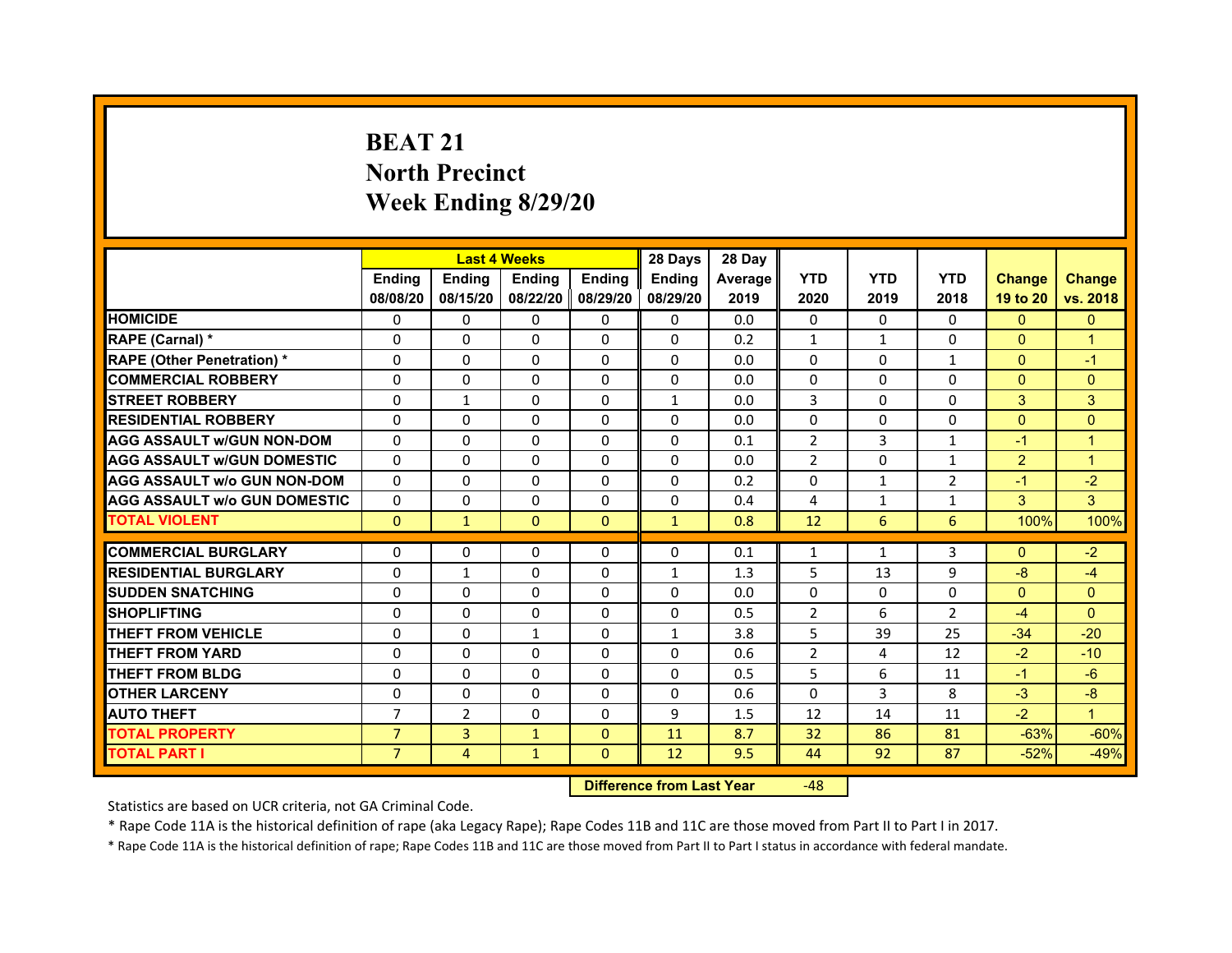# **BEAT 22North Precinct Week Ending 8/29/20**

|                                     |               | <b>Last 4 Weeks</b> |               |                   | 28 Days        | 28 Day  |                |                |                |                |                |
|-------------------------------------|---------------|---------------------|---------------|-------------------|----------------|---------|----------------|----------------|----------------|----------------|----------------|
|                                     | <b>Endina</b> | <b>Ending</b>       | <b>Ending</b> | <b>Endina</b>     | <b>Ending</b>  | Average | <b>YTD</b>     | <b>YTD</b>     | <b>YTD</b>     | <b>Change</b>  | <b>Change</b>  |
|                                     | 08/08/20      | 08/15/20            |               | 08/22/20 08/29/20 | 08/29/20       | 2019    | 2020           | 2019           | 2018           | 19 to 20       | vs. 2018       |
| <b>HOMICIDE</b>                     | 0             | $\Omega$            | $\Omega$      | 0                 | 0              | 0.1     | $\mathbf{1}$   | $\mathbf{1}$   | 3              | $\Omega$       | $-2$           |
| RAPE (Carnal) *                     | $\Omega$      | $\Omega$            | $\Omega$      | $\Omega$          | $\Omega$       | 0.2     | $\overline{2}$ | $\mathbf{1}$   | $\overline{2}$ | $\overline{1}$ | $\Omega$       |
| <b>RAPE (Other Penetration) *</b>   | 0             | 0                   | 0             | 0                 | 0              | 0.0     | $\mathbf{1}$   | $\mathbf{0}$   | $\mathbf{1}$   | $\mathbf{1}$   | $\mathbf{0}$   |
| <b>COMMERCIAL ROBBERY</b>           | $\Omega$      | $\Omega$            | $\Omega$      | $\Omega$          | $\Omega$       | 0.2     | 1              | 1              | $\overline{2}$ | $\Omega$       | $-1$           |
| <b>STREET ROBBERY</b>               | $\Omega$      | $\Omega$            | $\Omega$      | $\Omega$          | $\Omega$       | 0.7     | $\overline{2}$ | $\overline{7}$ | 8              | $-5$           | $-6$           |
| <b>RESIDENTIAL ROBBERY</b>          | 0             | $\Omega$            | 0             | $\Omega$          | 0              | 0.1     | $\overline{2}$ | $\mathbf{1}$   | $\Omega$       | $\overline{1}$ | $\overline{2}$ |
| <b>AGG ASSAULT w/GUN NON-DOM</b>    | 3             | $\Omega$            | $\Omega$      | $\mathbf{1}$      | 4              | 1.5     | 24             | 13             | $\overline{7}$ | 11             | 17             |
| <b>AGG ASSAULT W/GUN DOMESTIC</b>   | 0             | 0                   | 0             | 0                 | 0              | 0.4     | $\mathbf{1}$   | 3              | $\mathbf{1}$   | $-2$           | $\Omega$       |
| <b>AGG ASSAULT w/o GUN NON-DOM</b>  | $\Omega$      | $\Omega$            | $\Omega$      | $\Omega$          | $\Omega$       | 1.2     | 3              | 9              | 8              | $-6$           | $-5$           |
| <b>AGG ASSAULT W/o GUN DOMESTIC</b> | $\Omega$      | $\Omega$            | $\Omega$      | 2                 | $\overline{2}$ | 1.6     | 6              | 16             | 6              | $-10$          | $\Omega$       |
| <b>TOTAL VIOLENT</b>                | 3             | $\Omega$            | $\Omega$      | $\overline{3}$    | 6              | 5.8     | 43             | 52             | 38             | $-17%$         | 13%            |
|                                     |               |                     |               |                   |                |         |                |                |                |                |                |
| <b>COMMERCIAL BURGLARY</b>          | 0             | 0                   | 0             | 0                 | 0              | 0.5     | 3              | 4              | 3              | $-1$           | $\Omega$       |
| <b>RESIDENTIAL BURGLARY</b>         | 1             | 0                   | 0             | $\mathbf{1}$      | $\overline{2}$ | 1.3     | 28             | 10             | 18             | 18             | 10             |
| <b>SUDDEN SNATCHING</b>             | $\Omega$      | $\Omega$            | $\Omega$      | $\Omega$          | $\Omega$       | 0.2     | $\mathbf{1}$   | $\overline{2}$ | 3              | $-1$           | $-2$           |
| <b>SHOPLIFTING</b>                  | $\Omega$      | $\Omega$            | $\Omega$      | $\Omega$          | $\Omega$       | 0.9     | 5              | 6              | 29             | $-1$           | $-24$          |
| <b>THEFT FROM VEHICLE</b>           | 1             | 1                   | $\Omega$      | 0                 | $\overline{2}$ | 2.8     | 18             | 19             | 26             | $-1$           | $-8$           |
| <b>THEFT FROM YARD</b>              | $\Omega$      | 0                   | $\Omega$      | 0                 | $\Omega$       | 1.4     | 10             | 11             | 13             | $-1$           | $-3$           |
| <b>THEFT FROM BLDG</b>              | $\Omega$      | $\Omega$            | $\Omega$      | $\mathbf{1}$      | 1              | 1.8     | 10             | 15             | 12             | $-5$           | $-2$           |
| <b>OTHER LARCENY</b>                | 0             | 0                   | 0             | $\mathbf{1}$      | $\mathbf{1}$   | 0.2     | 3              | $\mathbf{0}$   | $\mathbf{1}$   | 3              | $\overline{2}$ |
| <b>AUTO THEFT</b>                   | $\mathbf{1}$  | $\mathbf{1}$        | $\Omega$      | 3                 | 5              | 1.8     | 15             | 12             | 20             | 3              | $-5$           |
| <b>TOTAL PROPERTY</b>               | 3             | $\overline{2}$      | $\Omega$      | 6                 | 11             | 10.9    | 93             | 79             | 125            | 18%            | $-26%$         |
| <b>TOTAL PART I</b>                 | 6             | $\overline{2}$      | $\mathbf{0}$  | 9                 | 17             | 16.7    | 136            | 131            | 163            | 4%             | $-17%$         |

 **Difference from Last Year**5

Statistics are based on UCR criteria, not GA Criminal Code.

\* Rape Code 11A is the historical definition of rape (aka Legacy Rape); Rape Codes 11B and 11C are those moved from Part II to Part I in 2017.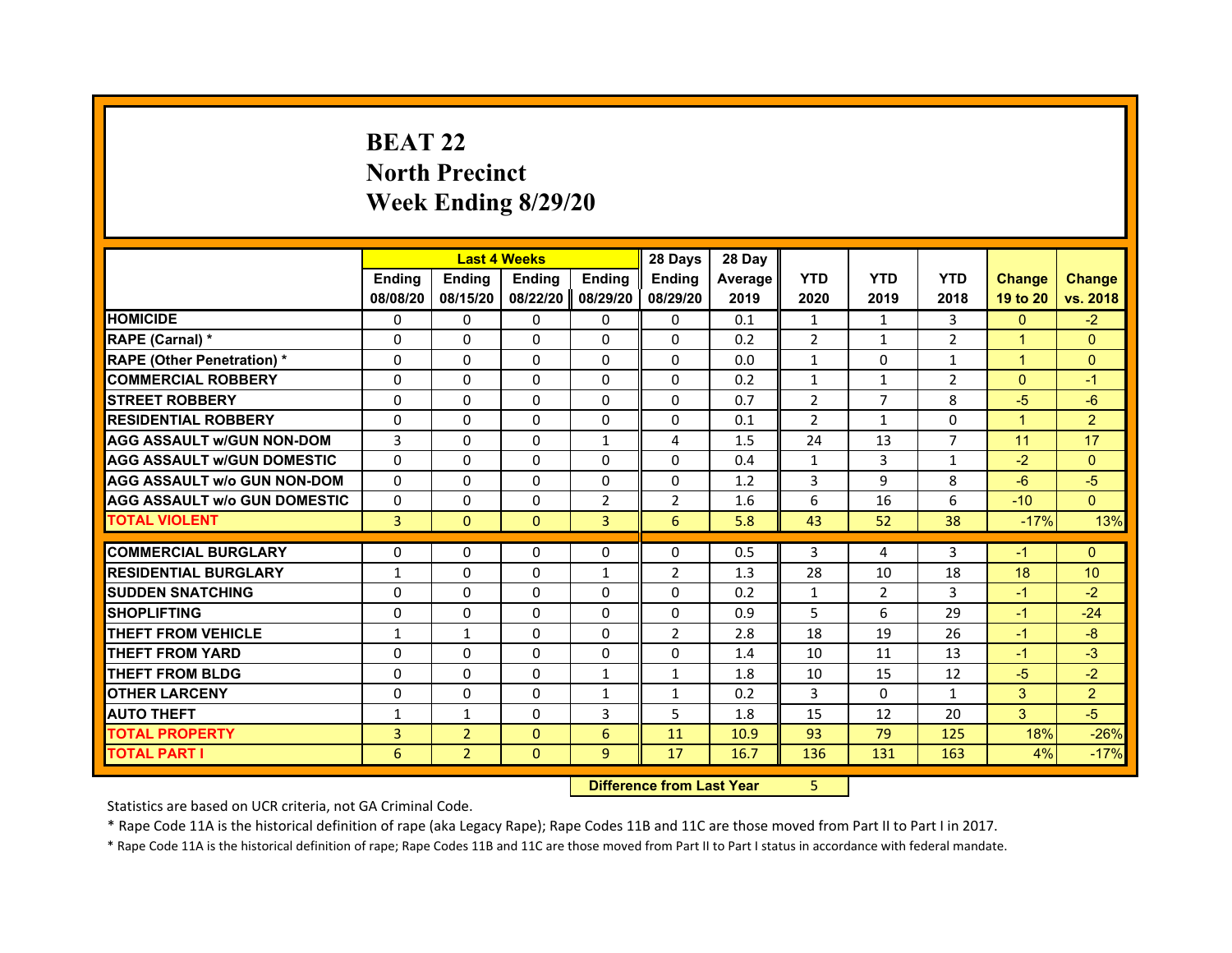# **BEAT 23North Precinct Week Ending 8/29/20**

|                                     |               |                | <b>Last 4 Weeks</b> |               | 28 Days        | 28 Day         |                |                |                |               |                |
|-------------------------------------|---------------|----------------|---------------------|---------------|----------------|----------------|----------------|----------------|----------------|---------------|----------------|
|                                     | <b>Endina</b> | <b>Ending</b>  | <b>Endina</b>       | <b>Endina</b> | <b>Endina</b>  | <b>Average</b> | <b>YTD</b>     | <b>YTD</b>     | <b>YTD</b>     | <b>Change</b> | <b>Change</b>  |
|                                     | 08/08/20      | 08/15/20       | 08/22/20            | 08/29/20      | 08/29/20       | 2019           | 2020           | 2019           | 2018           | 19 to 20      | vs. 2018       |
| <b>HOMICIDE</b>                     | 0             | $\Omega$       | $\Omega$            | 0             | 0              | 0.2            | $\mathbf{1}$   | $\overline{2}$ | $\mathbf{1}$   | $-1$          | $\mathbf{0}$   |
| RAPE (Carnal) *                     | $\Omega$      | $\Omega$       | $\Omega$            | $\Omega$      | $\Omega$       | 0.1            | $\Omega$       | $\mathbf{1}$   | 1              | $-1$          | $-1$           |
| <b>RAPE (Other Penetration) *</b>   | $\Omega$      | $\Omega$       | $\Omega$            | $\Omega$      | $\Omega$       | 0.0            | 2              | $\Omega$       | $\Omega$       | 2             | $\overline{2}$ |
| <b>COMMERCIAL ROBBERY</b>           | 0             | 0              | 0                   | 0             | 0              | 0.0            | 0              | 0              | $\mathbf{1}$   | $\Omega$      | $-1$           |
| <b>STREET ROBBERY</b>               | $\Omega$      | $\Omega$       | $\Omega$            | $\Omega$      | $\Omega$       | 0.2            | 8              | 3              | 4              | 5             | $\overline{4}$ |
| <b>RESIDENTIAL ROBBERY</b>          | 0             | 0              | 0                   | $\Omega$      | 0              | 0.0            | $\mathbf{1}$   | 0              | 3              | $\mathbf 1$   | $-2$           |
| <b>AGG ASSAULT w/GUN NON-DOM</b>    | $\Omega$      | $\Omega$       | $\Omega$            | $\mathbf{1}$  | $\mathbf{1}$   | 1.0            | 5              | 8              | 11             | $-3$          | $-6$           |
| <b>AGG ASSAULT W/GUN DOMESTIC</b>   | $\Omega$      | $\Omega$       | $\Omega$            | $\Omega$      | $\Omega$       | 0.2            | 3              | 3              | 3              | $\Omega$      | $\Omega$       |
| <b>AGG ASSAULT W/o GUN NON-DOM</b>  | 0             | $\Omega$       | 0                   | $\Omega$      | $\Omega$       | 1.2            | $\overline{2}$ | 11             | 5              | $-9$          | $-3$           |
| <b>AGG ASSAULT W/o GUN DOMESTIC</b> | $\Omega$      | 0              | 1                   | 0             | $\mathbf{1}$   | 0.8            | 4              | 6              | $\overline{7}$ | $-2$          | $-3$           |
| <b>TOTAL VIOLENT</b>                | $\mathbf{0}$  | $\mathbf{0}$   | $\mathbf{1}$        | $\mathbf{1}$  | $\overline{2}$ | 3.6            | 26             | 34             | 36             | $-24%$        | $-28%$         |
|                                     |               |                |                     |               |                |                |                |                |                |               |                |
| <b>COMMERCIAL BURGLARY</b>          | 0             | 0              | 0                   | 0             | 0              | 1.3            | 6              | 6              | 8              | $\Omega$      | $-2$           |
| <b>RESIDENTIAL BURGLARY</b>         | $\mathbf{1}$  | $\Omega$       | $\mathbf{1}$        | $\Omega$      | $\overline{2}$ | 0.8            | 11             | 9              | 12             | 2             | $-1$           |
| <b>SUDDEN SNATCHING</b>             | 0             | 0              | 0                   | $\Omega$      | 0              | 0.2            | $\overline{2}$ | $\mathbf{1}$   | $\overline{2}$ | $\mathbf 1$   | $\Omega$       |
| <b>SHOPLIFTING</b>                  | $\Omega$      | $\Omega$       | $\Omega$            | $\Omega$      | $\Omega$       | 1.5            | 8              | 14             | 26             | $-6$          | $-18$          |
| <b>THEFT FROM VEHICLE</b>           | $\Omega$      | $\Omega$       | $\Omega$            | $\Omega$      | $\Omega$       | 2.5            | 22             | 20             | 23             | $\mathcal{P}$ | $-1$           |
| <b>THEFT FROM YARD</b>              | 0             | $\overline{2}$ | 0                   | 1             | 3              | 1.0            | 21             | 6              | 16             | 15            | 5              |
| <b>THEFT FROM BLDG</b>              | $\Omega$      | 1              | 0                   | $\mathbf{1}$  | $\overline{2}$ | 1.0            | 8              | 10             | 18             | $-2$          | $-10$          |
| <b>OTHER LARCENY</b>                | 0             | 0              | 0                   | $\mathbf{1}$  | $\mathbf{1}$   | 0.2            | 3              | 2              | 5              | $\mathbf 1$   | $-2$           |
| <b>AUTO THEFT</b>                   | $\Omega$      | $\mathbf{1}$   | $\Omega$            | $\mathbf{1}$  | $\overline{2}$ | 1.1            | 11             | 10             | 11             | $\mathbf{1}$  | $\Omega$       |
| <b>TOTAL PROPERTY</b>               | $\mathbf{1}$  | 4              | $\mathbf{1}$        | 4             | 10             | 9.6            | 92             | 78             | 121            | 18%           | $-24%$         |
| <b>TOTAL PART I</b>                 | $\mathbf{1}$  | 4              | $\overline{2}$      | 5             | 12             | 13.2           | 118            | 112            | 157            | 5%            | $-25%$         |

 **Difference from Last Year**r 6

Statistics are based on UCR criteria, not GA Criminal Code.

\* Rape Code 11A is the historical definition of rape (aka Legacy Rape); Rape Codes 11B and 11C are those moved from Part II to Part I in 2017.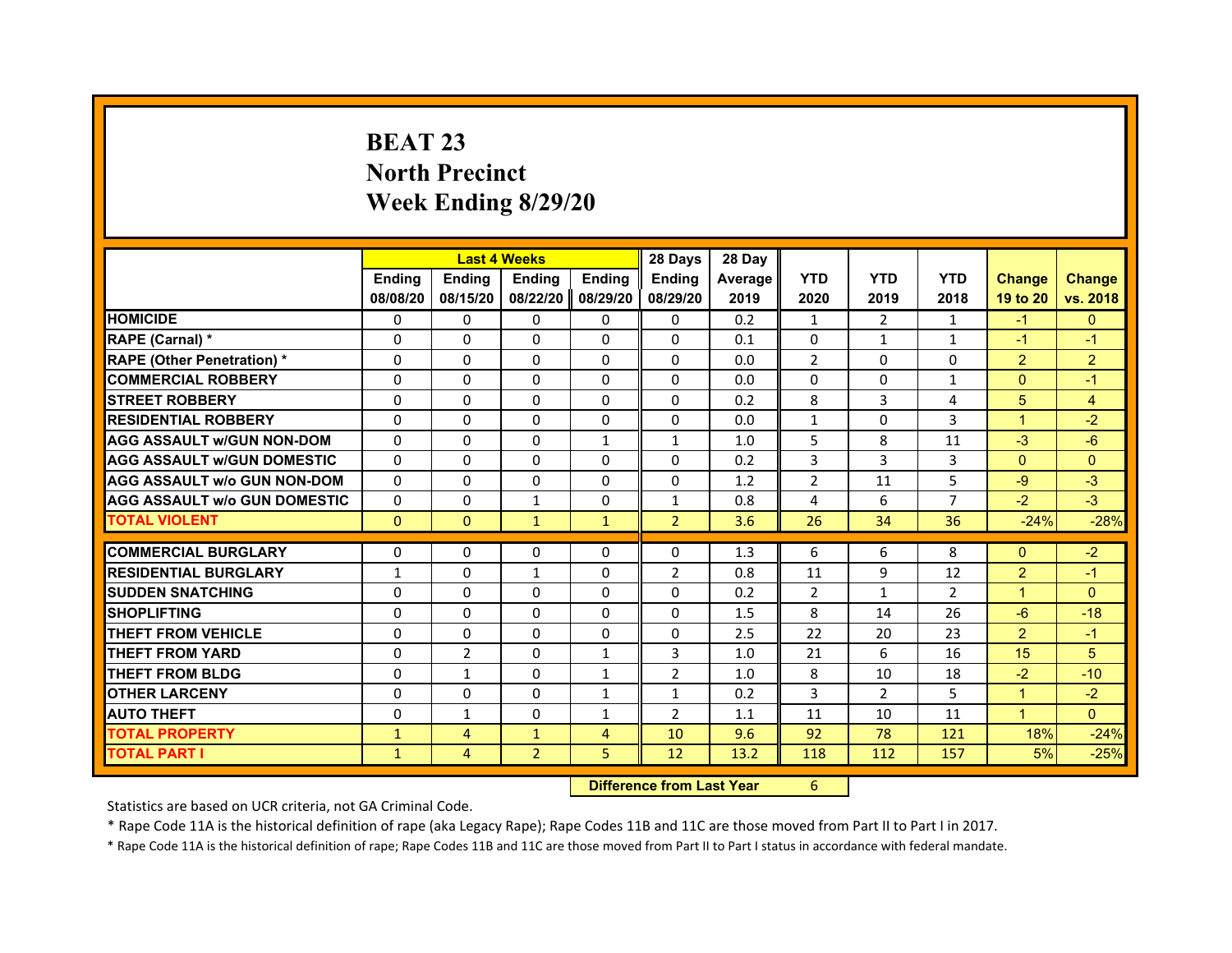# **BEAT 24North Precinct Week Ending 8/29/20**

|                                     |                | <b>Last 4 Weeks</b> |                |                | 28 Days        | 28 Day  |                |                |                |                |                |
|-------------------------------------|----------------|---------------------|----------------|----------------|----------------|---------|----------------|----------------|----------------|----------------|----------------|
|                                     | <b>Endina</b>  | <b>Ending</b>       | <b>Endina</b>  | <b>Ending</b>  | <b>Endina</b>  | Average | <b>YTD</b>     | <b>YTD</b>     | <b>YTD</b>     | <b>Change</b>  | <b>Change</b>  |
|                                     | 08/08/20       | 08/15/20            | 08/22/20       | 08/29/20       | 08/29/20       | 2019    | 2020           | 2019           | 2018           | 19 to 20       | vs. 2018       |
| <b>HOMICIDE</b>                     | 0              | $\Omega$            | $\Omega$       | 0              | $\mathbf{0}$   | 0.0     | $\mathbf{1}$   | 0              | $\mathbf{0}$   | 1              | 1              |
| RAPE (Carnal) *                     | $\Omega$       | $\Omega$            | $\Omega$       | $\mathbf{0}$   | $\mathbf{0}$   | 0.2     | $\mathbf{1}$   | $\mathbf{1}$   | $\mathbf{0}$   | $\mathbf{0}$   | $\mathbf{1}$   |
| <b>RAPE (Other Penetration)*</b>    | 0              | $\Omega$            | $\Omega$       | $\mathbf{0}$   | $\mathbf{0}$   | 0.2     | $\mathbf{0}$   | $\overline{2}$ | 0              | $-2$           | $\mathbf{0}$   |
| <b>COMMERCIAL ROBBERY</b>           | 0              | $\Omega$            | 0              | $\mathbf{1}$   | $\mathbf{1}$   | 0.2     | $\overline{2}$ | 0              | 0              | $\overline{2}$ | $\overline{2}$ |
| <b>STREET ROBBERY</b>               | $\Omega$       | $\Omega$            | 0              | $\mathbf{0}$   | $\Omega$       | 0.8     | 4              | 5              | 4              | $-1$           | $\Omega$       |
| <b>RESIDENTIAL ROBBERY</b>          | 0              | $\Omega$            | 0              | $\mathbf{0}$   | $\Omega$       | 0.1     | 0              | $\mathbf{1}$   | 0              | $-1$           | $\mathbf{0}$   |
| <b>AGG ASSAULT W/GUN NON-DOM</b>    | $\Omega$       | $\Omega$            | $\mathbf{1}$   | $\Omega$       | $\mathbf 1$    | 0.3     | 6              | $\overline{2}$ | $\mathbf{1}$   | $\overline{4}$ | 5              |
| <b>AGG ASSAULT W/GUN DOMESTIC</b>   | $\Omega$       | $\Omega$            | $\Omega$       | $\Omega$       | $\Omega$       | 0.0     | $\Omega$       | $\Omega$       | $\Omega$       | $\Omega$       | $\mathbf{0}$   |
| <b>AGG ASSAULT w/o GUN NON-DOM</b>  | 0              | 0                   | 0              | 0              | 0              | 0.4     | 4              | 4              | 4              | $\Omega$       | $\Omega$       |
| <b>AGG ASSAULT W/o GUN DOMESTIC</b> | 0              | $\Omega$            | 0              | 0              | 0              | 0.5     | $\overline{2}$ | 3              | $\overline{2}$ | $-1$           | $\Omega$       |
| <b>TOTAL VIOLENT</b>                | $\mathbf{0}$   | $\mathbf{0}$        | $\mathbf{1}$   | $\mathbf{1}$   | $\overline{2}$ | 2.7     | 20             | 18             | 11             | 11%            | 82%            |
|                                     |                |                     |                |                |                |         |                |                |                |                |                |
| <b>COMMERCIAL BURGLARY</b>          | 0              | 0                   | $\mathbf{1}$   | 0              | $\mathbf{1}$   | 0.4     | 2              | 5              | $\mathbf{1}$   | $-3$           | $\overline{1}$ |
| <b>RESIDENTIAL BURGLARY</b>         | $\Omega$       | $\Omega$            | $\mathbf{1}$   | $\Omega$       | $\mathbf{1}$   | 1.2     | 6              | 8              | 6              | $-2$           | $\Omega$       |
| <b>SUDDEN SNATCHING</b>             | $\Omega$       | $\Omega$            | $\Omega$       | $\Omega$       | 0              | 0.2     | $\mathbf{1}$   | $\mathbf{1}$   | 3              | $\Omega$       | $-2$           |
| <b>SHOPLIFTING</b>                  | $\Omega$       | $\Omega$            | $\Omega$       | $\Omega$       | $\Omega$       | 2.1     | 20             | 23             | 56             | $-3$           | $-36$          |
| <b>THEFT FROM VEHICLE</b>           | $\overline{2}$ | $\Omega$            | $\Omega$       | $\mathbf{1}$   | 3              | 3.6     | 21             | 38             | 27             | $-17$          | $-6$           |
| <b>THEFT FROM YARD</b>              | 0              | 0                   | 0              | 0              | $\Omega$       | 4.1     | 15             | 39             | 15             | $-24$          | $\mathbf{0}$   |
| <b>THEFT FROM BLDG</b>              | $\Omega$       | $\mathbf{1}$        | 0              | $\mathbf{0}$   | $\mathbf{1}$   | 1.1     | $\overline{7}$ | 9              | 18             | $-2$           | $-11$          |
| <b>OTHER LARCENY</b>                | $\mathbf{1}$   | $\Omega$            | $\Omega$       | $\mathbf{1}$   | $\overline{2}$ | 1.4     | 11             | 9              | 3              | $\overline{2}$ | 8              |
| <b>AUTO THEFT</b>                   | $\overline{2}$ | $\Omega$            | $\Omega$       | $\mathbf{0}$   | $\overline{2}$ | 0.7     | 11             | $\overline{7}$ | 8              | $\overline{4}$ | 3              |
| <b>TOTAL PROPERTY</b>               | 5              | $\mathbf{1}$        | $\overline{2}$ | $\overline{2}$ | 10             | 14.8    | 94             | 139            | 137            | $-32%$         | $-31%$         |
| <b>TOTAL PART I</b>                 | 5.             | $\mathbf{1}$        | 3              | 3              | 12             | 17.5    | 114            | 157            | 148            | $-27%$         | $-23%$         |

 **Difference from Last Year**‐43

Statistics are based on UCR criteria, not GA Criminal Code.

\* Rape Code 11A is the historical definition of rape (aka Legacy Rape); Rape Codes 11B and 11C are those moved from Part II to Part I in 2017.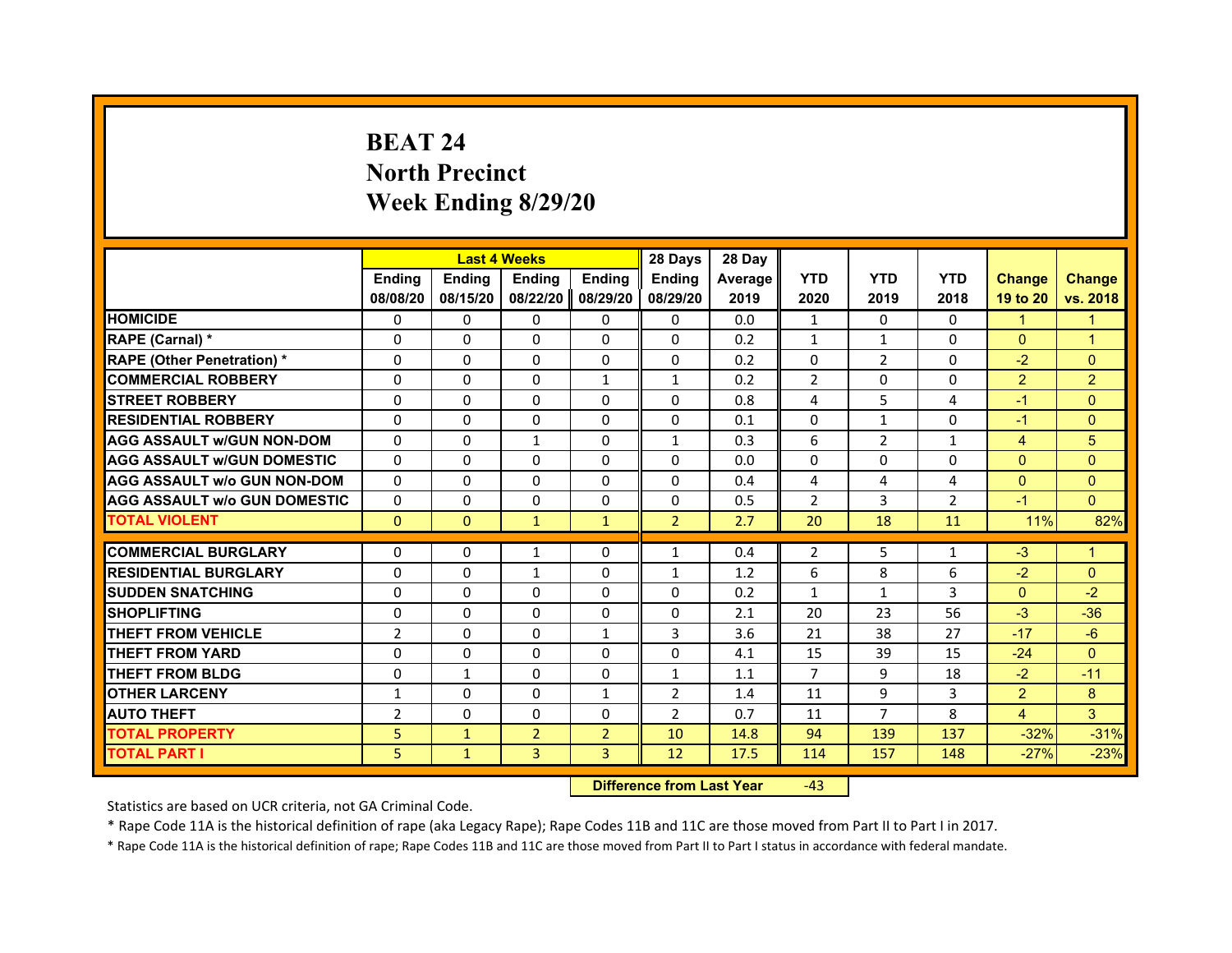## **BEAT 25North Precinct Week Ending 8/29/20**

|                                     |               |                | <b>Last 4 Weeks</b> |                | 28 Days        | 28 Day  |                |                |                |                |                |
|-------------------------------------|---------------|----------------|---------------------|----------------|----------------|---------|----------------|----------------|----------------|----------------|----------------|
|                                     | <b>Endina</b> | <b>Endina</b>  | <b>Endina</b>       | <b>Endina</b>  | <b>Ending</b>  | Average | <b>YTD</b>     | <b>YTD</b>     | <b>YTD</b>     | <b>Change</b>  | <b>Change</b>  |
|                                     | 08/08/20      | 08/15/20       | 08/22/20            | 08/29/20       | 08/29/20       | 2019    | 2020           | 2019           | 2018           | 19 to 20       | vs. 2018       |
| <b>HOMICIDE</b>                     | 0             | $\Omega$       | $\Omega$            | $\mathbf{1}$   | 1              | 0.0     | $\mathbf{1}$   | $\Omega$       | $\mathbf{0}$   | $\mathbf{1}$   | $\mathbf{1}$   |
| RAPE (Carnal) *                     | $\Omega$      | $\Omega$       | $\Omega$            | $\Omega$       | $\Omega$       | 0.1     | $\overline{2}$ | $\mathbf{1}$   | $\overline{2}$ | $\mathbf{1}$   | $\Omega$       |
| <b>RAPE (Other Penetration) *</b>   | 0             | $\Omega$       | $\Omega$            | $\Omega$       | $\Omega$       | 0.0     | $\Omega$       | $\Omega$       | $\Omega$       | $\mathbf{0}$   | $\Omega$       |
| <b>COMMERCIAL ROBBERY</b>           | 0             | $\Omega$       | $\Omega$            | $\Omega$       | $\Omega$       | 0.1     | $\Omega$       | $\mathbf{1}$   | 0              | $-1$           | $\Omega$       |
| <b>STREET ROBBERY</b>               | $\Omega$      | $\Omega$       | $\Omega$            | $\Omega$       | $\Omega$       | 0.5     | $\Omega$       | 4              | 8              | $-4$           | $-8$           |
| <b>RESIDENTIAL ROBBERY</b>          | $\Omega$      | $\Omega$       | $\Omega$            | $\Omega$       | $\Omega$       | 0.0     | $\mathbf{1}$   | $\Omega$       | $\Omega$       | $\overline{1}$ | $\mathbf{1}$   |
| <b>AGG ASSAULT w/GUN NON-DOM</b>    | $\Omega$      | $\Omega$       | $\Omega$            | $\Omega$       | $\Omega$       | 0.2     | $\Omega$       | $\overline{2}$ | $\Omega$       | $-2$           | $\Omega$       |
| <b>AGG ASSAULT W/GUN DOMESTIC</b>   | $\Omega$      | $\Omega$       | $\Omega$            | 0              | 0              | 0.0     | 0              | 0              | $\overline{2}$ | $\Omega$       | $-2$           |
| <b>AGG ASSAULT W/o GUN NON-DOM</b>  | $\Omega$      | $\Omega$       | $\Omega$            | $\Omega$       | $\Omega$       | 0.2     | 5              | 3              | $\overline{2}$ | $\overline{2}$ | 3              |
| <b>AGG ASSAULT W/o GUN DOMESTIC</b> | $\Omega$      | $\Omega$       | $\Omega$            | $\Omega$       | $\Omega$       | 0.2     | 6              | $\mathbf{1}$   | $\overline{2}$ | 5              | $\overline{4}$ |
| <b>TOTAL VIOLENT</b>                | $\pmb{0}$     | $\pmb{0}$      | $\mathbf{0}$        | $\mathbf{1}$   | $\mathbf{1}$   | 1.2     | 15             | 12             | 16             | 25%            | $-6%$          |
|                                     |               |                |                     |                |                |         |                |                |                |                |                |
| <b>COMMERCIAL BURGLARY</b>          | 0             | $\Omega$       | $\Omega$            | 0              | 0              | 0.8     | 6              | 7              | 1              | $-1$           | 5              |
| <b>RESIDENTIAL BURGLARY</b>         | 1             | $\Omega$       | $\Omega$            | $\mathbf{1}$   | $\overline{2}$ | 1.4     | 10             | 13             | 3              | $-3$           | $\overline{7}$ |
| <b>SUDDEN SNATCHING</b>             | $\Omega$      | $\Omega$       | $\Omega$            | $\Omega$       | $\Omega$       | 0.1     | $\overline{2}$ | $\mathbf{1}$   | $\Omega$       | $\overline{1}$ | $\overline{2}$ |
| <b>SHOPLIFTING</b>                  | $\Omega$      | $\mathbf{1}$   | $\mathbf{1}$        | $\Omega$       | $\overline{2}$ | 1.5     | 16             | 12             | 8              | $\overline{4}$ | 8              |
| <b>THEFT FROM VEHICLE</b>           | 0             | $\Omega$       | $\Omega$            | 0              | $\Omega$       | 5.0     | 20             | 43             | 35             | $-23$          | $-15$          |
| <b>THEFT FROM YARD</b>              | 0             | $\Omega$       | 0                   | $\Omega$       | $\Omega$       | 1.8     | 13             | 15             | 17             | $-2$           | $-4$           |
| <b>THEFT FROM BLDG</b>              | $\Omega$      | $\Omega$       | $\Omega$            | $\Omega$       | $\Omega$       | 2.0     | 6              | 14             | 17             | $-8$           | $-11$          |
| <b>OTHER LARCENY</b>                | 0             | $\Omega$       | $\mathbf{1}$        | $\Omega$       | $\mathbf{1}$   | 0.5     | 8              | 4              | $\overline{7}$ | $\overline{4}$ | $\mathbf{1}$   |
| <b>AUTO THEFT</b>                   | $\Omega$      | $\mathbf{1}$   | $\Omega$            | $\Omega$       | $\mathbf{1}$   | 1.3     | 8              | 8              | 10             | $\Omega$       | $-2$           |
| <b>TOTAL PROPERTY</b>               | $\mathbf{1}$  | $\overline{2}$ | $\overline{2}$      | $\mathbf{1}$   | 6              | 14.3    | 89             | 117            | 98             | $-24%$         | $-9%$          |
| <b>TOTAL PART I</b>                 | $\mathbf{1}$  | $\overline{2}$ | $\overline{2}$      | $\overline{2}$ | $\overline{7}$ | 15.4    | 104            | 129            | 114            | $-19%$         | $-9%$          |

 **Difference from Last Year**‐25

Statistics are based on UCR criteria, not GA Criminal Code.

\* Rape Code 11A is the historical definition of rape (aka Legacy Rape); Rape Codes 11B and 11C are those moved from Part II to Part I in 2017.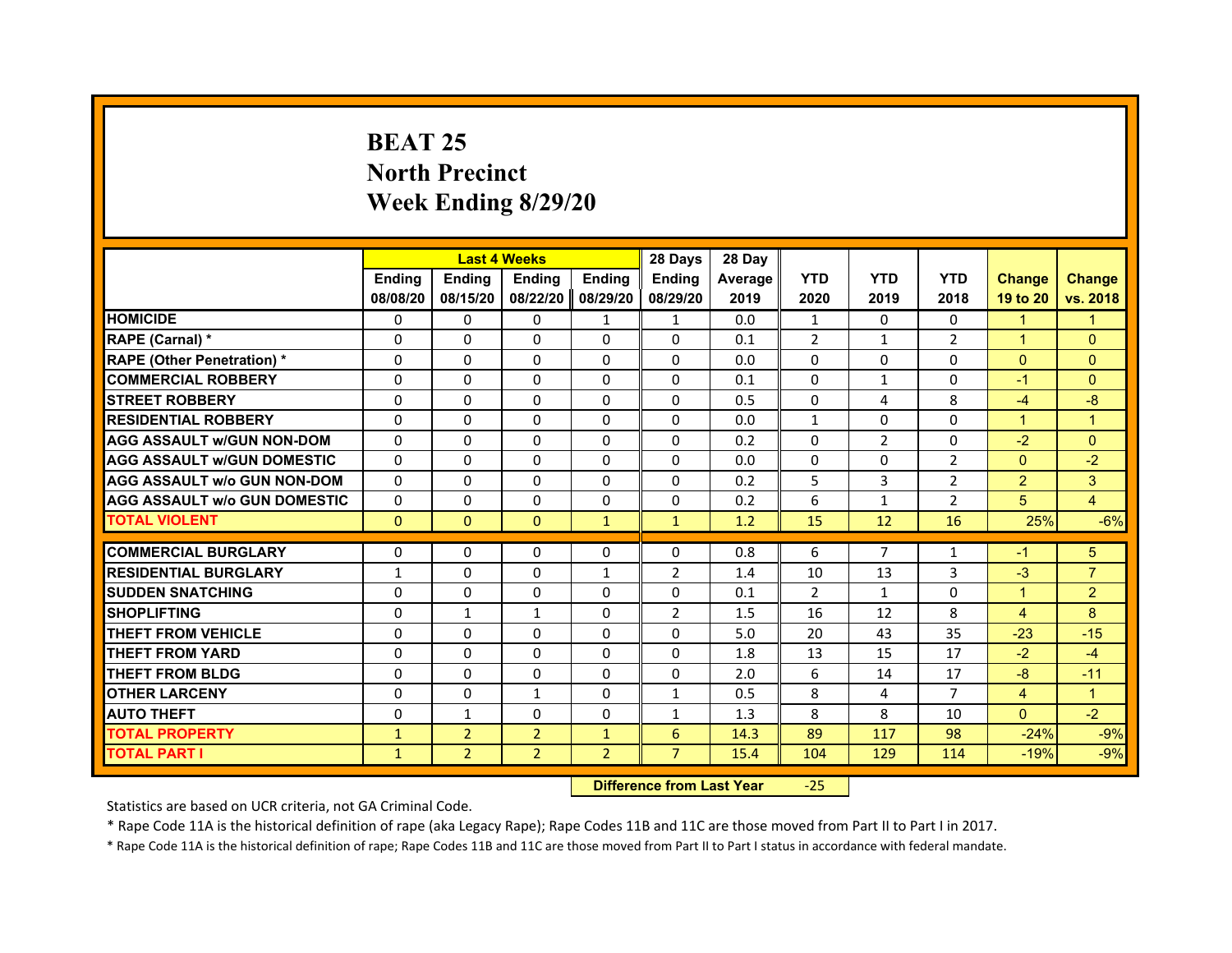# **BEAT 26North Precinct Week Ending 8/29/20**

|                                     |                |                | <b>Last 4 Weeks</b> |               | 28 Days        | 28 Day  |                |              |                |                      |                      |
|-------------------------------------|----------------|----------------|---------------------|---------------|----------------|---------|----------------|--------------|----------------|----------------------|----------------------|
|                                     | <b>Endina</b>  | <b>Ending</b>  | <b>Endina</b>       | <b>Endina</b> | <b>Endina</b>  | Average | <b>YTD</b>     | <b>YTD</b>   | <b>YTD</b>     | <b>Change</b>        | <b>Change</b>        |
|                                     | 08/08/20       | 08/15/20       | 08/22/20            | 08/29/20      | 08/29/20       | 2019    | 2020           | 2019         | 2018           | 19 to 20             | vs. 2018             |
| <b>HOMICIDE</b>                     | 0              | $\Omega$       | $\Omega$            | 0             | 0              | 0.1     | 0              | $\mathbf{1}$ | $\Omega$       | $-1$                 | $\mathbf{0}$         |
| RAPE (Carnal) *                     | $\Omega$       | $\Omega$       | $\Omega$            | $\Omega$      | $\Omega$       | 0.2     | 4              | $\mathbf{1}$ | $\overline{2}$ | 3                    | $\overline{2}$       |
| <b>RAPE (Other Penetration) *</b>   | $\Omega$       | $\Omega$       | $\Omega$            | $\Omega$      | $\Omega$       | 0.0     | $\Omega$       | $\Omega$     | $\mathbf{1}$   | $\Omega$             | $-1$                 |
| <b>COMMERCIAL ROBBERY</b>           | 0              | 0              | 0                   | 0             | 0              | 0.1     | $\mathbf{1}$   | 0            | $\Omega$       | $\blacktriangleleft$ | 1                    |
| <b>STREET ROBBERY</b>               | $\mathbf{1}$   | $\Omega$       | $\Omega$            | $\mathbf{1}$  | $\overline{2}$ | 1.2     | $\overline{7}$ | 8            | 8              | $-1$                 | $-1$                 |
| <b>RESIDENTIAL ROBBERY</b>          | 0              | $\Omega$       | 0                   | $\Omega$      | 0              | 0.0     | 0              | 0            | $\Omega$       | $\Omega$             | $\Omega$             |
| <b>AGG ASSAULT w/GUN NON-DOM</b>    | $\Omega$       | $\Omega$       | $\Omega$            | $\Omega$      | $\Omega$       | 0.4     | 4              | 3            | $\Omega$       | $\overline{1}$       | $\overline{4}$       |
| <b>AGG ASSAULT W/GUN DOMESTIC</b>   | $\Omega$       | $\Omega$       | $\Omega$            | $\Omega$      | $\Omega$       | 0.0     | $\Omega$       | $\Omega$     | $\Omega$       | $\Omega$             | $\Omega$             |
| <b>AGG ASSAULT W/o GUN NON-DOM</b>  | $\mathbf{1}$   | $\Omega$       | 0                   | $\Omega$      | $\mathbf{1}$   | 1.2     | 14             | 11           | 15             | 3                    | $-1$                 |
| <b>AGG ASSAULT W/o GUN DOMESTIC</b> | $\Omega$       | 0              | 1                   | $\Omega$      | $\mathbf{1}$   | 0.2     | 4              | 3            | 1              | $\blacktriangleleft$ | 3                    |
| <b>TOTAL VIOLENT</b>                | $\overline{2}$ | $\mathbf{0}$   | $\mathbf{1}$        | $\mathbf{1}$  | 4              | 3.4     | 34             | 27           | 27             | 26%                  | 26%                  |
|                                     |                |                |                     |               |                |         |                |              |                |                      |                      |
| <b>COMMERCIAL BURGLARY</b>          | 0              | 0              | 0                   | 1             | $\mathbf{1}$   | 0.5     | 13             | 5            | 1              | 8                    | 12                   |
| <b>RESIDENTIAL BURGLARY</b>         | $\Omega$       | $\Omega$       | $\Omega$            | $\Omega$      | $\Omega$       | 0.2     | $\Omega$       | $\mathbf{1}$ | $\mathbf{1}$   | $-1$                 | $-1$                 |
| <b>SUDDEN SNATCHING</b>             | 0              | $\Omega$       | 0                   | $\Omega$      | 0              | 0.5     | $\overline{2}$ | 5            | 9              | $-3$                 | $-7$                 |
| <b>SHOPLIFTING</b>                  | $\Omega$       | $\Omega$       | $\Omega$            | 2             | 2              | 2.6     | 20             | 22           | 22             | $-2$                 | $-2$                 |
| <b>THEFT FROM VEHICLE</b>           | $\Omega$       | $\mathbf{1}$   | $\Omega$            | 3             | 4              | 2.9     | 21             | 24           | 23             | $-3$                 | $-2$                 |
| <b>THEFT FROM YARD</b>              | 0              | $\Omega$       | 0                   | $\Omega$      | $\Omega$       | 1.7     | 15             | 14           | 14             | $\mathbf{1}$         | $\blacktriangleleft$ |
| <b>THEFT FROM BLDG</b>              | $\Omega$       | 1              | 0                   | 3             | 4              | 2.5     | 9              | 16           | 24             | $-7$                 | $-15$                |
| <b>OTHER LARCENY</b>                | 0              | 0              | 0                   | 0             | 0              | 0.4     | $\mathbf{1}$   | 4            | 5              | $-3$                 | $-4$                 |
| <b>AUTO THEFT</b>                   | $\Omega$       | $\Omega$       | $\Omega$            | $\mathbf{1}$  | $\mathbf{1}$   | 0.7     | 11             | 4            | 13             | $\overline{7}$       | $-2$                 |
| <b>TOTAL PROPERTY</b>               | $\Omega$       | $\overline{2}$ | $\Omega$            | 10            | 12             | 11.9    | 92             | 95           | 112            | $-3%$                | $-18%$               |
| <b>TOTAL PART I</b>                 | $\overline{2}$ | $\overline{2}$ | $\mathbf{1}$        | 11            | 16             | 15.3    | 126            | 122          | 139            | 3%                   | $-9%$                |

 **Difference from Last Year**r 4

Statistics are based on UCR criteria, not GA Criminal Code.

\* Rape Code 11A is the historical definition of rape (aka Legacy Rape); Rape Codes 11B and 11C are those moved from Part II to Part I in 2017.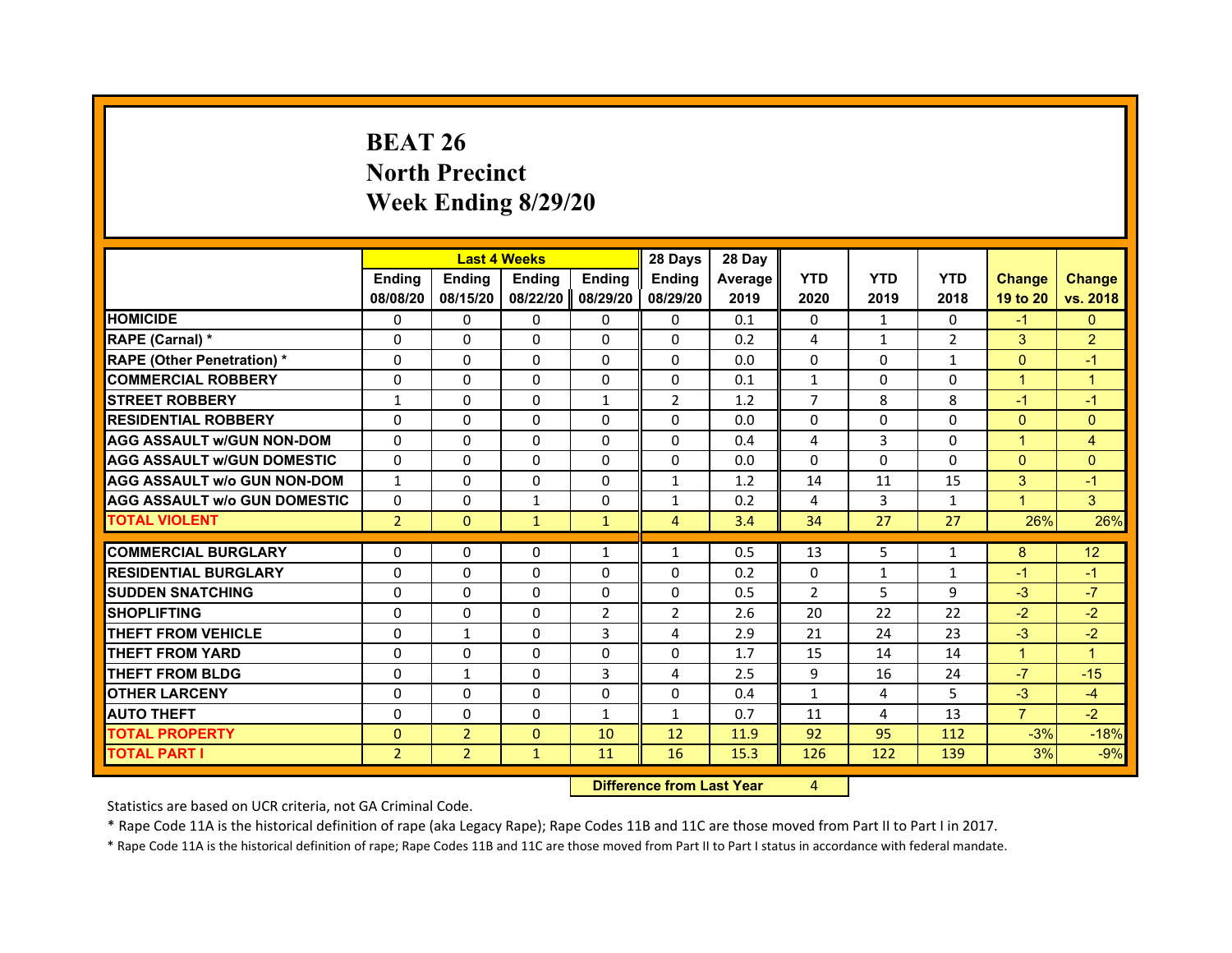# **BEAT 27North PrecinctWeek Ending 8/29/20**

|                                     |                |                | <b>Last 4 Weeks</b> |                   | 28 Days        | 28 Day  |                |                |                |                |                |
|-------------------------------------|----------------|----------------|---------------------|-------------------|----------------|---------|----------------|----------------|----------------|----------------|----------------|
|                                     | <b>Endina</b>  | <b>Ending</b>  | <b>Endina</b>       | <b>Ending</b>     | <b>Endina</b>  | Average | <b>YTD</b>     | <b>YTD</b>     | <b>YTD</b>     | <b>Change</b>  | <b>Change</b>  |
|                                     | 08/08/20       | 08/15/20       |                     | 08/22/20 08/29/20 | 08/29/20       | 2019    | 2020           | 2019           | 2018           | 19 to 20       | vs. 2018       |
| <b>HOMICIDE</b>                     | $\Omega$       | $\Omega$       | $\Omega$            | $\Omega$          | $\Omega$       | 0.1     | $\Omega$       | $\mathbf{1}$   | $\Omega$       | $-1$           | $\mathbf{0}$   |
| RAPE (Carnal) *                     | 0              | 0              | $\Omega$            | $\Omega$          | $\Omega$       | 0.3     | $\mathcal{P}$  | $\Omega$       | $\Omega$       | $\overline{2}$ | $\overline{2}$ |
| <b>RAPE (Other Penetration)*</b>    | 0              | $\Omega$       | 0                   | 0                 | 0              | 0.2     | 0              | 2              | 2              | $-2$           | $-2$           |
| <b>COMMERCIAL ROBBERY</b>           | 0              | $\Omega$       | $\Omega$            | $\mathbf{0}$      | $\Omega$       | 0.1     | $\Omega$       | $\mathbf{1}$   | $\overline{2}$ | $-1$           | $-2$           |
| <b>STREET ROBBERY</b>               | $\Omega$       | $\Omega$       | $\Omega$            | $\mathbf{1}$      | $\mathbf{1}$   | 1.4     | $\overline{7}$ | 11             | 6              | $-4$           | $\overline{1}$ |
| <b>RESIDENTIAL ROBBERY</b>          | $\Omega$       | 0              | $\Omega$            | $\mathbf{0}$      | $\Omega$       | 0.1     | $\Omega$       | $\mathbf{1}$   | $\overline{2}$ | $-1$           | $-2$           |
| <b>AGG ASSAULT w/GUN NON-GUN</b>    | $\Omega$       | $\mathbf{1}$   | $\Omega$            | $\mathbf{1}$      | $\overline{2}$ | 1.0     | 12             | 9              | 10             | 3              | $\overline{2}$ |
| <b>AGG ASSAULT W/GUN DOMESTIC</b>   | $\Omega$       | $\Omega$       | $\Omega$            | $\Omega$          | $\Omega$       | 0.2     | $\mathbf{1}$   | 2              | $\mathbf{1}$   | $-1$           | $\Omega$       |
| <b>AGG ASSAULT W/o GUN NON-DOM</b>  | 3              | 0              | $\mathbf{1}$        | 1                 | 5              | 1.5     | 14             | 13             | 5              | 1              | 9              |
| <b>AGG ASSAULT W/o GUN DOMESTIC</b> | 0              | 0              | 0                   | $\mathbf{1}$      | $\mathbf{1}$   | 1.3     | 3              | 13             | $\mathbf{1}$   | $-10$          | $\overline{2}$ |
| <b>TOTAL VIOLENT</b>                | 3              | $\mathbf{1}$   | $\mathbf{1}$        | $\overline{4}$    | 9              | 6.2     | 39             | 53             | 29             | $-26%$         | 34%            |
|                                     |                |                |                     |                   |                |         |                |                |                |                |                |
| <b>COMMERCIAL BURGLARY</b>          | 0              | 0              | 0                   | 0                 | 0              | 0.7     | $\overline{2}$ | 3              | 5              | $-1$           | $-3$           |
| <b>RESIDENTIAL BURGLARY</b>         | 0              | 0              | 0                   | 0                 | 0              | 0.5     | 4              | $\overline{4}$ | 7              | $\Omega$       | $-3$           |
| <b>SUDDEN SNATCHING</b>             | 0              | 0              | 0                   | $\Omega$          | 0              | 0.3     | 4              | $\overline{2}$ | 7              | 2              | $-3$           |
| <b>SHOPLIFTING</b>                  | $\Omega$       | $\Omega$       | $\mathbf{1}$        | $\Omega$          | $\mathbf{1}$   | 3.1     | 17             | 25             | 32             | $-8$           | $-15$          |
| <b>THEFT FROM VEHICLE</b>           | $\Omega$       | $\Omega$       | $\Omega$            | $\mathbf{1}$      | $\mathbf{1}$   | 3.1     | 17             | 28             | 17             | $-11$          | $\Omega$       |
| <b>THEFT FROM YARD</b>              | 1              | 0              | $\mathbf{1}$        | $\overline{2}$    | 4              | 0.8     | 18             | 4              | 14             | 14             | $\overline{4}$ |
| <b>THEFT FROM BLDG</b>              | 0              | $\Omega$       | $\mathbf{1}$        | $\mathbf{1}$      | $\overline{2}$ | 2.4     | 15             | 22             | 27             | $-7$           | $-12$          |
| <b>OTHER LARCENY</b>                | 1              | $\Omega$       | $\Omega$            | $\mathbf{0}$      | $\mathbf{1}$   | 0.2     | $\mathbf{1}$   | 2              | $\overline{2}$ | $-1$           | $-1$           |
| <b>AUTO THEFT</b>                   | $\mathbf{1}$   | $\Omega$       | $\mathbf{0}$        | $\mathbf{0}$      | $\mathbf{1}$   | 0.9     | 14             | 8              | 9              | 6              | 5              |
| <b>TOTAL PROPERTY</b>               | $\overline{3}$ | $\overline{0}$ | 3                   | 4                 | 10             | 12.0    | 92             | 98             | 120            | $-6%$          | $-23%$         |
| <b>TOTAL PART I</b>                 | 6              | $\mathbf{1}$   | 4                   | 8                 | 19             | 18.3    | 131            | 151            | 149            | $-13%$         | $-12%$         |

 **Difference from Last Year**‐20

Statistics are based on UCR criteria, not GA Criminal Code.

\* Rape Code 11A is the historical definition of rape (aka Legacy Rape); Rape Codes 11B and 11C are those moved from Part II to Part I in 2017.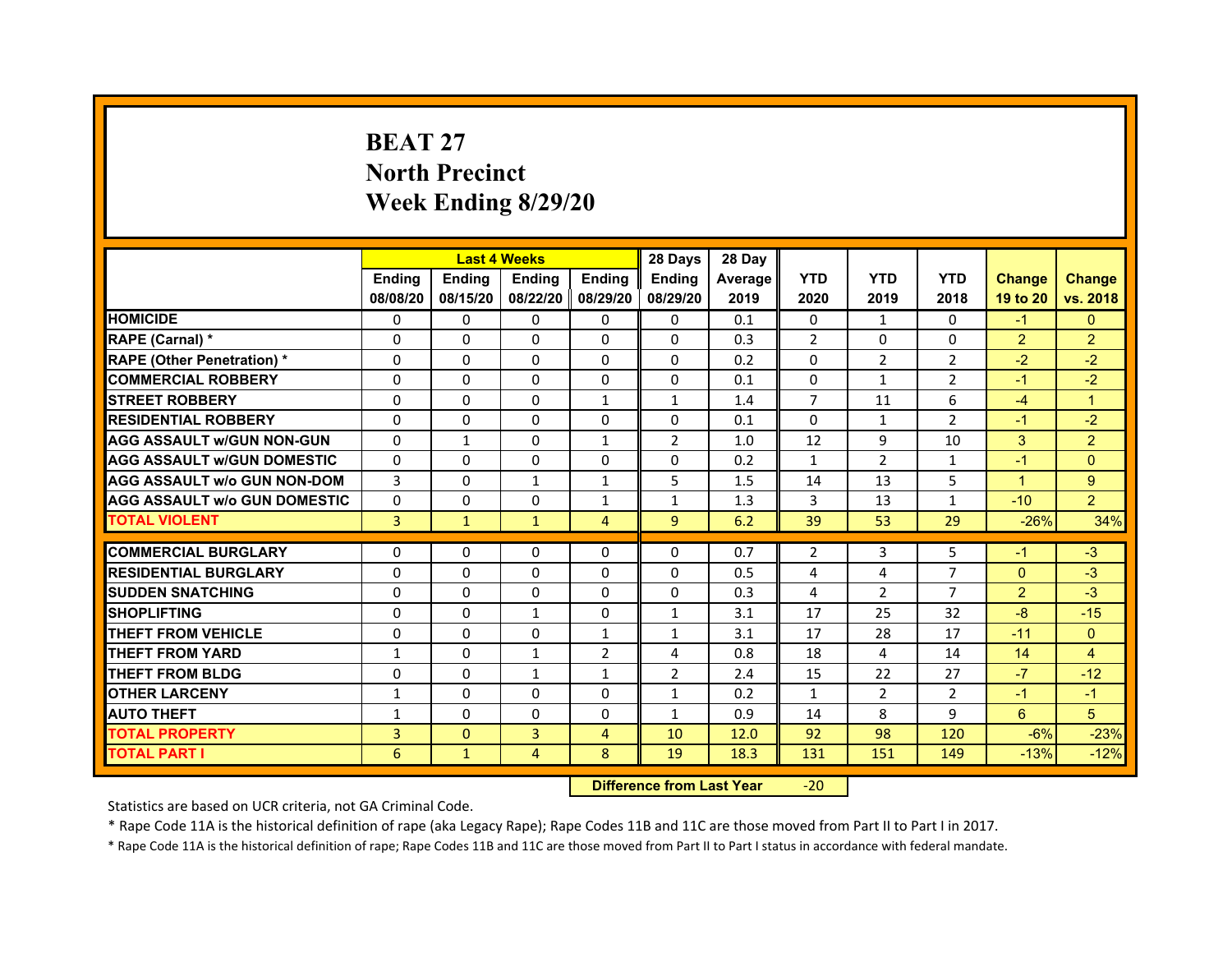# **BEAT 31Central PrecinctWeek Ending 8/29/20**

|                                     |                | <b>Last 4 Weeks</b> |                   |                | 28 Days        | 28 Day  |                |            |                |                |                      |
|-------------------------------------|----------------|---------------------|-------------------|----------------|----------------|---------|----------------|------------|----------------|----------------|----------------------|
|                                     | <b>Endina</b>  | <b>Endina</b>       | <b>Endina</b>     | <b>Ending</b>  | <b>Endina</b>  | Average | <b>YTD</b>     | <b>YTD</b> | <b>YTD</b>     | <b>Change</b>  | <b>Change</b>        |
|                                     | 08/08/20       | 08/15/20            | 08/22/20 08/29/20 |                | 08/29/20       | 2019    | 2020           | 2019       | 2018           | 19 to 20       | vs. 2018             |
| <b>HOMICIDE</b>                     | 0              | 0                   | $\mathbf{0}$      | 0              | 0              | 0.1     | 1              | 1          | $\Omega$       | $\mathbf{0}$   |                      |
| RAPE (Carnal) *                     | $\Omega$       | $\Omega$            | $\Omega$          | $\Omega$       | $\Omega$       | 0.3     | 4              | 3          | $\Omega$       | $\overline{1}$ | $\overline{4}$       |
| <b>RAPE (Other Penetration) *</b>   | 0              | $\Omega$            | $\Omega$          | $\mathbf{0}$   | $\Omega$       | 0.2     | $\mathbf{1}$   | $\Omega$   | $\mathbf{1}$   | $\mathbf{1}$   | $\Omega$             |
| <b>COMMERCIAL ROBBERY</b>           | 0              | 0                   | $\Omega$          | 0              | $\Omega$       | 0.0     | $\Omega$       | 0          | $\mathbf{1}$   | $\mathbf{0}$   | $\blacktriangleleft$ |
| <b>STREET ROBBERY</b>               | 0              | 0                   | 0                 | 0              | 0              | 0.7     | 4              | 5          | 6              | $-1$           | $-2$                 |
| <b>RESIDENTIAL ROBBERY</b>          | 0              | $\mathbf{1}$        | $\Omega$          | $\Omega$       | $\mathbf{1}$   | 0.0     | 3              | $\Omega$   | $\Omega$       | 3              | 3                    |
| <b>AGG ASSAULT w/GUN NON-DOM</b>    | $\Omega$       | $\mathbf 0$         | $\mathbf{1}$      | $\mathbf{1}$   | $\overline{2}$ | 1.1     | 9              | 11         | 6              | $-2$           | 3                    |
| <b>AGG ASSAULT W/GUN DOMESTIC</b>   | $\Omega$       | 0                   | $\Omega$          | 0              | $\Omega$       | 0.2     | $\overline{2}$ | 2          | $\mathbf{1}$   | $\mathbf{0}$   | $\mathbf{1}$         |
| <b>AGG ASSAULT w/o GUN NON-DOM</b>  | 0              | 0                   | $\Omega$          | $\Omega$       | $\Omega$       | 0.7     | 3              | 7          | 4              | $-4$           | $-1$                 |
| <b>AGG ASSAULT W/o GUN DOMESTIC</b> | $\Omega$       | $\Omega$            | 0                 | $\Omega$       | 0              | 0.9     | 4              | 9          | $\overline{2}$ | $-5$           | $\overline{2}$       |
| <b>TOTAL VIOLENT</b>                | $\Omega$       | $\mathbf{1}$        | $\mathbf{1}$      | $\mathbf{1}$   | 3              | 4.1     | 31             | 38         | 21             | $-18%$         | 48%                  |
|                                     |                |                     |                   |                |                |         |                |            |                |                |                      |
| <b>COMMERCIAL BURGLARY</b>          | 0              | 1                   | $\mathbf{1}$      | 0              | 2              | 1.2     | $\overline{7}$ | 9          | $\overline{7}$ | $-2$           | $\Omega$             |
| <b>RESIDENTIAL BURGLARY</b>         | 0              | $\mathbf{1}$        | $\Omega$          | $\Omega$       | 1              | 3.5     | 22             | 30         | 21             | $-8$           | 1                    |
| <b>SUDDEN SNATCHING</b>             | 0              | 0                   | $\Omega$          | 0              | 0              | 0.3     | $\Omega$       | 3          | $\mathbf{1}$   | $-3$           | $\blacktriangleleft$ |
| <b>SHOPLIFTING</b>                  | $\Omega$       | $\Omega$            | $\Omega$          | $\Omega$       | $\Omega$       | 0.4     | 6              | 3          | $\overline{2}$ | 3              | $\overline{4}$       |
| <b>THEFT FROM VEHICLE</b>           | 0              | $\Omega$            | $\Omega$          | $\mathbf{0}$   | $\Omega$       | 4.3     | 18             | 45         | 39             | $-27$          | $-21$                |
| <b>THEFT FROM YARD</b>              | $\Omega$       | $\Omega$            | $\overline{2}$    | $\mathbf{1}$   | 3              | 4.4     | 26             | 37         | 26             | $-11$          | $\Omega$             |
| <b>THEFT FROM BLDG</b>              | 3              | 0                   | $\mathbf{1}$      | 0              | 4              | 1.5     | 13             | 14         | 19             | $-1$           | $-6$                 |
| <b>OTHER LARCENY</b>                | 1              | $\Omega$            | $\overline{2}$    | $\mathbf{1}$   | 4              | 1.9     | 12             | 14         | 3              | $-2$           | 9                    |
| <b>AUTO THEFT</b>                   | $\overline{2}$ | 0                   | $\Omega$          | $\Omega$       | $\overline{2}$ | 1.1     | 17             | 10         | 16             | $\overline{7}$ | $\overline{1}$       |
| <b>TOTAL PROPERTY</b>               | 6              | $\overline{2}$      | 6                 | $\overline{2}$ | 16             | 18.6    | 121            | 165        | 134            | $-27%$         | $-10%$               |
| <b>TOTAL PART I</b>                 | 6              | 3                   | $\overline{7}$    | $\overline{3}$ | 19             | 22.7    | 152            | 203        | 155            | $-25%$         | $-2%$                |

 **Difference from Last Year**r -51

Statistics are based on UCR criteria, not GA Criminal Code.

\* Rape Code 11A is the historical definition of rape (aka Legacy Rape); Rape Codes 11B and 11C are those moved from Part II to Part I in 2017.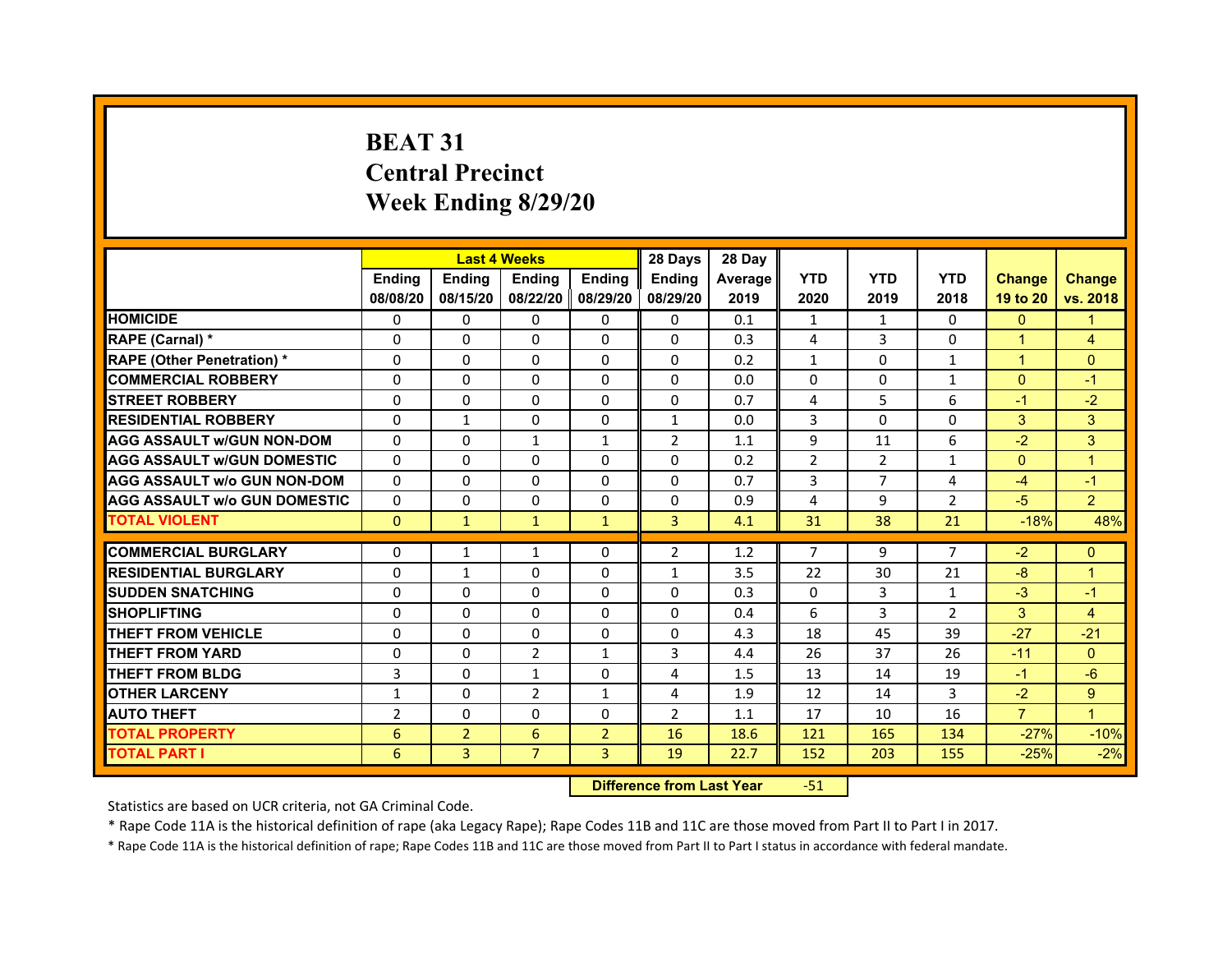# **BEAT 32Central Precinct Week Ending 8/29/20**

|                                     |                |                | <b>Last 4 Weeks</b> |                | 28 Days        | 28 Day         |                |                |                |                      |                |
|-------------------------------------|----------------|----------------|---------------------|----------------|----------------|----------------|----------------|----------------|----------------|----------------------|----------------|
|                                     | <b>Endina</b>  | <b>Ending</b>  | <b>Endina</b>       | <b>Endina</b>  | <b>Endina</b>  | <b>Average</b> | <b>YTD</b>     | <b>YTD</b>     | <b>YTD</b>     | <b>Change</b>        | <b>Change</b>  |
|                                     | 08/08/20       | 08/15/20       | 08/22/20            | 08/29/20       | 08/29/20       | 2019           | 2020           | 2019           | 2018           | 19 to 20             | vs. 2018       |
| <b>HOMICIDE</b>                     | 0              | 0              | 0                   | 0              | 0              | 0.1            | 0              | $\mathbf{1}$   | 0              | $-1$                 | $\mathbf{0}$   |
| RAPE (Carnal) *                     | $\Omega$       | $\Omega$       | $\Omega$            | $\Omega$       | $\Omega$       | 0.2            | $\mathbf{1}$   | $\Omega$       | $\mathbf{1}$   | $\mathbf{1}$         | $\Omega$       |
| <b>RAPE (Other Penetration) *</b>   | $\Omega$       | $\Omega$       | $\Omega$            | $\Omega$       | $\Omega$       | 0.1            | $\Omega$       | $\Omega$       | $\mathbf{1}$   | $\Omega$             | $-1$           |
| <b>COMMERCIAL ROBBERY</b>           | $\Omega$       | $\Omega$       | 1                   | $\Omega$       | 1              | 0.9            | 3              | 8              | 3              | $-5$                 | $\Omega$       |
| <b>STREET ROBBERY</b>               | $\Omega$       | $\Omega$       | $\Omega$            | $\Omega$       | $\Omega$       | 0.2            | $\Omega$       | 3              | 4              | $-3$                 | $-4$           |
| <b>RESIDENTIAL ROBBERY</b>          | $\Omega$       | $\Omega$       | $\Omega$            | $\Omega$       | $\Omega$       | 0.0            | $\Omega$       | $\Omega$       | $\Omega$       | $\Omega$             | $\Omega$       |
| <b>AGG ASSAULT w/GUN NON-DOM</b>    | $\Omega$       | $\mathbf{1}$   | $\mathbf{1}$        | $\Omega$       | $\overline{2}$ | 0.2            | 5              | $\overline{2}$ | 4              | 3                    | $\overline{1}$ |
| <b>AGG ASSAULT W/GUN DOMESTIC</b>   | $\Omega$       | $\Omega$       | $\Omega$            | $\Omega$       | $\Omega$       | 0.0            | $\mathbf{1}$   | $\Omega$       | $\Omega$       | $\blacktriangleleft$ | $\overline{1}$ |
| <b>AGG ASSAULT W/o GUN NON-DOM</b>  | $\mathbf{1}$   | 0              | 0                   | 0              | $\mathbf{1}$   | 0.3            | 2              | 4              | 2              | $-2$                 | $\Omega$       |
| <b>AGG ASSAULT W/o GUN DOMESTIC</b> | $\Omega$       | $\Omega$       | $\Omega$            | $\Omega$       | $\Omega$       | 0.4            | 3              | 4              | $\overline{2}$ | $-1$                 | 1              |
| <b>TOTAL VIOLENT</b>                | $\mathbf{1}$   | $\mathbf{1}$   | $\overline{2}$      | $\mathbf{0}$   | $\overline{4}$ | 2.5            | 15             | 22             | 17             | $-32%$               | $-12%$         |
|                                     |                |                |                     |                |                |                |                |                |                |                      |                |
| <b>COMMERCIAL BURGLARY</b>          | 0              | $\Omega$       | 0                   | $\Omega$       | $\Omega$       | 0.3            | 6              | 3              | $\overline{2}$ | 3                    | 4              |
| <b>RESIDENTIAL BURGLARY</b>         | $\Omega$       | $\Omega$       | $\Omega$            | $\mathbf{1}$   | $\mathbf{1}$   | 1.8            | 12             | 18             | 20             | $-6$                 | $-8$           |
| <b>SUDDEN SNATCHING</b>             | $\Omega$       | $\Omega$       | $\Omega$            | $\Omega$       | $\Omega$       | 0.2            | $\Omega$       | $\mathbf{1}$   | $\Omega$       | $-1$                 | $\Omega$       |
| <b>SHOPLIFTING</b>                  | $\Omega$       | $\Omega$       | $\Omega$            | $\mathbf{1}$   | $\mathbf{1}$   | 3.1            | 19             | 31             | 53             | $-12$                | $-34$          |
| <b>THEFT FROM VEHICLE</b>           | 1              | $\Omega$       | $\Omega$            | $\Omega$       | $\mathbf{1}$   | 4.9            | 28             | 39             | 51             | $-11$                | $-23$          |
| <b>THEFT FROM YARD</b>              | $\Omega$       | $\Omega$       | $\Omega$            | $\Omega$       | $\Omega$       | 2.6            | 21             | 22             | 34             | $-1$                 | $-13$          |
| <b>THEFT FROM BLDG</b>              | 1              | $\mathbf{1}$   | $\Omega$            | $\Omega$       | $\overline{2}$ | 2.5            | 14             | 22             | 24             | $-8$                 | $-10$          |
| <b>OTHER LARCENY</b>                | $\mathbf{1}$   | 0              | 0                   | $\Omega$       | $\mathbf{1}$   | 0.8            | 13             | 2              | 13             | 11                   | $\Omega$       |
| <b>AUTO THEFT</b>                   | $\mathbf{1}$   | $\Omega$       | $\Omega$            | $\Omega$       | $\mathbf{1}$   | 1.2            | $\overline{7}$ | 11             | 15             | $-4$                 | $-8$           |
| <b>TOTAL PROPERTY</b>               | $\overline{4}$ | $\mathbf{1}$   | $\Omega$            | $\overline{2}$ | $\overline{7}$ | 17.3           | 120            | 149            | 212            | $-19%$               | $-43%$         |
| <b>TOTAL PART I</b>                 | 5              | $\overline{2}$ | $\overline{2}$      | $\overline{2}$ | 11             | 19.8           | 135            | 171            | 229            | $-21%$               | $-41%$         |

 **Difference from Last Year**‐36

Statistics are based on UCR criteria, not GA Criminal Code.

\* Rape Code 11A is the historical definition of rape (aka Legacy Rape); Rape Codes 11B and 11C are those moved from Part II to Part I in 2017.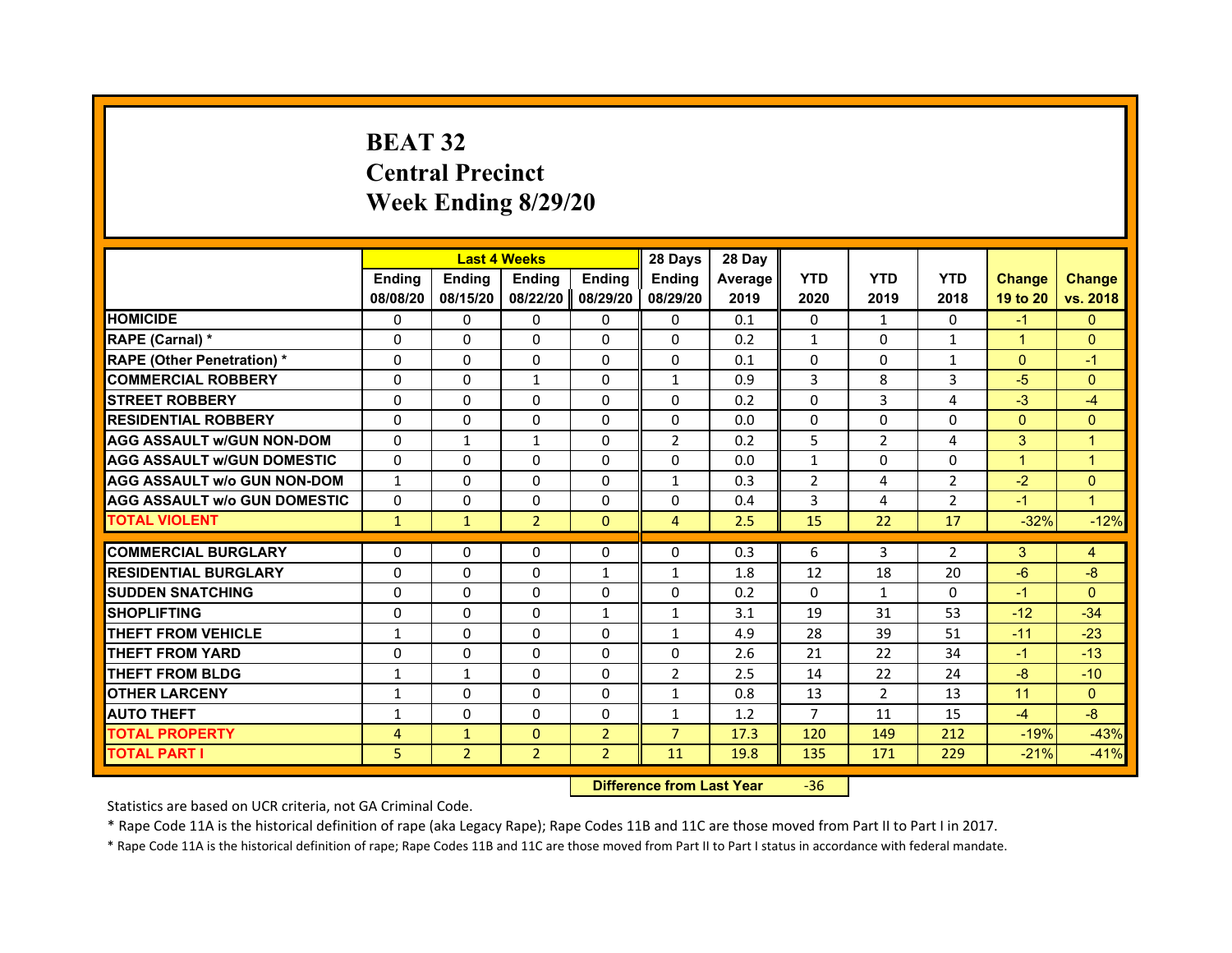# **BEAT 33Central PrecinctWeek Ending 8/29/20**

|                                     |                | <b>Last 4 Weeks</b> |                |               | 28 Days        | 28 Day  |                |                |                |                      |                |
|-------------------------------------|----------------|---------------------|----------------|---------------|----------------|---------|----------------|----------------|----------------|----------------------|----------------|
|                                     | <b>Ending</b>  | <b>Endina</b>       | <b>Endina</b>  | <b>Ending</b> | <b>Ending</b>  | Average | <b>YTD</b>     | <b>YTD</b>     | <b>YTD</b>     | <b>Change</b>        | <b>Change</b>  |
|                                     | 08/08/20       | 08/15/20            | 08/22/20       | 08/29/20      | 08/29/20       | 2019    | 2020           | 2019           | 2018           | 19 to 20             | vs. 2018       |
| <b>HOMICIDE</b>                     | 0              | 0                   | $\mathbf{0}$   | $\Omega$      | $\mathbf{0}$   | 0.2     | $\mathbf{1}$   | $\mathbf{1}$   | $\Omega$       | $\Omega$             |                |
| RAPE (Carnal) *                     | $\Omega$       | $\Omega$            | $\mathbf{1}$   | $\mathbf{0}$  | $\mathbf{1}$   | 0.0     | $\mathbf{1}$   | $\Omega$       | 3              | $\mathbf{1}$         | $-2$           |
| <b>RAPE (Other Penetration) *</b>   | 0              | 0                   | $\Omega$       | $\mathbf{0}$  | 0              | 0.1     | 0              | 0              | $\mathbf{1}$   | $\Omega$             | $-1$           |
| <b>COMMERCIAL ROBBERY</b>           | $\mathbf 0$    | 0                   | $\Omega$       | $\Omega$      | $\Omega$       | 0.3     | 1              | $\overline{2}$ | $\mathbf{1}$   | $-1$                 | $\mathbf{0}$   |
| <b>STREET ROBBERY</b>               | $\Omega$       | 0                   | 0              | $\mathbf{0}$  | 0              | 1.3     | $\overline{7}$ | 10             | 16             | $-3$                 | $-9$           |
| <b>RESIDENTIAL ROBBERY</b>          | $\Omega$       | $\Omega$            | $\Omega$       | $\mathbf{0}$  | $\Omega$       | 0.0     | $\Omega$       | $\Omega$       | $\Omega$       | $\Omega$             | $\mathbf{0}$   |
| <b>AGG ASSAULT w/GUN NON-DOM</b>    | $\Omega$       | $\Omega$            | $\mathbf{1}$   | $\mathbf{0}$  | $\mathbf{1}$   | 1.0     | $\overline{7}$ | 8              | $\overline{7}$ | $-1$                 | $\mathbf{0}$   |
| <b>AGG ASSAULT W/GUN DOMESTIC</b>   | $\Omega$       | $\Omega$            | $\Omega$       | $\mathbf{0}$  | $\Omega$       | 0.2     | $\mathbf{1}$   | 2              | $\Omega$       | $-1$                 | $\overline{1}$ |
| <b>AGG ASSAULT W/o GUN NON-DOM</b>  | $\overline{2}$ | $\Omega$            | $\Omega$       | 0             | $\overline{2}$ | 0.9     | 7              | 10             | 3              | $-3$                 | $\overline{4}$ |
| <b>AGG ASSAULT W/o GUN DOMESTIC</b> | $\Omega$       | 0                   | 0              | 0             | 0              | 0.7     | $\overline{7}$ | 8              | $\mathbf{1}$   | $-1$                 | 6              |
| <b>TOTAL VIOLENT</b>                | $\overline{2}$ | $\mathbf{0}$        | $\overline{2}$ | $\mathbf{0}$  | 4              | 4.7     | 32             | 41             | 32             | $-22%$               | 0%             |
|                                     |                |                     |                |               |                |         |                |                |                |                      |                |
| <b>COMMERCIAL BURGLARY</b>          | 0              | 0                   | 0              | 0             | $\Omega$       | 1.3     | 7              | 5              | $\overline{7}$ | $\overline{2}$       | $\mathbf{0}$   |
| <b>RESIDENTIAL BURGLARY</b>         | 0              | 0                   | $\mathbf{1}$   | 0             | $\mathbf{1}$   | 1.8     | 12             | 20             | 14             | $-8$                 | $-2$           |
| <b>SUDDEN SNATCHING</b>             | 0              | $\Omega$            | 0              | $\Omega$      | 0              | 0.1     | $\overline{2}$ | $\mathbf{1}$   | 3              | $\blacktriangleleft$ | $-1$           |
| <b>SHOPLIFTING</b>                  | $\mathbf 0$    | $\mathbf{1}$        | $\Omega$       | $\mathbf{0}$  | $\mathbf{1}$   | 7.9     | 22             | 75             | 35             | $-53$                | $-13$          |
| <b>THEFT FROM VEHICLE</b>           | $\mathbf{1}$   | $\mathbf{1}$        | $\mathbf{1}$   | 0             | 3              | 3.4     | 27             | 33             | 31             | $-6$                 | $-4$           |
| <b>THEFT FROM YARD</b>              | $\overline{2}$ | $\mathbf{1}$        | 1              | $\Omega$      | 4              | 3.6     | 35             | 35             | 29             | $\Omega$             | 6              |
| <b>THEFT FROM BLDG</b>              | $\Omega$       | $\mathbf{1}$        | 0              | $\mathbf{0}$  | $\mathbf{1}$   | 1.7     | 13             | 14             | 20             | $-1$                 | $-7$           |
| <b>OTHER LARCENY</b>                | 0              | $\mathbf{1}$        | $\mathbf{1}$   | $\mathbf{0}$  | $\overline{2}$ | 2.0     | 6              | 24             | 4              | $-18$                | $\overline{2}$ |
| <b>AUTO THEFT</b>                   | $\Omega$       | $\Omega$            | $\Omega$       | $\mathbf{1}$  | $\mathbf{1}$   | 1.4     | 13             | 11             | 30             | $\overline{2}$       | $-17$          |
| <b>TOTAL PROPERTY</b>               | 3              | 5                   | $\overline{4}$ | $\mathbf{1}$  | 13             | 23.2    | 137            | 218            | 173            | $-37%$               | $-21%$         |
| TOTAL PART I                        | 5              | 5                   | 6              | $\mathbf{1}$  | 17             | 27.8    | 169            | 259            | 205            | $-35%$               | $-18%$         |

 **Difference from Last Year**r -90

Statistics are based on UCR criteria, not GA Criminal Code.

\* Rape Code 11A is the historical definition of rape (aka Legacy Rape); Rape Codes 11B and 11C are those moved from Part II to Part I in 2017.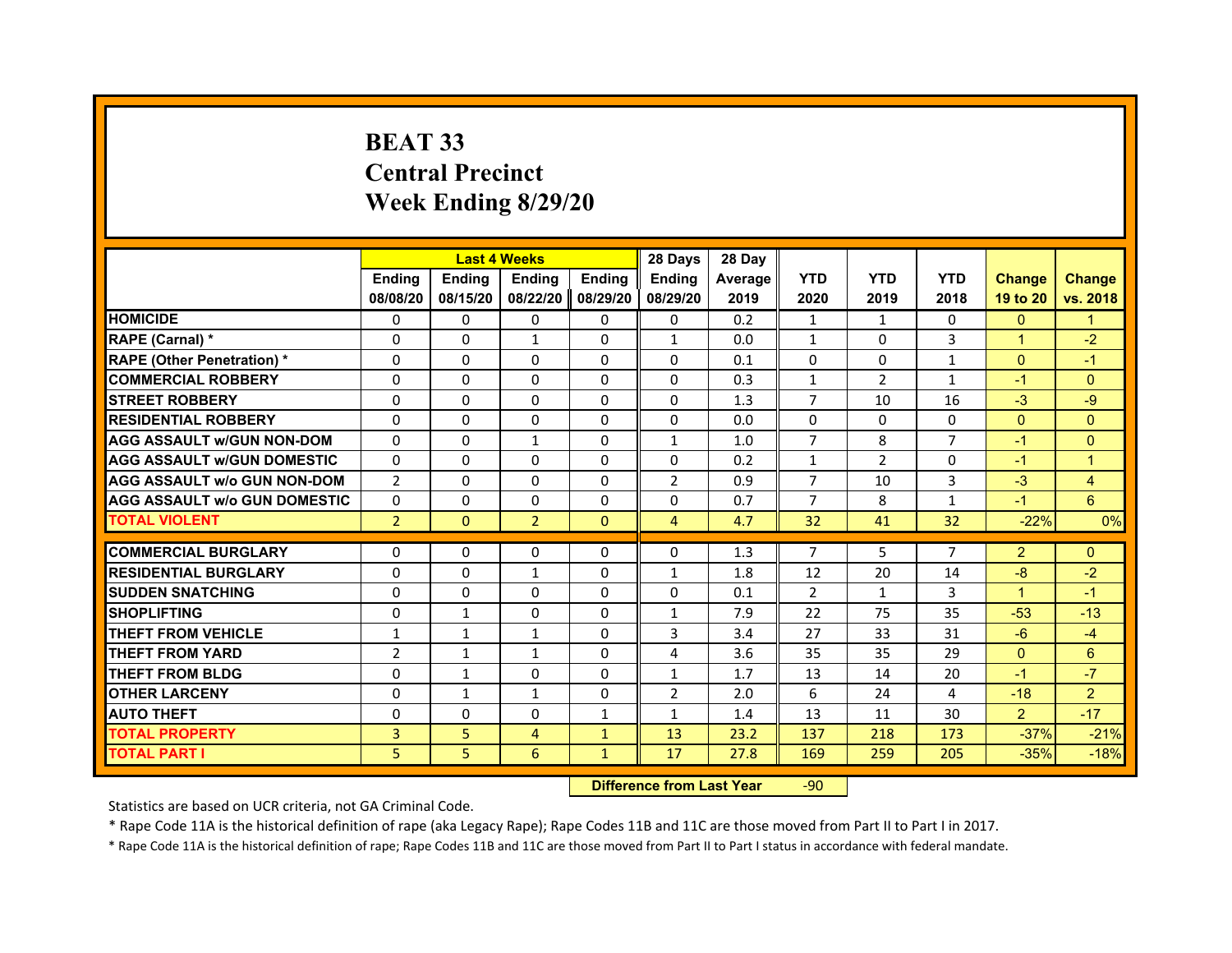# **BEAT 34Central Precinct Week Ending 8/29/20**

|                                     |                | <b>Last 4 Weeks</b> |                   |               | 28 Days        | 28 Day  |                |                |                |                      |                |
|-------------------------------------|----------------|---------------------|-------------------|---------------|----------------|---------|----------------|----------------|----------------|----------------------|----------------|
|                                     | <b>Ending</b>  | <b>Endina</b>       | Ending            | <b>Ending</b> | <b>Endina</b>  | Average | <b>YTD</b>     | <b>YTD</b>     | <b>YTD</b>     | <b>Change</b>        | <b>Change</b>  |
|                                     | 08/08/20       | 08/15/20            | 08/22/20 08/29/20 |               | 08/29/20       | 2019    | 2020           | 2019           | 2018           | 19 to 20             | vs. 2018       |
| <b>HOMICIDE</b>                     | 0              | 0                   | $\Omega$          | $\Omega$      | $\mathbf{0}$   | 0.1     | $\overline{2}$ | 0              | $\mathbf{1}$   | $\overline{2}$       |                |
| RAPE (Carnal) *                     | $\Omega$       | $\mathbf{1}$        | $\Omega$          | $\mathbf{0}$  | $\mathbf{1}$   | 0.2     | 5              | 2              | $\mathbf{1}$   | 3                    | 4              |
| <b>RAPE (Other Penetration)*</b>    | 0              | 0                   | 0                 | $\mathbf{0}$  | 0              | 0.1     | $\mathbf{1}$   | $\mathbf{1}$   | 0              | $\Omega$             | $\overline{1}$ |
| <b>COMMERCIAL ROBBERY</b>           | 0              | $\mathbf 0$         | $\mathbf{1}$      | $\Omega$      | $\mathbf{1}$   | 0.0     | $\mathbf{1}$   | $\Omega$       | $\Omega$       | $\blacktriangleleft$ | $\overline{1}$ |
| <b>STREET ROBBERY</b>               | $\Omega$       | $\Omega$            | 0                 | $\mathbf{0}$  | 0              | 0.9     | 12             | 9              | 5              | 3                    | $\overline{7}$ |
| <b>RESIDENTIAL ROBBERY</b>          | $\Omega$       | 0                   | $\Omega$          | $\mathbf{0}$  | $\Omega$       | 0.2     | $\Omega$       | $\overline{2}$ | $\mathbf{1}$   | $-2$                 | $-1$           |
| <b>AGG ASSAULT w/GUN NON-DOM</b>    | $\Omega$       | $\mathbf{1}$        | $\Omega$          | $\mathbf{0}$  | $\mathbf{1}$   | 1.8     | 11             | 10             | 11             | $\mathbf{1}$         | $\mathbf{0}$   |
| <b>AGG ASSAULT W/GUN DOMESTIC</b>   | $\Omega$       | $\Omega$            | $\Omega$          | $\mathbf{0}$  | $\Omega$       | 0.5     | $\Omega$       | 4              | 3              | $-4$                 | $-3$           |
| <b>AGG ASSAULT w/o GUN NON-DOM</b>  | $\Omega$       | 0                   | $\Omega$          | $\mathbf{1}$  | $\mathbf{1}$   | 0.9     | 11             | $\overline{7}$ | 11             | 4                    | $\mathbf{0}$   |
| <b>AGG ASSAULT W/o GUN DOMESTIC</b> | $\mathbf{1}$   | 0                   | 0                 | 0             | $\mathbf{1}$   | 1.6     | 14             | 15             | 11             | $-1$                 | 3              |
| <b>TOTAL VIOLENT</b>                | $\mathbf{1}$   | $\overline{2}$      | $\mathbf{1}$      | $\mathbf{1}$  | 5              | 6.2     | 57             | 50             | 44             | 14%                  | 30%            |
|                                     |                |                     |                   |               |                |         |                |                |                |                      |                |
| <b>COMMERCIAL BURGLARY</b>          | 0              | 0                   | 0                 | 0             | $\Omega$       | 0.5     | 3              | 2              | $\mathbf{1}$   | 1                    | $\overline{2}$ |
| <b>RESIDENTIAL BURGLARY</b>         | $\mathbf{1}$   | $\mathbf{1}$        | $\mathbf{1}$      | 0             | 3              | 3.2     | 20             | 25             | 42             | $-5$                 | $-22$          |
| <b>SUDDEN SNATCHING</b>             | 0              | 0                   | 0                 | $\Omega$      | 0              | 0.2     | $\mathbf{1}$   | $\mathbf{1}$   | $\overline{2}$ | $\Omega$             | $-1$           |
| <b>SHOPLIFTING</b>                  | $\mathbf 0$    | $\mathbf 0$         | $\Omega$          | $\mathbf{0}$  | $\Omega$       | 1.2     | 4              | 8              | 6              | $-4$                 | $-2$           |
| <b>THEFT FROM VEHICLE</b>           | $\mathbf{1}$   | $\overline{2}$      | $\mathbf{1}$      | $\mathbf{1}$  | 5              | 2.3     | 22             | 21             | 28             | $\blacktriangleleft$ | $-6$           |
| <b>THEFT FROM YARD</b>              | $\mathbf{1}$   | 0                   | $\Omega$          | $\mathbf{1}$  | $\overline{2}$ | 2.3     | 12             | 20             | 11             | -8                   | $\overline{1}$ |
| <b>THEFT FROM BLDG</b>              | $\mathbf{1}$   | $\Omega$            | 0                 | $\mathbf{1}$  | $\overline{2}$ | 1.4     | 14             | 10             | 20             | 4                    | $-6$           |
| <b>OTHER LARCENY</b>                | $\Omega$       | $\Omega$            | 0                 | 0             | 0              | 0.3     | 2              | 4              | $\mathbf{1}$   | $-2$                 | $\overline{1}$ |
| <b>AUTO THEFT</b>                   | $\Omega$       | $\Omega$            | $\mathbf{1}$      | $\mathbf{0}$  | $\mathbf{1}$   | 2.0     | 15             | 18             | 24             | $-3$                 | $-9$           |
| <b>TOTAL PROPERTY</b>               | $\overline{4}$ | 3                   | 3                 | 3             | 13             | 13.3    | 93             | 109            | 135            | $-15%$               | $-31%$         |
| <b>TOTAL PART I</b>                 | 5              | 5                   | 4                 | 4             | 18             | 19.6    | 150            | 159            | 179            | $-6%$                | $-16%$         |

 **Difference from Last Year**‐9

Statistics are based on UCR criteria, not GA Criminal Code.

\* Rape Code 11A is the historical definition of rape (aka Legacy Rape); Rape Codes 11B and 11C are those moved from Part II to Part I in 2017.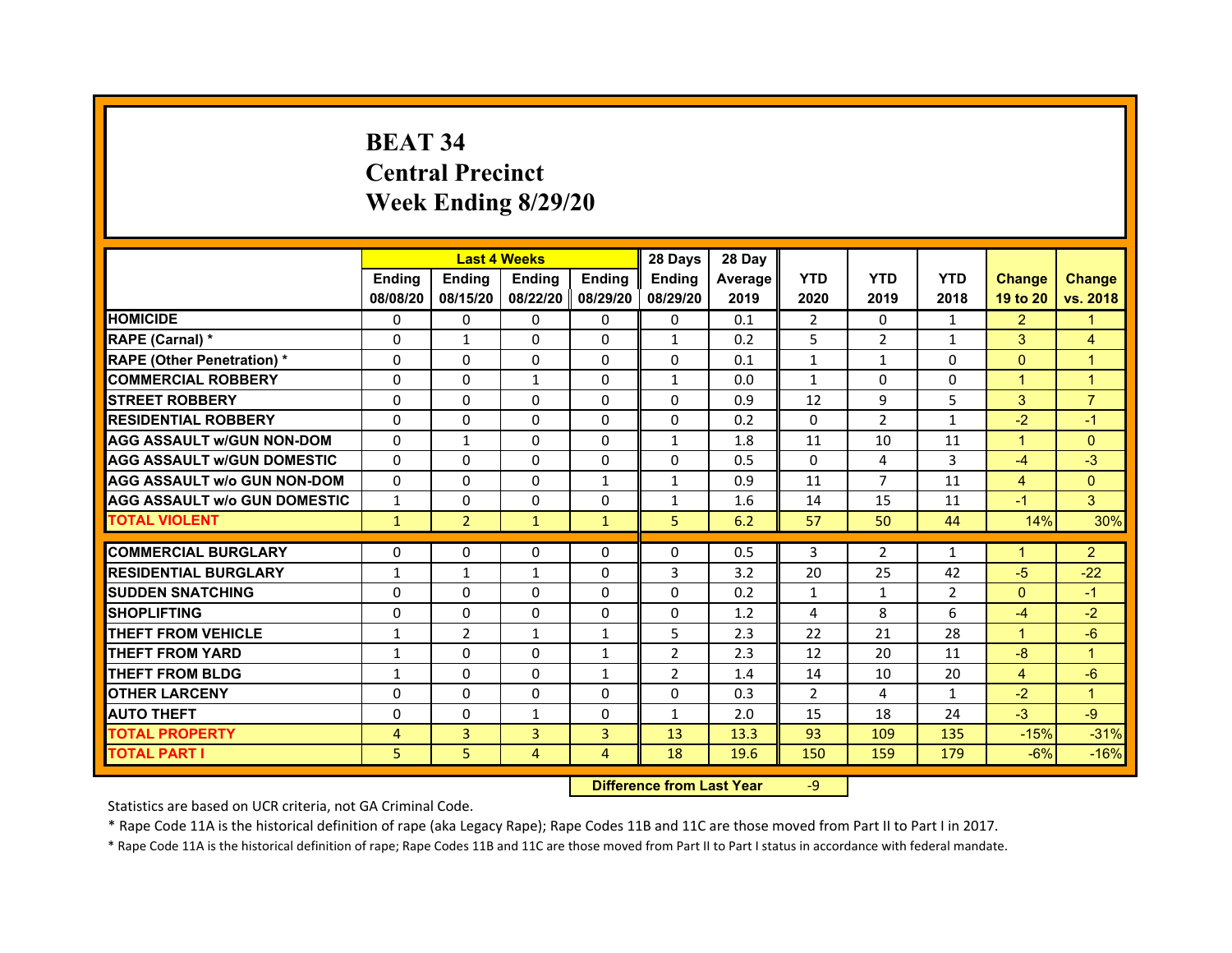# **BEAT 35Central PrecinctWeek Ending 8/29/20**

|                                     |               |               | <b>Last 4 Weeks</b> |                   | 28 Days        | 28 Day  |                |                |                |                |                |
|-------------------------------------|---------------|---------------|---------------------|-------------------|----------------|---------|----------------|----------------|----------------|----------------|----------------|
|                                     | <b>Endina</b> | <b>Ending</b> | <b>Endina</b>       | <b>Ending</b>     | <b>Endina</b>  | Average | <b>YTD</b>     | <b>YTD</b>     | <b>YTD</b>     | <b>Change</b>  | <b>Change</b>  |
|                                     | 08/08/20      | 08/15/20      |                     | 08/22/20 08/29/20 | 08/29/20       | 2019    | 2020           | 2019           | 2018           | 19 to 20       | vs. 2018       |
| <b>HOMICIDE</b>                     | $\Omega$      | $\mathbf{1}$  | $\Omega$            | $\Omega$          | $\mathbf{1}$   | 0.0     | 6              | $\Omega$       | $\Omega$       | 6              | 6              |
| RAPE (Carnal) *                     | 0             | 0             | $\Omega$            | $\Omega$          | $\Omega$       | 0.0     | $\overline{2}$ | $\Omega$       | 3              | $\overline{2}$ | $-1$           |
| <b>RAPE (Other Penetration)*</b>    | 0             | $\Omega$      | 0                   | $\mathbf{0}$      | 0              | 0.0     | $\mathbf{1}$   | 0              | 3              | $\mathbf 1$    | $-2$           |
| <b>COMMERCIAL ROBBERY</b>           | 0             | $\Omega$      | $\Omega$            | $\mathbf{0}$      | $\Omega$       | 0.2     | $\overline{2}$ | $\Omega$       | $\Omega$       | $\overline{2}$ | $\overline{2}$ |
| <b>STREET ROBBERY</b>               | $\Omega$      | $\Omega$      | $\mathbf{1}$        | $\mathbf{0}$      | $\mathbf{1}$   | 1.1     | 5              | 9              | $\overline{2}$ | $-4$           | 3              |
| <b>RESIDENTIAL ROBBERY</b>          | $\Omega$      | 0             | $\Omega$            | $\Omega$          | $\Omega$       | 0.0     | $\mathbf{1}$   | $\Omega$       | $\Omega$       | $\overline{1}$ | $\overline{1}$ |
| <b>AGG ASSAULT w/GUN NON-DOM</b>    | $\Omega$      | $\Omega$      | $\Omega$            | $\mathbf{0}$      | $\Omega$       | 2.2     | 11             | 19             | 12             | $-8$           | $-1$           |
| <b>AGG ASSAULT W/GUN DOMESTIC</b>   | $\mathbf{1}$  | $\Omega$      | $\Omega$            | $\Omega$          | $\mathbf{1}$   | 0.2     | 2              | 2              | 5              | $\Omega$       | $-3$           |
| <b>AGG ASSAULT W/o GUN NON-DOM</b>  | 0             | 0             | $\Omega$            | 0                 | 0              | 0.6     | 3              | 5              | 7              | $-2$           | $-4$           |
| <b>AGG ASSAULT W/o GUN DOMESTIC</b> | 0             | 0             | 0                   | 0                 | 0              | 0.9     | $\overline{7}$ | $\overline{7}$ | 5              | $\Omega$       | $\overline{2}$ |
| <b>TOTAL VIOLENT</b>                | $\mathbf{1}$  | $\mathbf{1}$  | $\mathbf{1}$        | $\mathbf{0}$      | 3              | 5.2     | 40             | 42             | 37             | $-5%$          | 8%             |
|                                     |               |               |                     |                   |                |         |                |                |                |                |                |
| <b>COMMERCIAL BURGLARY</b>          | 0             | 1             | 0                   | 0                 | 1              | 1.2     | 6              | 5              | 4              | 1              | $\overline{2}$ |
| <b>RESIDENTIAL BURGLARY</b>         | 0             | $\mathbf{1}$  | $\overline{2}$      | 1                 | 4              | 2.9     | 21             | 24             | 32             | $-3$           | $-11$          |
| <b>SUDDEN SNATCHING</b>             | 0             | 0             | 0                   | $\Omega$          | 0              | 0.2     | $\Omega$       | $\mathbf{1}$   | $\mathbf{1}$   | $-1$           | $-1$           |
| <b>SHOPLIFTING</b>                  | $\Omega$      | $\Omega$      | $\Omega$            | $\overline{2}$    | $\overline{2}$ | 2.4     | 20             | 22             | 19             | $-2$           | $\overline{1}$ |
| <b>THEFT FROM VEHICLE</b>           | $\Omega$      | $\mathbf{1}$  | $\overline{2}$      | 3                 | 6              | 6.5     | 30             | 54             | 33             | $-24$          | $-3$           |
| <b>THEFT FROM YARD</b>              | 0             | 0             | 0                   | 0                 | 0              | 1.4     | 3              | 7              | 16             | $-4$           | $-13$          |
| <b>THEFT FROM BLDG</b>              | 0             | $\Omega$      | $\Omega$            | 0                 | $\Omega$       | 1.8     | 11             | 15             | 14             | $-4$           | $-3$           |
| <b>OTHER LARCENY</b>                | 0             | $\Omega$      | $\Omega$            | $\mathbf{0}$      | $\Omega$       | 1.2     | 3              | 10             | 5              | $-7$           | $-2$           |
| <b>AUTO THEFT</b>                   | $\Omega$      | $\Omega$      | $\overline{2}$      | $\mathbf{0}$      | $\overline{2}$ | 2.1     | 22             | 15             | 34             | $\overline{7}$ | $-12$          |
| <b>TOTAL PROPERTY</b>               | $\Omega$      | 3             | 6                   | 6                 | 15             | 19.7    | 116            | 153            | 158            | $-24%$         | $-27%$         |
| <b>TOTAL PART I</b>                 | $\mathbf{1}$  | 4             | $\overline{7}$      | 6                 | 18             | 24.9    | 156            | 195            | 195            | $-20%$         | $-20%$         |

 **Difference from Last Year**r -39

Statistics are based on UCR criteria, not GA Criminal Code.

\* Rape Code 11A is the historical definition of rape (aka Legacy Rape); Rape Codes 11B and 11C are those moved from Part II to Part I in 2017.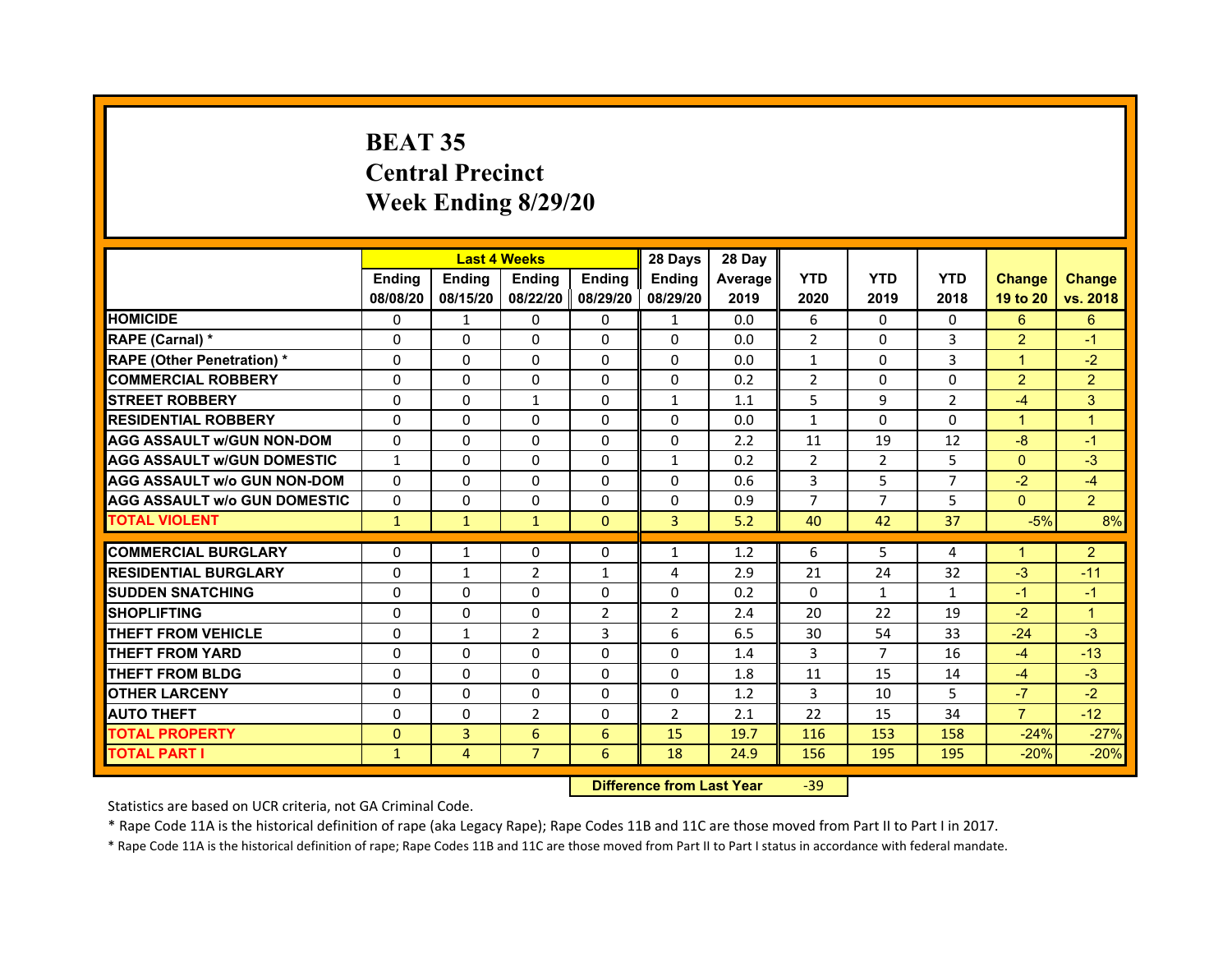#### **BEAT 36Central PrecinctWeek Ending 8/29/20**

|                                     |                | <b>Last 4 Weeks</b> |                   |                | 28 Days        | 28 Day  |                |                |              |                |                      |
|-------------------------------------|----------------|---------------------|-------------------|----------------|----------------|---------|----------------|----------------|--------------|----------------|----------------------|
|                                     | <b>Endina</b>  | Ending              | Ending            | <b>Endina</b>  | <b>Ending</b>  | Average | <b>YTD</b>     | <b>YTD</b>     | <b>YTD</b>   | <b>Change</b>  | <b>Change</b>        |
|                                     | 08/08/20       | 08/15/20            | 08/22/20 08/29/20 |                | 08/29/20       | 2019    | 2020           | 2019           | 2018         | 19 to 20       | vs. 2018             |
| <b>HOMICIDE</b>                     | $\Omega$       | $\mathbf{0}$        | $\mathbf{0}$      | 0              | 0              | 0.0     | $\mathbf{1}$   | 0              | $\mathbf{0}$ | $\mathbf{1}$   | $\blacktriangleleft$ |
| RAPE (Carnal) *                     | $\mathbf{1}$   | 0                   | 3                 | 0              | 4              | 0.2     | 6              | $\mathbf{1}$   | 2            | 5              | $\overline{4}$       |
| <b>RAPE (Other Penetration) *</b>   | 0              | $\Omega$            | $\Omega$          | 0              | $\Omega$       | 0.0     | $\Omega$       | 0              | 0            | $\Omega$       | $\mathbf{0}$         |
| <b>COMMERCIAL ROBBERY</b>           | 0              | 0                   | $\Omega$          | 0              | 0              | 0.2     | $\Omega$       | 1              | 0            | $-1$           | $\Omega$             |
| <b>STREET ROBBERY</b>               | $\Omega$       | $\mathbf{1}$        | $\Omega$          | $\Omega$       | $\mathbf{1}$   | 0.6     | $\overline{2}$ | 5              | 3            | $-3$           | $-1$                 |
| <b>RESIDENTIAL ROBBERY</b>          | 0              | $\Omega$            | $\Omega$          | $\Omega$       | $\Omega$       | 0.1     | 3              | $\mathbf{1}$   | 4            | $\overline{2}$ | $-1$                 |
| <b>AGG ASSAULT w/GUN NON-DOM</b>    | $\Omega$       | $\Omega$            | $\Omega$          | 0              | $\Omega$       | 0.8     | $\mathbf{1}$   | $\overline{7}$ | 3            | $-6$           | $-2$                 |
| <b>AGG ASSAULT w/GUN DOMESTIC</b>   | $\Omega$       | $\mathbf 0$         | $\Omega$          | $\Omega$       | $\Omega$       | 0.2     | 1              | $\mathbf{1}$   | $\mathbf{1}$ | $\mathbf{0}$   | $\mathbf{0}$         |
| <b>AGG ASSAULT w/o GUN NON-DOM</b>  | $\mathbf{1}$   | $\Omega$            | $\Omega$          | 0              | $\mathbf{1}$   | 0.5     | $\overline{2}$ | 2              | 3            | $\mathbf{0}$   | $-1$                 |
| <b>AGG ASSAULT w/o GUN DOMESTIC</b> | $\Omega$       | $\mathbf 0$         | $\mathbf 0$       | 0              | 0              | 0.3     | 10             | 3              | 3            | $\overline{7}$ | $\overline{7}$       |
| <b>TOTAL VIOLENT</b>                | $\overline{2}$ | $\mathbf{1}$        | 3                 | $\Omega$       | 6              | 2.9     | 26             | 21             | 19           | 24%            | 37%                  |
|                                     |                |                     |                   |                |                |         |                |                |              |                |                      |
| <b>COMMERCIAL BURGLARY</b>          | 0              | 0                   | 0                 | 0              | 0              | 1.1     | 5              | 9              | 5            | -4             | $\mathbf{0}$         |
| <b>RESIDENTIAL BURGLARY</b>         | $\Omega$       | $\mathbf{1}$        | $\Omega$          | 0              | $\mathbf{1}$   | 2.3     | 10             | 18             | 15           | $-8$           | $-5$                 |
| <b>SUDDEN SNATCHING</b>             | $\Omega$       | $\Omega$            | $\Omega$          | $\mathbf{0}$   | $\Omega$       | 0.1     | $\mathbf{1}$   | $\mathbf{1}$   | $\Omega$     | $\mathbf{0}$   | $\overline{1}$       |
| <b>SHOPLIFTING</b>                  | $\overline{2}$ | $\overline{2}$      | 0                 | $\mathbf{1}$   | 5              | 3.7     | 34             | 31             | 24           | 3              | 10 <sup>10</sup>     |
| <b>THEFT FROM VEHICLE</b>           | 0              | 0                   | 1                 | 0              | 1              | 3.3     | 25             | 29             | 30           | $-4$           | $-5$                 |
| <b>THEFT FROM YARD</b>              | 0              | 0                   | 1                 | $\mathbf{1}$   | $\overline{2}$ | 0.7     | 12             | 5              | 6            | $\overline{7}$ | 6                    |
| <b>THEFT FROM BLDG</b>              | $\Omega$       | $\Omega$            | 0                 | $\mathbf{1}$   | $\mathbf{1}$   | 1.5     | 14             | 16             | 18           | $-2$           | $-4$                 |
| <b>OTHER LARCENY</b>                | $\Omega$       | $\Omega$            | $\Omega$          | $\Omega$       | $\Omega$       | 0.3     | $\overline{3}$ | $\mathbf{1}$   | $\mathbf{1}$ | 2              | 2                    |
| <b>AUTO THEFT</b>                   | $\mathbf{1}$   | 0                   | $\mathbf{1}$      | 0              | $\mathcal{P}$  | 1.8     | 20             | 17             | 10           | 3              | 10 <sup>10</sup>     |
| <b>TOTAL PROPERTY</b>               | 3              | 3                   | 3                 | 3              | 12             | 14.8    | 124            | 127            | 109          | $-2%$          | 14%                  |
| <b>TOTAL PART I</b>                 | 5              | 4                   | 6                 | $\overline{3}$ | 18             | 17.7    | 150            | 148            | 128          | 1%             | 17%                  |

 **Difference from Last Year**r 2

Statistics are based on UCR criteria, not GA Criminal Code.

\* Rape Code 11A is the historical definition of rape (aka Legacy Rape); Rape Codes 11B and 11C are those moved from Part II to Part I in 2017.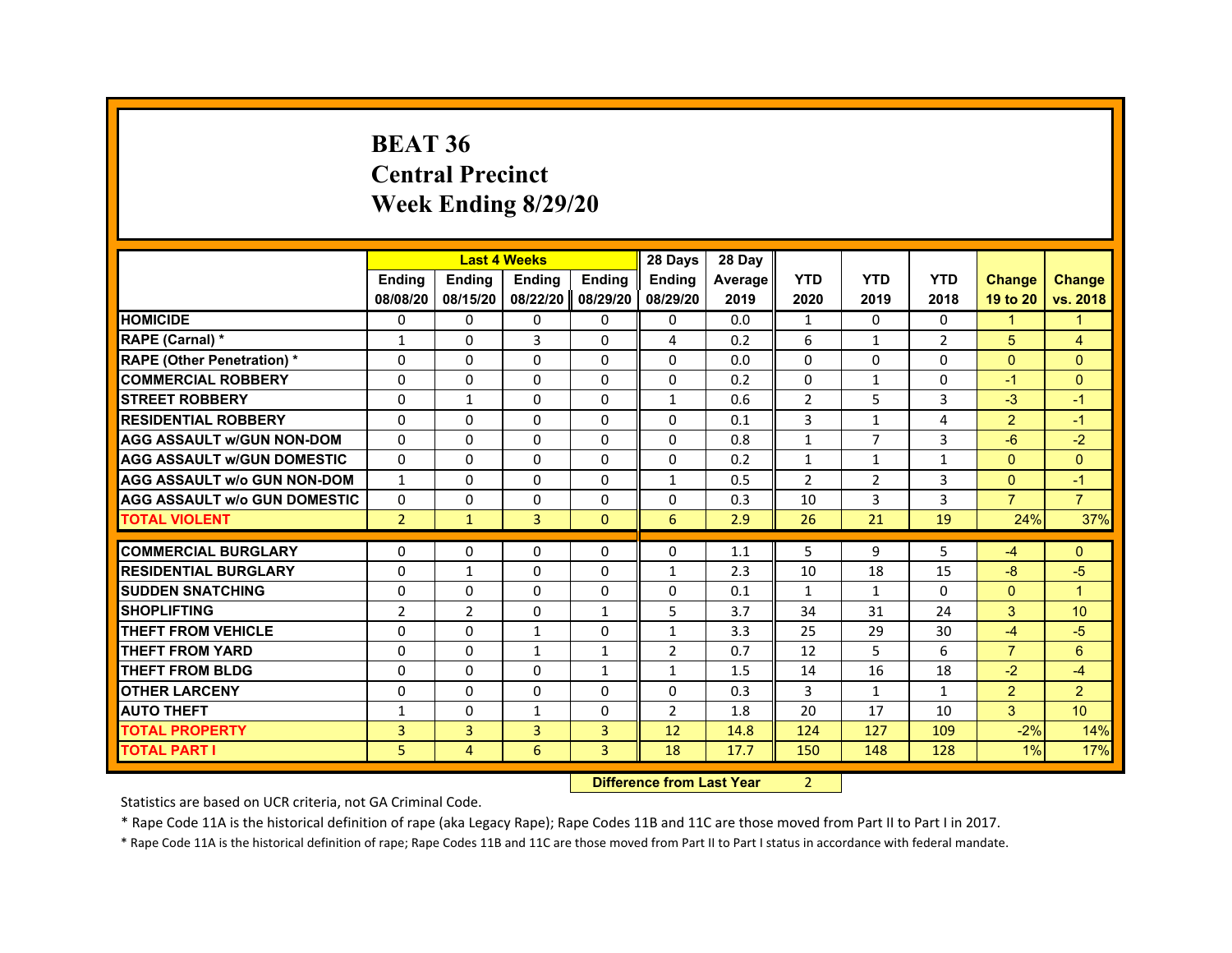# **BEAT 41South Precinct Week Ending 8/29/20**

|                                     |                | <b>Last 4 Weeks</b> |               |                | 28 Days        | 28 Day  |                |                |              |                      |                |
|-------------------------------------|----------------|---------------------|---------------|----------------|----------------|---------|----------------|----------------|--------------|----------------------|----------------|
|                                     | <b>Ending</b>  | Ending              | <b>Ending</b> | <b>Ending</b>  | <b>Endina</b>  | Average | <b>YTD</b>     | <b>YTD</b>     | <b>YTD</b>   | <b>Change</b>        | <b>Change</b>  |
|                                     | 08/08/20       | 08/15/20            | 08/22/20      | 08/29/20       | 08/29/20       | 2019    | 2020           | 2019           | 2018         | 19 to 20             | vs. 2018       |
| <b>HOMICIDE</b>                     | 0              | 0                   | 0             | 0              | 0              | 0.1     | 0              | $\mathbf{1}$   | 0            | $-1$                 | $\mathbf{0}$   |
| RAPE (Carnal) *                     | $\Omega$       | $\Omega$            | $\Omega$      | $\Omega$       | $\Omega$       | 0.2     | $\mathbf{1}$   | 3              | $\Omega$     | $-2$                 | $\overline{1}$ |
| <b>RAPE (Other Penetration) *</b>   | 0              | 0                   | 0             | 0              | 0              | 0.0     | $\mathbf{0}$   | $\mathbf{0}$   | $\mathbf{1}$ | $\mathbf{0}$         | $-1$           |
| <b>COMMERCIAL ROBBERY</b>           | $\Omega$       | $\Omega$            | $\Omega$      | 1              | $\mathbf{1}$   | 0.6     | $\mathbf{1}$   | 3              | $\Omega$     | $-2$                 | $\overline{1}$ |
| <b>STREET ROBBERY</b>               | $\Omega$       | $\Omega$            | $\Omega$      | $\Omega$       | $\Omega$       | 0.9     | 5              | 8              | 4            | $-3$                 | $\overline{1}$ |
| <b>RESIDENTIAL ROBBERY</b>          | $\Omega$       | $\Omega$            | $\Omega$      | $\mathbf{1}$   | $\mathbf{1}$   | 0.1     | $\mathbf{1}$   | $\mathbf{1}$   | $\mathbf{1}$ | $\Omega$             | $\Omega$       |
| <b>AGG ASSAULT w/GUN NON-DOM</b>    | $\mathbf{1}$   | $\Omega$            | $\mathbf{1}$  | $\Omega$       | $\overline{2}$ | 0.2     | 4              | $\overline{2}$ | 0            | 2                    | $\overline{4}$ |
| <b>AGG ASSAULT W/GUN DOMESTIC</b>   | $\Omega$       | $\Omega$            | $\Omega$      | $\Omega$       | $\Omega$       | 0.1     | $\mathbf{1}$   | $\mathbf{1}$   | $\Omega$     | $\Omega$             | $\overline{1}$ |
| <b>AGG ASSAULT W/o GUN NON-DOM</b>  | $\Omega$       | $\Omega$            | $\Omega$      | 1              | $\mathbf{1}$   | 0.3     | 3              | $\overline{2}$ | $\mathbf{1}$ | $\blacktriangleleft$ | $\overline{c}$ |
| <b>AGG ASSAULT W/o GUN DOMESTIC</b> | $\mathbf{1}$   | $\Omega$            | $\Omega$      | $\mathbf{1}$   | $\overline{2}$ | 0.5     | 4              | 4              | 1            | $\Omega$             | 3              |
| <b>TOTAL VIOLENT</b>                | $\overline{2}$ | $\Omega$            | $\mathbf{1}$  | 4              | $\overline{7}$ | 3.0     | 20             | 25             | 8            | $-20%$               | 150%           |
|                                     |                |                     |               |                |                |         |                |                |              |                      |                |
| <b>COMMERCIAL BURGLARY</b>          | 0              | 0                   | 0             | 0              | 0              | 1.1     | 6              | 11             | 6            | $-5$                 | $\mathbf{0}$   |
| <b>RESIDENTIAL BURGLARY</b>         | $\Omega$       | $\overline{2}$      | $\Omega$      | $\Omega$       | $\overline{2}$ | 0.8     | $\overline{7}$ | 5              | 11           | $\overline{2}$       | $-4$           |
| <b>SUDDEN SNATCHING</b>             | 0              | $\mathbf{1}$        | 0             | 0              | $\mathbf{1}$   | 0.2     | $\mathbf{1}$   | $\overline{2}$ | 3            | $-1$                 | $-2$           |
| <b>SHOPLIFTING</b>                  | $\Omega$       | $\Omega$            | $\mathbf{1}$  | $\Omega$       | $\mathbf{1}$   | 1.8     | 4              | 19             | 17           | $-15$                | $-13$          |
| THEFT FROM VEHICLE                  | $\Omega$       | $\Omega$            | $\Omega$      | $\Omega$       | $\Omega$       | 5.4     | 29             | 54             | 27           | $-25$                | $\overline{2}$ |
| <b>THEFT FROM YARD</b>              | 0              | $\Omega$            | $\mathbf{1}$  | 0              | $\mathbf{1}$   | 0.9     | 9              | 6              | 11           | 3                    | $-2$           |
| <b>THEFT FROM BLDG</b>              | $\overline{2}$ | $\Omega$            | $\mathbf{1}$  | $\Omega$       | 3              | 3.3     | 17             | 31             | 17           | $-14$                | $\Omega$       |
| <b>OTHER LARCENY</b>                | $\Omega$       | $\Omega$            | $\Omega$      | $\mathbf{1}$   | $\mathbf{1}$   | 0.3     | 4              | 3              | 2            | $\mathbf{1}$         | $\overline{2}$ |
| <b>AUTO THEFT</b>                   | $\Omega$       | $\Omega$            | $\Omega$      | $\mathbf{1}$   | $\mathbf{1}$   | 1.5     | 16             | 15             | 6            | $\mathbf{1}$         | 10             |
| <b>TOTAL PROPERTY</b>               | $\overline{2}$ | 3                   | 3             | $\overline{2}$ | 10             | 15.3    | 93             | 146            | 100          | $-36%$               | $-7%$          |
| <b>TOTAL PART I</b>                 | $\overline{4}$ | 3                   | 4             | 6              | 17             | 18.3    | 113            | 171            | 108          | $-34%$               | 5%             |

 **Difference from Last Year**‐58

Statistics are based on UCR criteria, not GA Criminal Code.

\* Rape Code 11A is the historical definition of rape (aka Legacy Rape); Rape Codes 11B and 11C are those moved from Part II to Part I in 2017.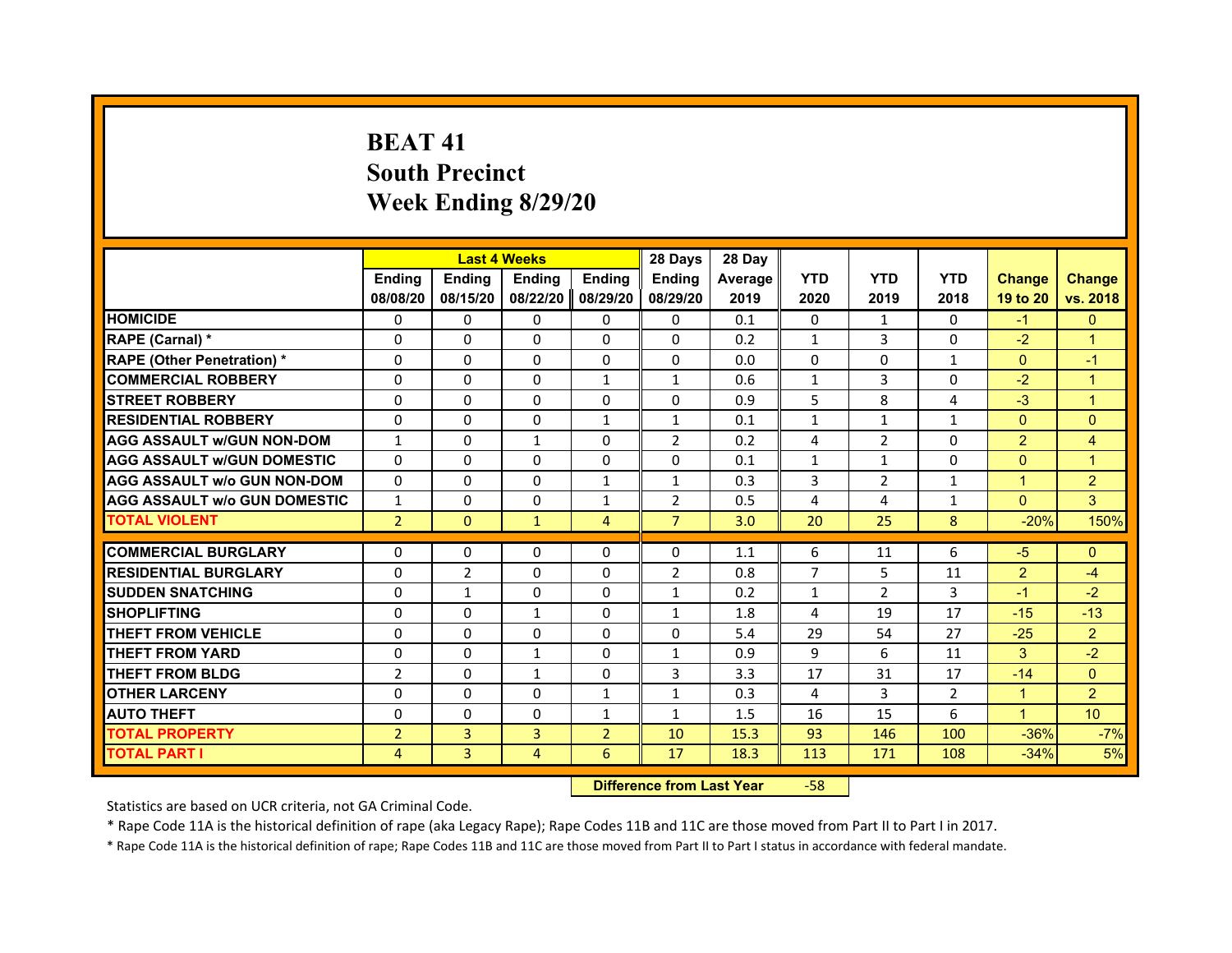# **BEAT 42South Precinct Week Ending 8/29/20**

|                                     |                | <b>Last 4 Weeks</b> |                |               | 28 Days        | 28 Day  |                |                |                |                      |                |
|-------------------------------------|----------------|---------------------|----------------|---------------|----------------|---------|----------------|----------------|----------------|----------------------|----------------|
|                                     | <b>Endina</b>  | <b>Ending</b>       | <b>Endina</b>  | <b>Ending</b> | <b>Endina</b>  | Average | <b>YTD</b>     | <b>YTD</b>     | <b>YTD</b>     | <b>Change</b>        | <b>Change</b>  |
|                                     | 08/08/20       | 08/15/20            | 08/22/20       | 08/29/20      | 08/29/20       | 2019    | 2020           | 2019           | 2018           | 19 to 20             | vs. 2018       |
| <b>HOMICIDE</b>                     | 0              | $\Omega$            | $\Omega$       | 0             | $\mathbf{0}$   | 0.1     | $\mathbf{0}$   | 0              | $\mathbf{0}$   | $\mathbf{0}$         | $\mathbf{0}$   |
| RAPE (Carnal) *                     | $\Omega$       | $\Omega$            | $\Omega$       | $\mathbf{0}$  | $\mathbf{0}$   | 0.2     | 3              | $\mathbf{0}$   | $\Omega$       | 3                    | 3              |
| <b>RAPE (Other Penetration)*</b>    | 0              | $\mathbf{0}$        | $\Omega$       | $\mathbf{0}$  | $\Omega$       | 0.1     | $\mathbf{1}$   | $\mathbf{1}$   | 3              | $\mathbf{0}$         | $-2$           |
| <b>COMMERCIAL ROBBERY</b>           | 0              | $\Omega$            | 0              | 0             | 0              | 0.2     | 5              | 3              | $\mathbf{1}$   | $\overline{2}$       | $\overline{4}$ |
| <b>STREET ROBBERY</b>               | $\Omega$       | $\mathbf{1}$        | 0              | $\Omega$      | $\mathbf{1}$   | 0.4     | $\mathbf{1}$   | 4              | 4              | $-3$                 | $-3$           |
| <b>RESIDENTIAL ROBBERY</b>          | 0              | $\mathbf{0}$        | 0              | $\mathbf{0}$  | 0              | 0.1     | $\overline{2}$ | $\mathbf{1}$   | 0              | $\blacktriangleleft$ | $\overline{2}$ |
| <b>AGG ASSAULT W/GUN NON-DOM</b>    | $\Omega$       | $\Omega$            | $\Omega$       | $\Omega$      | $\Omega$       | 0.4     | 5              | 3              | $\Omega$       | $\overline{2}$       | 5              |
| <b>AGG ASSAULT W/GUN DOMESTIC</b>   | $\Omega$       | $\Omega$            | $\Omega$       | $\Omega$      | $\Omega$       | 0.1     | $\Omega$       | $\mathbf{1}$   | $\overline{2}$ | $-1$                 | $-2$           |
| <b>AGG ASSAULT w/o GUN NON-DOM</b>  | 0              | 0                   | $\mathbf{1}$   | 0             | $\mathbf{1}$   | 0.2     | 4              | 3              | 3              | $\overline{1}$       | $\overline{1}$ |
| <b>AGG ASSAULT W/o GUN DOMESTIC</b> | 0              | $\Omega$            | 0              | 0             | 0              | 0.3     | $\overline{2}$ | $\overline{2}$ | 1              | $\Omega$             | $\overline{1}$ |
| <b>TOTAL VIOLENT</b>                | $\mathbf{0}$   | $\mathbf{1}$        | $\mathbf{1}$   | $\mathbf{0}$  | $\overline{2}$ | 2.1     | 23             | 18             | 14             | 28%                  | 64%            |
|                                     |                |                     |                |               |                |         |                |                |                |                      |                |
| <b>COMMERCIAL BURGLARY</b>          | $\mathbf{1}$   | 0                   | 0              | 0             | $\mathbf{1}$   | 0.9     | 5              | 7              | 7              | $-2$                 | $-2$           |
| <b>RESIDENTIAL BURGLARY</b>         | $\Omega$       | $\mathbf{0}$        | 0              | $\Omega$      | $\Omega$       | 0.8     | $\mathbf{1}$   | 8              | 3              | $-7$                 | $-2$           |
| <b>SUDDEN SNATCHING</b>             | $\Omega$       | $\Omega$            | $\Omega$       | $\Omega$      | $\Omega$       | 0.2     | $\Omega$       | $\overline{2}$ | 1              | $-2$                 | $-1$           |
| <b>SHOPLIFTING</b>                  | $\overline{2}$ | 6                   | 4              | 4             | 16             | 18.6    | 101            | 175            | 215            | $-74$                | $-114$         |
| <b>THEFT FROM VEHICLE</b>           | $\Omega$       | $\Omega$            | 3              | $\Omega$      | 3              | 3.2     | 38             | 34             | 31             | 4                    | $\overline{7}$ |
| <b>THEFT FROM YARD</b>              | 0              | 2                   | $\Omega$       | 0             | $\overline{2}$ | 0.7     | 11             | 6              | 10             | 5                    | $\overline{1}$ |
| <b>THEFT FROM BLDG</b>              | $\Omega$       | $\mathbf{1}$        | 0              | $\mathbf{1}$  | $\overline{2}$ | 2.3     | 20             | 19             | 12             | $\blacktriangleleft$ | 8              |
| <b>OTHER LARCENY</b>                | $\mathbf{1}$   | $\mathbf{1}$        | $\Omega$       | $\Omega$      | $\overline{2}$ | 0.8     | 5              | 8              | $\mathbf{1}$   | $-3$                 | $\overline{4}$ |
| <b>AUTO THEFT</b>                   | $\mathbf{1}$   | $\overline{2}$      | $\overline{2}$ | $\mathbf{0}$  | 5              | 2.0     | 20             | 15             | 15             | 5                    | 5              |
| <b>TOTAL PROPERTY</b>               | 5              | 12                  | 9              | 5             | 31             | 29.5    | 201            | 274            | 295            | $-27%$               | $-32%$         |
| <b>TOTAL PART I</b>                 | 5.             | 13                  | 10             | 5             | 33             | 31.5    | 224            | 292            | 309            | $-23%$               | $-28%$         |

 **Difference from Last Year**r -68

Statistics are based on UCR criteria, not GA Criminal Code.

\* Rape Code 11A is the historical definition of rape (aka Legacy Rape); Rape Codes 11B and 11C are those moved from Part II to Part I in 2017.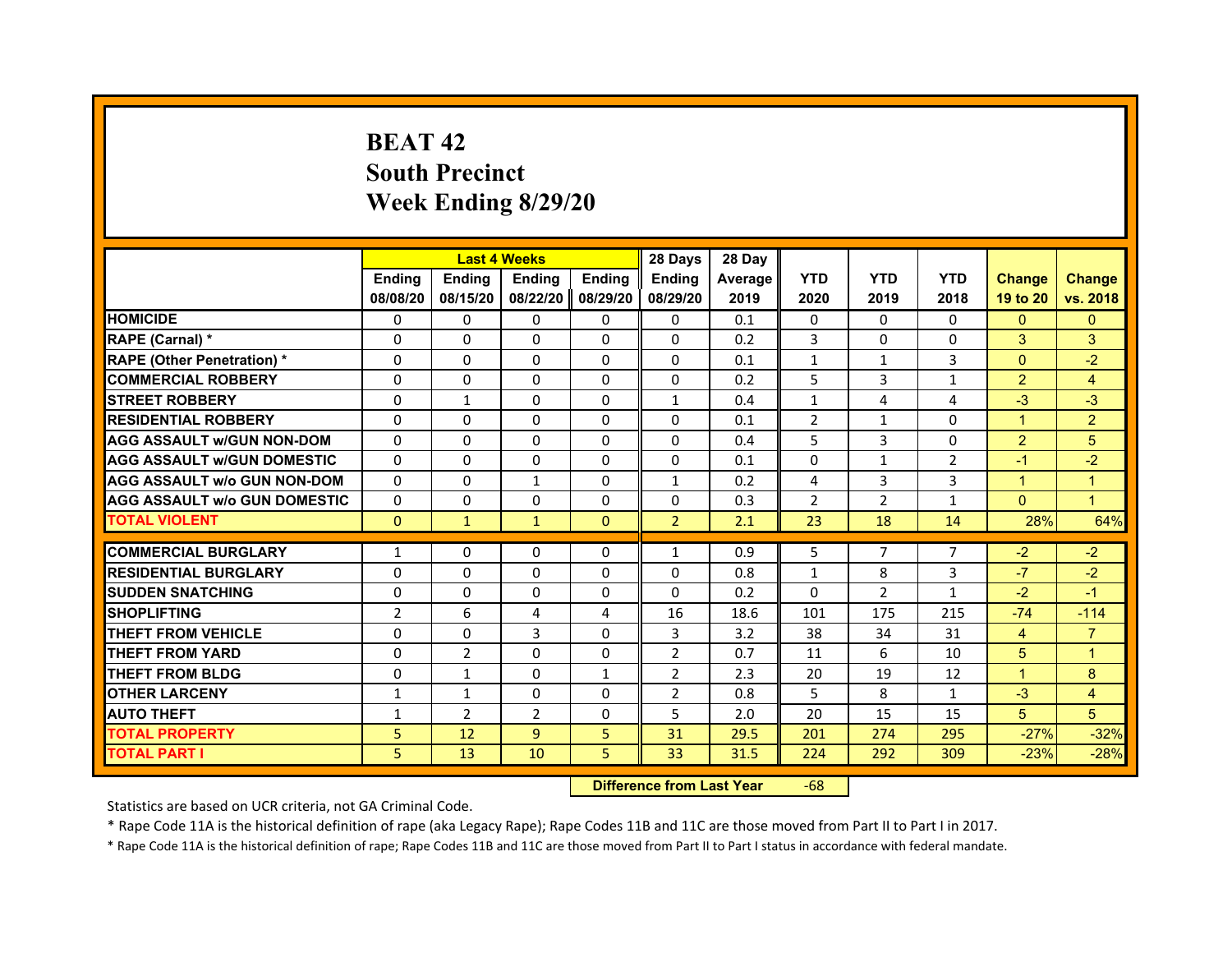# **BEAT 43South PrecinctWeek Ending 8/29/20**

|                                     |               | <b>Last 4 Weeks</b> |                   |                | 28 Days        | 28 Day  |                |                |                |                |                |
|-------------------------------------|---------------|---------------------|-------------------|----------------|----------------|---------|----------------|----------------|----------------|----------------|----------------|
|                                     | <b>Endina</b> | <b>Endina</b>       | <b>Endina</b>     | <b>Ending</b>  | <b>Endina</b>  | Average | <b>YTD</b>     | <b>YTD</b>     | <b>YTD</b>     | <b>Change</b>  | <b>Change</b>  |
|                                     | 08/08/20      | 08/15/20            | 08/22/20 08/29/20 |                | 08/29/20       | 2019    | 2020           | 2019           | 2018           | 19 to 20       | vs. 2018       |
| <b>HOMICIDE</b>                     | 0             | 0                   | $\mathbf{0}$      | 0              | 0              | 0.2     | $\mathbf{0}$   | 1              | 1              | $-1$           | $-1$           |
| RAPE (Carnal) *                     | $\Omega$      | $\Omega$            | $\Omega$          | $\Omega$       | $\Omega$       | 0.2     | $\overline{2}$ | 2              | $\mathbf{1}$   | $\Omega$       | $\overline{1}$ |
| <b>RAPE (Other Penetration) *</b>   | 0             | $\Omega$            | $\Omega$          | $\mathbf{0}$   | 0              | 0.1     | $\mathbf{1}$   | $\Omega$       | $\Omega$       | $\mathbf{1}$   | $\overline{1}$ |
| <b>COMMERCIAL ROBBERY</b>           | 0             | 0                   | $\Omega$          | 1              | $\mathbf{1}$   | 0.3     | 7              | 3              | 1              | 4              | 6              |
| <b>STREET ROBBERY</b>               | 0             | 0                   | $\mathbf{1}$      | 0              | $\mathbf{1}$   | 0.7     | 3              | $\overline{4}$ | 5              | $-1$           | $-2$           |
| <b>RESIDENTIAL ROBBERY</b>          | 0             | 0                   | $\Omega$          | $\Omega$       | $\Omega$       | 0.1     | $\Omega$       | $\Omega$       | 3              | $\Omega$       | $-3$           |
| <b>AGG ASSAULT w/GUN ON-DOM</b>     | $\Omega$      | $\mathbf{1}$        | $\Omega$          | $\Omega$       | $\mathbf{1}$   | 0.6     | 15             | 8              | $\mathbf{1}$   | $\overline{7}$ | 14             |
| <b>AGG ASSAULT W/GUN DOMESTIC</b>   | $\Omega$      | 0                   | $\Omega$          | 0              | 0              | 0.2     | $\mathbf{1}$   | 2              | $\mathbf{1}$   | $-1$           | $\Omega$       |
| <b>AGG ASSAULT W/o GUN NON-DOM</b>  | 0             | 1                   | $\Omega$          | $\Omega$       | $\mathbf{1}$   | 0.6     | 5              | 5              | 4              | $\Omega$       | $\mathbf 1$    |
| <b>AGG ASSAULT W/o GUN DOMESTIC</b> | $\Omega$      | 0                   | 0                 | $\Omega$       | 0              | 0.6     | 11             | 6              | $\overline{2}$ | 5              | 9              |
| <b>TOTAL VIOLENT</b>                | $\Omega$      | $\overline{2}$      | $\mathbf{1}$      | $\mathbf{1}$   | $\overline{4}$ | 3.5     | 45             | 31             | 19             | 45%            | 137%           |
|                                     |               |                     |                   |                |                |         |                |                |                |                |                |
| <b>COMMERCIAL BURGLARY</b>          | 0             | 0                   | $\mathbf{1}$      | 0              | $\mathbf{1}$   | 1.2     | 6              | 8              | 13             | $-2$           | $-7$           |
| <b>RESIDENTIAL BURGLARY</b>         | $\mathbf{1}$  | $\Omega$            | 1                 | $\mathbf{1}$   | 3              | 2.1     | 15             | 17             | 28             | $-2$           | $-13$          |
| <b>SUDDEN SNATCHING</b>             | 0             | 0                   | $\mathbf{1}$      | 0              | $\mathbf{1}$   | 0.2     | $\overline{2}$ | $\mathbf{1}$   | 3              | 1              | $-1$           |
| <b>SHOPLIFTING</b>                  | $\mathbf 0$   | $\mathbf{1}$        | $\mathbf{1}$      | $\mathbf{1}$   | 3              | 6.8     | 24             | 57             | 35             | $-33$          | $-11$          |
| <b>THEFT FROM VEHICLE</b>           | $\mathbf{1}$  | $\Omega$            | 3                 | $\mathbf{0}$   | 4              | 2.7     | 38             | 25             | 28             | 13             | 10             |
| <b>THEFT FROM YARD</b>              | 1             | $\Omega$            | 1                 | $\Omega$       | $\overline{2}$ | 1.2     | 10             | 10             | 14             | $\Omega$       | $-4$           |
| <b>THEFT FROM BLDG</b>              | 0             | 0                   | 0                 | 0              | 0              | 2.1     | 7              | 24             | 23             | $-17$          | $-16$          |
| <b>OTHER LARCENY</b>                | 0             | 0                   | $\Omega$          | $\Omega$       | $\Omega$       | 0.5     | 5              | 4              | $\overline{2}$ | 1              | 3              |
| <b>AUTO THEFT</b>                   | 1             | $\overline{2}$      | $\Omega$          | $\mathbf{1}$   | 4              | 1.8     | 19             | 14             | 16             | 5              | 3              |
| <b>TOTAL PROPERTY</b>               | 4             | 3                   | 8                 | 3              | 18             | 18.6    | 126            | 160            | 162            | $-21%$         | $-22%$         |
| <b>TOTAL PART I</b>                 | 4             | 5                   | 9                 | $\overline{4}$ | 22             | 22.1    | 171            | 191            | 181            | $-10%$         | $-6%$          |

 **Difference from Last Year**‐20

Statistics are based on UCR criteria, not GA Criminal Code.

\* Rape Code 11A is the historical definition of rape (aka Legacy Rape); Rape Codes 11B and 11C are those moved from Part II to Part I in 2017.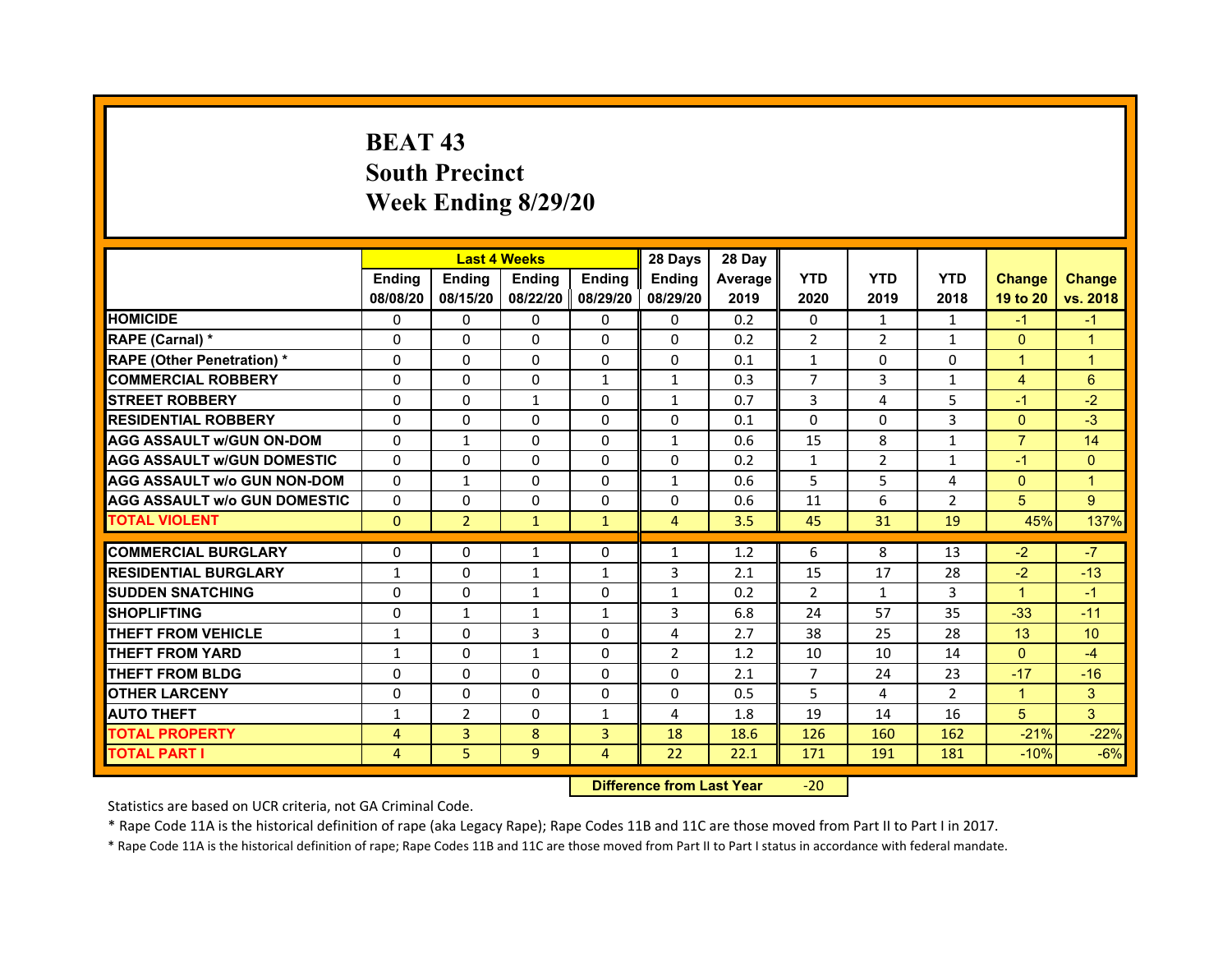# **BEAT 44South Precinct Week Ending 8/29/20**

|                                     |               | <b>Last 4 Weeks</b> |                |                | 28 Days        | 28 Day  |                |            |                |                |                      |
|-------------------------------------|---------------|---------------------|----------------|----------------|----------------|---------|----------------|------------|----------------|----------------|----------------------|
|                                     | <b>Endina</b> | <b>Ending</b>       | <b>Endina</b>  | <b>Endina</b>  | <b>Endina</b>  | Average | <b>YTD</b>     | <b>YTD</b> | <b>YTD</b>     | <b>Change</b>  | <b>Change</b>        |
|                                     | 08/08/20      | 08/15/20            | 08/22/20       | 08/29/20       | 08/29/20       | 2019    | 2020           | 2019       | 2018           | 19 to 20       | vs. 2018             |
| <b>HOMICIDE</b>                     | 0             | $\Omega$            | $\Omega$       | 0              | 0              | 0.1     | $\mathbf{1}$   | 1          | 1              | $\mathbf{0}$   | $\mathbf{0}$         |
| RAPE (Carnal) *                     | $\Omega$      | $\Omega$            | $\Omega$       | $\Omega$       | $\Omega$       | 0.2     | $\overline{2}$ | 2          | $\mathbf{1}$   | $\Omega$       | $\overline{1}$       |
| <b>RAPE (Other Penetration) *</b>   | $\Omega$      | $\Omega$            | $\Omega$       | $\Omega$       | $\Omega$       | 0.0     | $\overline{2}$ | $\Omega$   | $\overline{2}$ | 2              | $\Omega$             |
| <b>COMMERCIAL ROBBERY</b>           | 0             | 0                   | 0              | 0              | 0              | 0.0     | $\mathbf{1}$   | 0          | $\mathbf{1}$   | 1              | $\Omega$             |
| <b>STREET ROBBERY</b>               | 0             | 0                   | $\Omega$       | $\Omega$       | 0              | 0.5     | 4              | 4          | $\overline{4}$ | $\Omega$       | $\Omega$             |
| <b>RESIDENTIAL ROBBERY</b>          | $\Omega$      | $\mathbf{1}$        | $\Omega$       | $\Omega$       | $\mathbf{1}$   | 0.0     | $\overline{2}$ | $\Omega$   | $\overline{a}$ | 2              | $-2$                 |
| <b>AGG ASSAULT w/GUN NON-DOM</b>    | $\Omega$      | $\Omega$            | $\Omega$       | $\Omega$       | $\Omega$       | 0.8     | 9              | 8          | 4              | $\overline{1}$ | 5                    |
| <b>AGG ASSAULT W/GUN DOMESTIC</b>   | $\Omega$      | 0                   | $\Omega$       | $\Omega$       | $\Omega$       | 0.2     | $\mathbf{1}$   | 2          | $\mathbf{1}$   | $-1$           | $\Omega$             |
| AGG ASSAULT w/o GUN NON-DOM         | $\Omega$      | $\Omega$            | $\Omega$       | 0              | 0              | 0.4     | 3              | 5          | 3              | $-2$           | $\Omega$             |
| <b>AGG ASSAULT w/o GUN DOMESTIC</b> | $\Omega$      | 0                   | $\mathbf{1}$   | $\mathbf{1}$   | 2              | 1.2     | 9              | 12         | 2              | $-3$           | $\overline{7}$       |
| <b>TOTAL VIOLENT</b>                | $\mathbf{0}$  | $\mathbf{1}$        | $\mathbf{1}$   | $\mathbf{1}$   | $\overline{3}$ | 3.3     | 34             | 34         | 23             | 0%             | 48%                  |
|                                     |               |                     |                |                |                |         |                |            |                |                |                      |
| <b>COMMERCIAL BURGLARY</b>          | $\Omega$      | 0                   | $\Omega$       | 0              | 0              | 0.8     | 2              | 10         | $\mathbf{1}$   | $-8$           | $\blacktriangleleft$ |
| <b>RESIDENTIAL BURGLARY</b>         | $\Omega$      | 0                   | 0              | 0              | 0              | 1.5     | 17             | 16         | 23             | $\mathbf 1$    | -6                   |
| <b>SUDDEN SNATCHING</b>             | $\Omega$      | $\Omega$            | 0              | $\Omega$       | 0              | 0.2     | 0              | 2          | $\Omega$       | $-2$           | $\Omega$             |
| <b>SHOPLIFTING</b>                  | $\mathbf{1}$  | $\overline{2}$      | $\Omega$       | $\Omega$       | $\overline{3}$ | 2.7     | 13             | 22         | 47             | $-9$           | $-34$                |
| <b>THEFT FROM VEHICLE</b>           | $\Omega$      | $\Omega$            | $\Omega$       | $\mathbf{1}$   | $\mathbf{1}$   | 6.5     | 35             | 60         | 52             | $-25$          | $-17$                |
| <b>THEFT FROM YARD</b>              | $\Omega$      | $\Omega$            | $\Omega$       | $\Omega$       | $\Omega$       | 0.7     | 9              | 6          | 9              | 3              | $\Omega$             |
| <b>THEFT FROM BLDG</b>              | $\Omega$      | $\overline{2}$      | 1              | $\Omega$       | 3              | 1.4     | 15             | 15         | 9              | $\Omega$       | 6                    |
| <b>OTHER LARCENY</b>                | $\Omega$      | $\Omega$            | $\Omega$       | $\Omega$       | $\Omega$       | 0.8     | 6              | 8          | 6              | $-2$           | $\Omega$             |
| <b>AUTO THEFT</b>                   | $\Omega$      | $\Omega$            | $\Omega$       | $\mathbf{1}$   | $\mathbf{1}$   | 2.7     | 16             | 21         | 16             | $-5$           | $\Omega$             |
| <b>TOTAL PROPERTY</b>               | $\mathbf{1}$  | 4                   | $\mathbf{1}$   | $\overline{2}$ | 8              | 17.3    | 113            | 160        | 163            | $-29%$         | $-31%$               |
| <b>TOTAL PART I</b>                 | $\mathbf{1}$  | 5                   | $\overline{2}$ | 3              | 11             | 20.6    | 147            | 194        | 186            | $-24%$         | $-21%$               |

 **Difference from Last Year**‐47

Statistics are based on UCR criteria, not GA Criminal Code.

\* Rape Code 11A is the historical definition of rape (aka Legacy Rape); Rape Codes 11B and 11C are those moved from Part II to Part I in 2017.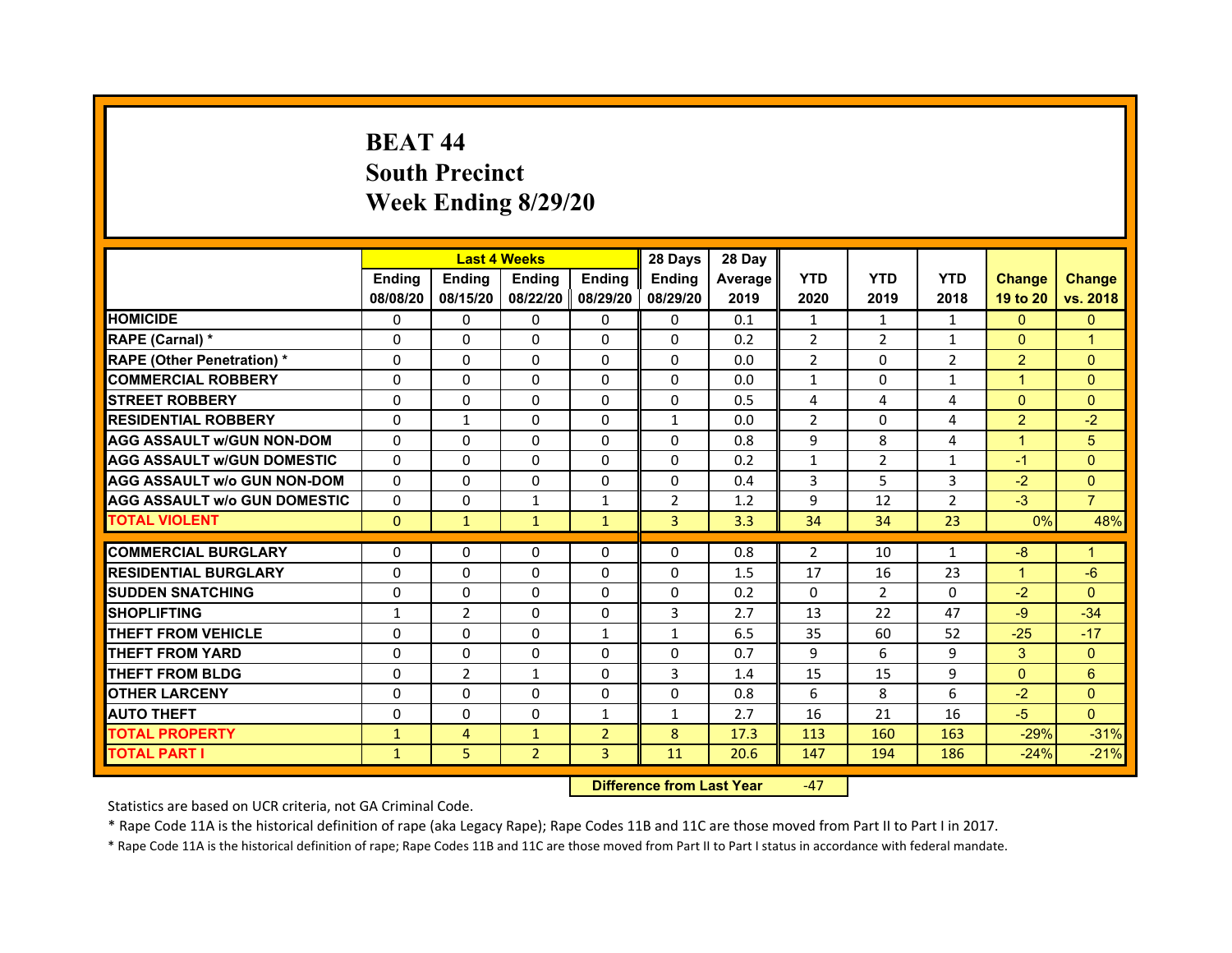# **BEAT 45South PrecinctWeek Ending 8/29/20**

|                                     |                |                | <b>Last 4 Weeks</b> |                | 28 Days        | 28 Day  |                |                |                |                      |                |
|-------------------------------------|----------------|----------------|---------------------|----------------|----------------|---------|----------------|----------------|----------------|----------------------|----------------|
|                                     | <b>Endina</b>  | <b>Endina</b>  | <b>Endina</b>       | <b>Ending</b>  | <b>Endina</b>  | Average | <b>YTD</b>     | <b>YTD</b>     | <b>YTD</b>     | <b>Change</b>        | <b>Change</b>  |
|                                     | 08/08/20       | 08/15/20       | 08/22/20 08/29/20   |                | 08/29/20       | 2019    | 2020           | 2019           | 2018           | 19 to 20             | vs. 2018       |
| <b>HOMICIDE</b>                     | 0              | 0              | $\mathbf{0}$        | 0              | 0              | 0.0     | 1              | 0              | 1              | 1                    | $\mathbf{0}$   |
| RAPE (Carnal) *                     | $\Omega$       | $\Omega$       | $\Omega$            | $\Omega$       | $\Omega$       | 0.1     | 3              | $\Omega$       | 3              | 3                    | $\Omega$       |
| <b>RAPE (Other Penetration) *</b>   | 0              | $\Omega$       | $\Omega$            | $\mathbf{0}$   | $\Omega$       | 0.0     | $\mathbf{1}$   | $\Omega$       | 3              | $\mathbf{1}$         | $-2$           |
| <b>COMMERCIAL ROBBERY</b>           | 0              | $\mathbf{1}$   | $\Omega$            | 0              | $\mathbf{1}$   | 0.2     | 3              | 1              | 2              | $\overline{2}$       | 1              |
| <b>STREET ROBBERY</b>               | 0              | 0              | 0                   | 0              | 0              | 0.3     | 3              | $\overline{2}$ | 3              | 1                    | $\Omega$       |
| <b>RESIDENTIAL ROBBERY</b>          | 0              | 0              | $\Omega$            | $\Omega$       | $\Omega$       | 0.1     | $\Omega$       | $\mathbf{1}$   | $\Omega$       | $-1$                 | $\Omega$       |
| <b>AGG ASSAULT w/GUN NON-DOM</b>    | $\overline{2}$ | $\mathbf 0$    | $\Omega$            | $\Omega$       | $\overline{2}$ | 0.5     | 4              | 3              | $\overline{2}$ | $\overline{1}$       | $\overline{2}$ |
| <b>AGG ASSAULT W/GUN DOMESTIC</b>   | 0              | 0              | $\Omega$            | 0              | $\Omega$       | 0.2     | $\overline{2}$ | $\mathbf{1}$   | $\mathbf{1}$   | 1                    | $\mathbf 1$    |
| <b>AGG ASSAULT w/o GUN NON-DOM</b>  | 0              | 0              | $\Omega$            | 0              | $\Omega$       | 0.2     | $\overline{2}$ | $\mathbf{1}$   | 4              | 1                    | $-2$           |
| <b>AGG ASSAULT W/o GUN DOMESTIC</b> | $\Omega$       | $\Omega$       | $\mathbf{1}$        | $\overline{2}$ | 3              | 0.5     | 5              | 4              | 3              | $\blacktriangleleft$ | $\overline{2}$ |
| <b>TOTAL VIOLENT</b>                | $\overline{2}$ | $\mathbf{1}$   | $\mathbf{1}$        | $\overline{2}$ | 6              | 1.9     | 24             | 13             | 22             | 85%                  | 9%             |
|                                     |                |                |                     |                |                |         |                |                |                |                      |                |
| <b>COMMERCIAL BURGLARY</b>          | 0              | 0              | $\Omega$            | 0              | $\Omega$       | 0.2     | 2              | $\mathbf{1}$   | 3              | 1                    | $-1$           |
| <b>RESIDENTIAL BURGLARY</b>         | $\overline{2}$ | $\Omega$       | 0                   | $\Omega$       | 2              | 1.2     | 9              | 8              | 23             | 1                    | $-14$          |
| <b>SUDDEN SNATCHING</b>             | 0              | 0              | $\Omega$            | 0              | 0              | 0.1     | $\Omega$       | $\mathbf{1}$   | $\Omega$       | $-1$                 | $\Omega$       |
| <b>SHOPLIFTING</b>                  | $\Omega$       | 1              | $\mathbf{1}$        | $\Omega$       | $\overline{2}$ | 8.0     | 21             | 82             | 34             | $-61$                | $-13$          |
| <b>THEFT FROM VEHICLE</b>           | $\Omega$       | $\mathbf{1}$   | $\overline{2}$      | $\mathbf{0}$   | 3              | 3.1     | 36             | 25             | 35             | 11                   | $\overline{1}$ |
| <b>THEFT FROM YARD</b>              | $\Omega$       | $\Omega$       | $\mathbf{1}$        | $\mathbf{1}$   | $\overline{2}$ | 1.2     | 10             | 12             | 17             | $-2$                 | $-7$           |
| <b>THEFT FROM BLDG</b>              | 0              | 0              | 0                   | 0              | 0              | 1.2     | 8              | 12             | 10             | $-4$                 | $-2$           |
| <b>OTHER LARCENY</b>                | 0              | 0              | $\Omega$            | $\Omega$       | $\Omega$       | 0.5     | 4              | 2              | 4              | $\overline{2}$       | $\Omega$       |
| <b>AUTO THEFT</b>                   | $\mathbf 0$    | 0              | $\mathbf{1}$        | 3              | 4              | 1.0     | 16             | 9              | 13             | $\overline{7}$       | 3              |
| <b>TOTAL PROPERTY</b>               | $\overline{2}$ | $\overline{2}$ | 5                   | 4              | 13             | 16.3    | 106            | 152            | 139            | $-30%$               | $-24%$         |
| <b>TOTAL PART I</b>                 | 4              | 3              | 6                   | 6              | 19             | 18.2    | 130            | 165            | 161            | $-21%$               | $-19%$         |

 **Difference from Last Year**‐35

Statistics are based on UCR criteria, not GA Criminal Code.

\* Rape Code 11A is the historical definition of rape (aka Legacy Rape); Rape Codes 11B and 11C are those moved from Part II to Part I in 2017.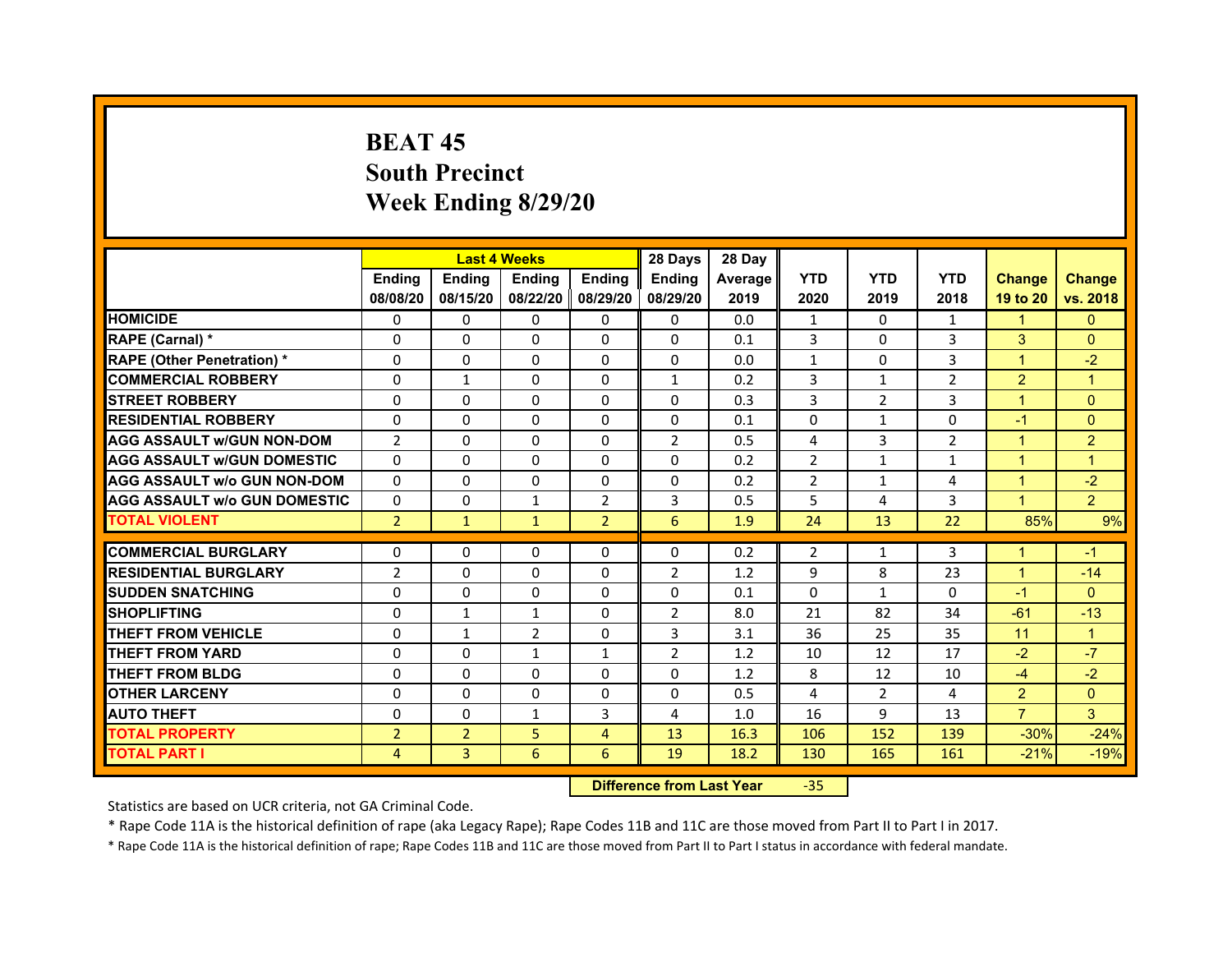# **BEAT 46South Precinct Week Ending 8/29/20**

|                                     |               | <b>Last 4 Weeks</b> |                |               | 28 Days        | 28 Day  |                |                |                |                      |                |
|-------------------------------------|---------------|---------------------|----------------|---------------|----------------|---------|----------------|----------------|----------------|----------------------|----------------|
|                                     | <b>Endina</b> | Ending              | <b>Endina</b>  | <b>Endina</b> | <b>Endina</b>  | Average | <b>YTD</b>     | <b>YTD</b>     | <b>YTD</b>     | <b>Change</b>        | <b>Change</b>  |
|                                     | 08/08/20      | 08/15/20            | 08/22/20       | 08/29/20      | 08/29/20       | 2019    | 2020           | 2019           | 2018           | 19 to 20             | vs. 2019       |
| <b>HOMICIDE</b>                     | $\Omega$      | $\mathbf{0}$        | $\Omega$       | $\Omega$      | $\Omega$       | 0.2     | $\mathbf{0}$   | $\overline{2}$ | $\mathbf{0}$   | $-2$                 | $\mathbf{0}$   |
| RAPE (Carnal) *                     | $\Omega$      | $\Omega$            | $\Omega$       | $\mathbf{0}$  | $\mathbf{0}$   | 0.2     | $\overline{2}$ | $\overline{2}$ | $\mathbf{1}$   | $\Omega$             | $\overline{1}$ |
| <b>RAPE (Other Penetration) *</b>   | $\Omega$      | $\Omega$            | $\Omega$       | $\mathbf{0}$  | $\Omega$       | 0.0     | $\mathbf{0}$   | $\Omega$       | 3              | $\Omega$             | $-3$           |
| <b>COMMERCIAL ROBBERY</b>           | 0             | 0                   | 0              | 0             | 0              | 0.2     | 1              | $\overline{2}$ | 3              | $-1$                 | $-2$           |
| <b>STREET ROBBERY</b>               | $\Omega$      | $\Omega$            | $\mathbf{1}$   | $\mathbf{0}$  | $\mathbf{1}$   | 0.2     | 4              | $\overline{2}$ | 4              | $\overline{2}$       | $\mathbf{0}$   |
| <b>RESIDENTIAL ROBBERY</b>          | $\Omega$      | $\Omega$            | 0              | $\mathbf{0}$  | 0              | 0.0     | $\Omega$       | $\Omega$       | 0              | $\mathbf{0}$         | $\mathbf{0}$   |
| <b>AGG ASSAULT W/GUN NON-DOM</b>    | $\mathbf{1}$  | $\Omega$            | $\Omega$       | $\mathbf{0}$  | $\mathbf{1}$   | 0.3     | 8              | 4              | $\overline{2}$ | $\overline{4}$       | 6              |
| <b>AGG ASSAULT W/GUN DOMESTIC</b>   | $\Omega$      | $\Omega$            | $\Omega$       | $\mathbf{0}$  | $\Omega$       | 0.2     | $\mathbf{1}$   | 3              | $\Omega$       | $-2$                 | $\overline{1}$ |
| <b>AGG ASSAULT W/o GUN NON-DOM</b>  | 0             | $\Omega$            | 0              | 0             | 0              | 0.4     | 5              | 4              | 0              | $\blacktriangleleft$ | 5              |
| <b>AGG ASSAULT W/o GUN DOMESTIC</b> | 0             | $\Omega$            | 1              | $\mathbf{0}$  | $\mathbf{1}$   | 0.9     | 3              | $\overline{7}$ | 8              | $-4$                 | $-5$           |
| <b>TOTAL VIOLENT</b>                | $\mathbf{1}$  | $\mathbf{0}$        | $\overline{2}$ | $\mathbf{0}$  | 3              | 2.5     | 24             | 26             | 21             | $-8%$                | 14%            |
|                                     |               |                     |                |               |                |         |                |                |                |                      |                |
| <b>COMMERCIAL BURGLARY</b>          | 0             | $\Omega$            | 0              | 0             | 0              | 0.8     | 3              | 8              | 8              | $-5$                 | $-5$           |
| <b>RESIDENTIAL BURGLARY</b>         | $\Omega$      | $\Omega$            | $\Omega$       | $\Omega$      | $\Omega$       | 2.2     | $\overline{7}$ | 18             | 38             | $-11$                | $-31$          |
| <b>SUDDEN SNATCHING</b>             | 0             | $\Omega$            | 0              | 0             | 0              | 0.3     | $\overline{2}$ | $\overline{2}$ | $\mathbf{1}$   | $\mathbf{0}$         | $\overline{1}$ |
| <b>SHOPLIFTING</b>                  | $\mathbf{1}$  | $\Omega$            | 3              | $\mathbf{1}$  | 5              | 9.6     | 41             | 91             | 87             | $-50$                | $-46$          |
| <b>THEFT FROM VEHICLE</b>           | $\mathbf{1}$  | $\overline{2}$      | $\Omega$       | $\Omega$      | 3              | 4.1     | 24             | 41             | 51             | $-17$                | $-27$          |
| <b>THEFT FROM YARD</b>              | 1             | $\Omega$            | 1              | 0             | $\overline{2}$ | 0.6     | 8              | 5              | 8              | 3                    | $\mathbf{0}$   |
| <b>THEFT FROM BLDG</b>              | $\Omega$      | $\Omega$            | $\Omega$       | $\Omega$      | $\Omega$       | 2.1     | 15             | 17             | 24             | $-2$                 | $-9$           |
| <b>OTHER LARCENY</b>                | $\Omega$      | $\Omega$            | $\Omega$       | $\Omega$      | $\Omega$       | 0.8     | $\overline{2}$ | 6              | 4              | $-4$                 | $-2$           |
| <b>AUTO THEFT</b>                   | $\mathbf{1}$  | $\mathbf{1}$        | $\Omega$       | $\Omega$      | $\overline{2}$ | 1.9     | 6              | 18             | 27             | $-12$                | $-21$          |
| <b>TOTAL PROPERTY</b>               | 4             | 3                   | 4              | $\mathbf{1}$  | 12             | 22.3    | 108            | 206            | 248            | $-48%$               | $-56%$         |
| <b>TOTAL PART I</b>                 | 5             | 3                   | 6              | $\mathbf{1}$  | 15             | 24.8    | 132            | 232            | 269            | $-43%$               | $-51%$         |

 **Difference from Last Year**r -100

Statistics are based on UCR criteria, not GA Criminal Code.

\* Rape Code 11A is the historical definition of rape (aka Legacy Rape); Rape Codes 11B and 11C are those moved from Part II to Part I in 2017.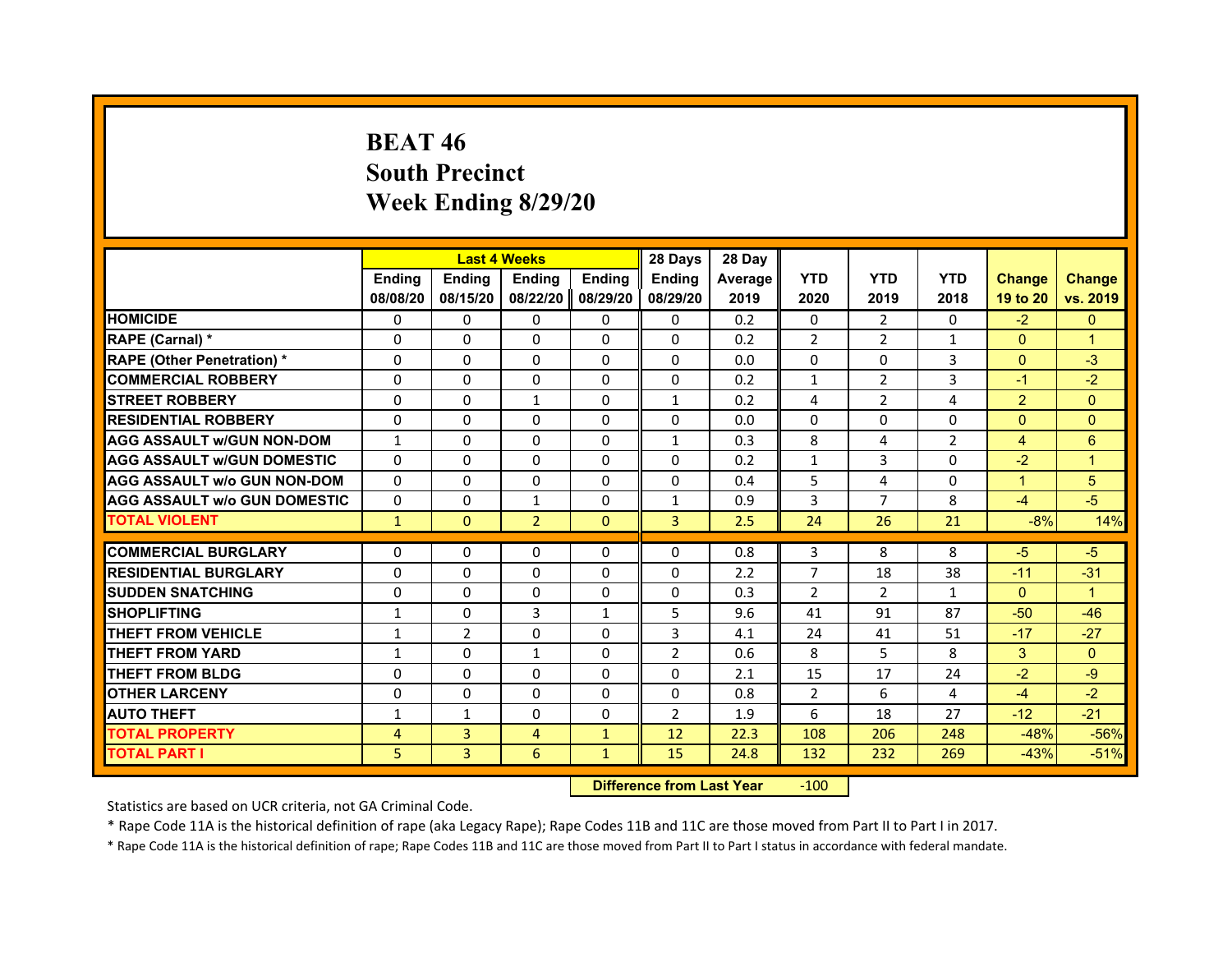# **BEAT 47South Precinct Week Ending 8/29/20**

|                                     |                           |                           | <b>Last 4 Weeks</b>       |                           | 28 Days                   | 28 Day                 |                    |                    |                    |                           |                           |
|-------------------------------------|---------------------------|---------------------------|---------------------------|---------------------------|---------------------------|------------------------|--------------------|--------------------|--------------------|---------------------------|---------------------------|
|                                     | <b>Endina</b><br>08/08/20 | <b>Endina</b><br>08/15/20 | <b>Endina</b><br>08/22/20 | <b>Endina</b><br>08/29/20 | <b>Endina</b><br>08/29/20 | <b>Average</b><br>2019 | <b>YTD</b><br>2020 | <b>YTD</b><br>2019 | <b>YTD</b><br>2018 | <b>Change</b><br>19 to 20 | <b>Change</b><br>vs. 2018 |
| <b>HOMICIDE</b>                     | 0                         | $\Omega$                  | $\Omega$                  | $\Omega$                  | 0                         | 0.0                    | $\Omega$           | $\Omega$           | $\Omega$           | $\Omega$                  | $\mathbf{0}$              |
| RAPE (Carnal) *                     | $\Omega$                  | $\Omega$                  | $\Omega$                  | $\Omega$                  | $\Omega$                  | 0.0                    | $\Omega$           | $\Omega$           | $\Omega$           | $\Omega$                  | $\mathbf 0$               |
| <b>RAPE (Other Penetration) *</b>   | $\Omega$                  | $\Omega$                  | $\Omega$                  | $\Omega$                  | $\Omega$                  | 0.0                    | $\Omega$           | $\Omega$           | $\mathbf{1}$       | $\Omega$                  | $-1$                      |
| <b>COMMERCIAL ROBBERY</b>           | 0                         | 0                         | 0                         | 0                         | 0                         | 0.0                    | 0                  | 0                  | 0                  | $\Omega$                  | $\Omega$                  |
| <b>STREET ROBBERY</b>               | $\Omega$                  | $\Omega$                  | $\Omega$                  | $\Omega$                  | $\Omega$                  | 0.1                    | $\Omega$           | $\mathbf{1}$       | $\Omega$           | $-1$                      | $\Omega$                  |
| <b>RESIDENTIAL ROBBERY</b>          | $\Omega$                  | $\Omega$                  | $\Omega$                  | $\Omega$                  | $\Omega$                  | 0.0                    | $\mathbf{1}$       | $\Omega$           | $\Omega$           | $\mathbf{1}$              | $\mathbf{1}$              |
| <b>AGG ASSAULT W/GUN NON-GUN</b>    | $\Omega$                  | $\Omega$                  | $\Omega$                  | $\Omega$                  | $\Omega$                  | 0.2                    | $\Omega$           | $\mathbf{1}$       | $\Omega$           | $-1$                      | $\overline{0}$            |
| <b>AGG ASSAULT W/GUN DOMESTIC</b>   | $\Omega$                  | $\Omega$                  | $\Omega$                  | $\Omega$                  | $\Omega$                  | 0.1                    | $\Omega$           | $\Omega$           | $\Omega$           | $\Omega$                  | $\Omega$                  |
| <b>AGG ASSAULT W/o GUN NON-DOM</b>  | $\Omega$                  | $\Omega$                  | $\Omega$                  | $\Omega$                  | $\Omega$                  | 0.3                    | $\Omega$           | 3                  | $\Omega$           | $-3$                      | $\mathbf{0}$              |
| <b>AGG ASSAULT W/o GUN DOMESTIC</b> | $\Omega$                  | $\Omega$                  | 0                         | $\Omega$                  | $\Omega$                  | 0.4                    | $\mathbf{1}$       | 3                  | 0                  | $-2$                      | $\overline{1}$            |
| <b>TOTAL VIOLENT</b>                | $\mathbf{0}$              | $\mathbf{0}$              | $\mathbf{0}$              | $\Omega$                  | $\mathbf{0}$              | 1.1                    | $\overline{2}$     | 8                  | $\mathbf{1}$       | $-75%$                    | 100%                      |
|                                     |                           |                           |                           |                           |                           |                        |                    |                    |                    |                           |                           |
| <b>COMMERCIAL BURGLARY</b>          | 0                         | 0                         | 0                         | 0                         | 0                         | 0.1                    | 0                  | $\mathbf{1}$       | 0                  | $-1$                      | $\mathbf{0}$              |
| <b>RESIDENTIAL BURGLARY</b>         | $\Omega$                  | $\Omega$                  | 0                         | $\Omega$                  | 0                         | 0.3                    | 3                  | $\mathbf{1}$       | 10                 | $\overline{2}$            | $-7$                      |
| <b>SUDDEN SNATCHING</b>             | 0                         | $\Omega$                  | $\Omega$                  | 0                         | 0                         | 0.0                    | 0                  | 0                  | 0                  | $\mathbf{0}$              | $\Omega$                  |
| <b>SHOPLIFTING</b>                  | $\Omega$                  | $\Omega$                  | $\Omega$                  | $\Omega$                  | $\Omega$                  | 0.1                    | $\Omega$           | $\Omega$           | $\mathbf{1}$       | $\Omega$                  | $-1$                      |
| <b>THEFT FROM VEHICLE</b>           | $\Omega$                  | $\Omega$                  | $\mathbf{1}$              | $\mathbf{1}$              | $\overline{2}$            | 1.3                    | 10                 | 13                 | 17                 | $-3$                      | $-7$                      |
| <b>THEFT FROM YARD</b>              | 0                         | 0                         | 0                         | 0                         | $\Omega$                  | 0.7                    | 5                  | 7                  | 3                  | $-2$                      | $\overline{2}$            |
| <b>THEFT FROM BLDG</b>              | $\Omega$                  | $\Omega$                  | $\Omega$                  | 0                         | $\Omega$                  | 0.5                    | $\overline{2}$     | 4                  | 5                  | $-2$                      | $-3$                      |
| <b>OTHER LARCENY</b>                | $\Omega$                  | $\Omega$                  | $\Omega$                  | $\Omega$                  | $\Omega$                  | 0.8                    | $\mathbf{1}$       | 8                  | $\mathbf{1}$       | $-7$                      | $\Omega$                  |
| <b>AUTO THEFT</b>                   | $\Omega$                  | $\Omega$                  | $\mathbf{1}$              | $\Omega$                  | $\mathbf{1}$              | 0.5                    | $\overline{7}$     | 5                  | 5                  | $\overline{2}$            | $\overline{2}$            |
| <b>TOTAL PROPERTY</b>               | $\mathbf{0}$              | $\mathbf{0}$              | $\overline{2}$            | $\mathbf{1}$              | 3                         | 4.2                    | 28                 | 39                 | 42                 | $-28%$                    | $-33%$                    |
| TOTAL PART I                        | $\mathbf{0}$              | $\mathbf{0}$              | $\overline{2}$            | $\mathbf{1}$              | 3                         | 5.3                    | 30                 | 47                 | 43                 | $-36%$                    | $-30%$                    |

 **Difference from Last Year**r -17

Statistics are based on UCR criteria, not GA Criminal Code.

\* Rape Code 11A is the historical definition of rape (aka Legacy Rape); Rape Codes 11B and 11C are those moved from Part II to Part I in 2017.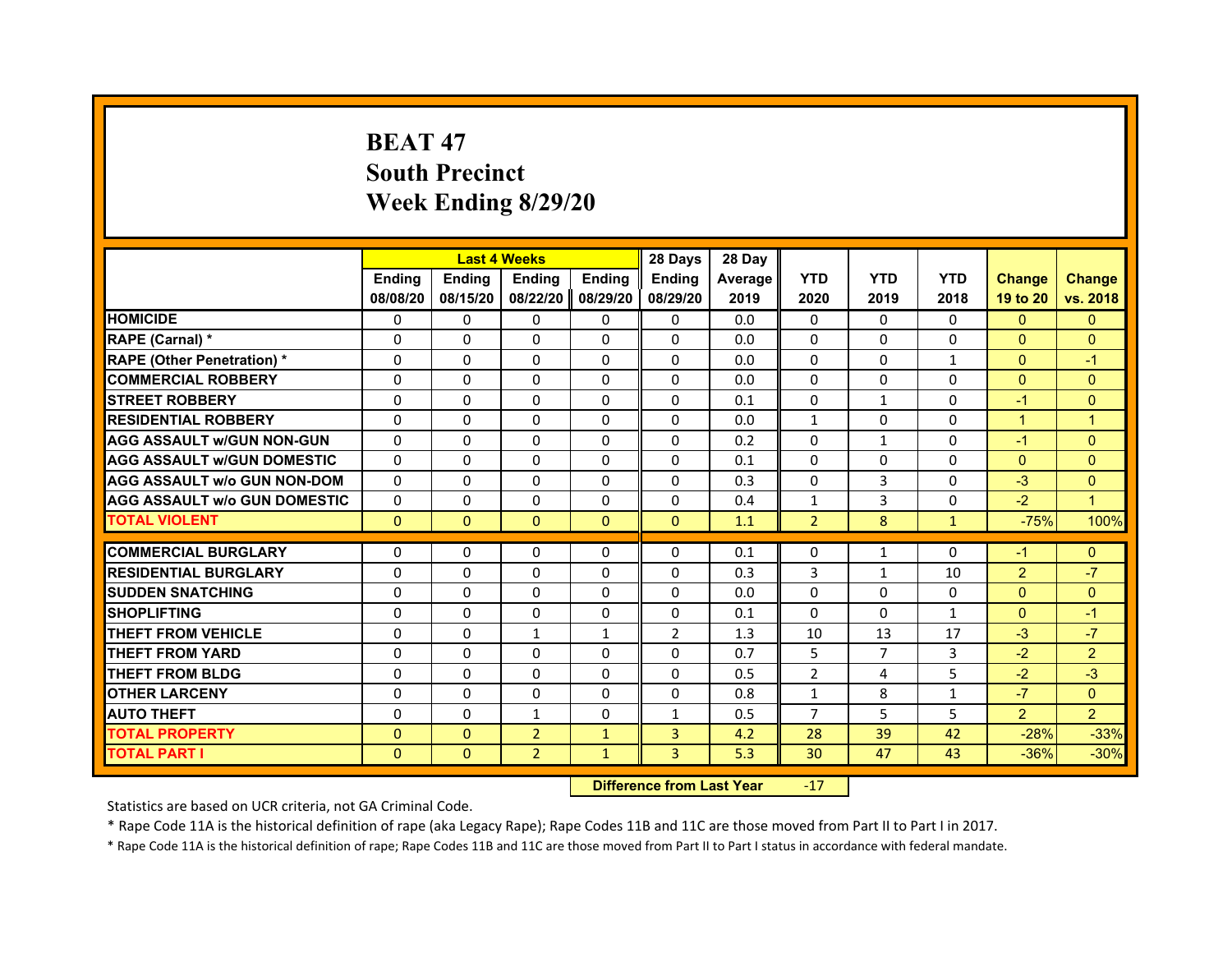#### **BEAT 51East Precinct Week Ending 8/29/20**

|                                     |                | <b>Last 4 Weeks</b> |                |                   | 28 Days        | 28 Day  |                |                |                |                      |                |
|-------------------------------------|----------------|---------------------|----------------|-------------------|----------------|---------|----------------|----------------|----------------|----------------------|----------------|
|                                     | <b>Ending</b>  | <b>Endina</b>       | <b>Endina</b>  | <b>Ending</b>     | <b>Endina</b>  | Average | <b>YTD</b>     | <b>YTD</b>     | <b>YTD</b>     | <b>Change</b>        | <b>Change</b>  |
|                                     | 08/08/20       | 08/15/20            |                | 08/22/20 08/29/20 | 08/29/20       | 2019    | 2020           | 2019           | 2018           | 19 to 20             | vs. 2018       |
| <b>HOMICIDE</b>                     | 0              | 0                   | 0              | $\Omega$          | 0              | 0.2     | $\overline{2}$ | $\mathbf{1}$   | $\overline{2}$ | $\blacktriangleleft$ | $\mathbf{0}$   |
| RAPE (Carnal) *                     | 0              | 0                   | $\Omega$       | 0                 | 0              | 0.2     | 0              | $\mathbf{1}$   | 3              | $-1$                 | $-3$           |
| <b>RAPE (Other Penetration) *</b>   | 0              | 0                   | 0              | 0                 | $\Omega$       | 0.1     | $\mathbf{1}$   | $\Omega$       | $\overline{2}$ | $\blacktriangleleft$ | $-1$           |
| <b>COMMERCIAL ROBBERY</b>           | 0              | $\Omega$            | $\Omega$       | $\Omega$          | $\Omega$       | 0.1     | $\Omega$       | $\Omega$       | $\mathbf{1}$   | $\Omega$             | $-1$           |
| <b>STREET ROBBERY</b>               | $\Omega$       | $\Omega$            | $\Omega$       | $\Omega$          | $\Omega$       | 1.2     | 3              | 10             | 6              | $-7$                 | $-3$           |
| <b>RESIDENTIAL ROBBERY</b>          | 0              | 0                   | $\Omega$       | 0                 | 0              | 0.2     | $\mathbf{1}$   | $\mathbf{1}$   | $\Omega$       | $\mathbf{0}$         | $\overline{1}$ |
| <b>AGG ASSAULT W/GUN NON-DOM</b>    | 0              | 0                   | $\Omega$       | $\overline{2}$    | $\overline{2}$ | 1.7     | 14             | 12             | 10             | $\overline{2}$       | $\overline{4}$ |
| <b>AGG ASSAULT w/GUN DOMESTIC</b>   | $\mathbf{1}$   | 0                   | 0              | 0                 | $\mathbf{1}$   | 0.5     | 2              | 3              | 1              | $-1$                 | $\overline{1}$ |
| <b>AGG ASSAULT w/o GUN NON-DOM</b>  | $\mathbf{1}$   | $\Omega$            | 0              | 0                 | $\mathbf{1}$   | 1.5     | 11             | 14             | 11             | $-3$                 | $\Omega$       |
| <b>AGG ASSAULT w/o GUN DOMESTIC</b> | $\Omega$       | 0                   | $\Omega$       | $\mathbf{0}$      | $\Omega$       | 0.8     | 12             | 10             | 5              | $\overline{2}$       | $\overline{7}$ |
| <b>TOTAL VIOLENT</b>                | $\overline{2}$ | $\Omega$            | $\Omega$       | $\overline{2}$    | $\overline{4}$ | 6.4     | 46             | 52             | 41             | $-12%$               | 12%            |
| <b>COMMERCIAL BURGLARY</b>          | 0              | 0                   | 0              | 0                 | 0              | 0.2     | 3              | $\overline{2}$ | 4              | -1                   | $-1$           |
| <b>RESIDENTIAL BURGLARY</b>         | 0              | $\Omega$            | $\Omega$       | $\overline{2}$    | $\overline{2}$ | 2.8     | 15             | 26             | 14             | $-11$                | $\overline{1}$ |
| <b>SUDDEN SNATCHING</b>             | 1              | $\Omega$            | $\Omega$       | $\Omega$          | $\mathbf{1}$   | 0.0     | $\mathbf{1}$   | $\Omega$       | 4              | $\mathbf{1}$         | $-3$           |
| <b>SHOPLIFTING</b>                  | 0              | $\Omega$            | $\Omega$       | $\mathbf{1}$      | $\mathbf{1}$   | 2.0     | 13             | 20             | 19             | $-7$                 | $-6$           |
| <b>THEFT FROM VEHICLE</b>           | 0              | $\Omega$            | $\mathbf{1}$   | $\mathbf{1}$      | $\overline{2}$ | 2.2     | 20             | 18             | 38             | $\overline{2}$       | $-18$          |
| <b>THEFT FROM YARD</b>              | $\Omega$       | $\mathbf{1}$        | $\Omega$       | $\Omega$          | $\mathbf{1}$   | 1.2     | 12             | 12             | 12             | $\mathbf{0}$         | $\mathbf{0}$   |
| <b>THEFT FROM BLDG</b>              | $\mathbf{1}$   | $\Omega$            | $\Omega$       | $\Omega$          | $\mathbf{1}$   | 1.3     | 17             | 11             | 16             | 6                    | $\overline{1}$ |
| <b>OTHER LARCENY</b>                | 0              | 1                   | 0              | 0                 | $\mathbf{1}$   | 1.4     | $\overline{7}$ | 13             | 10             | $-6$                 | $-3$           |
| <b>AUTO THEFT</b>                   | 0              | 0                   | $\mathbf{1}$   | 0                 | $\mathbf{1}$   | 2.3     | 10             | 22             | 20             | $-12$                | $-10$          |
| <b>TOTAL PROPERTY</b>               | $\overline{2}$ | $\overline{2}$      | $\overline{2}$ | $\overline{4}$    | 10             | 13.3    | 98             | 124            | 137            | $-21%$               | $-28%$         |
| <b>TOTAL PART I</b>                 | 4              | $\overline{2}$      | $\overline{2}$ | 6                 | 14             | 19.8    | 144            | 176            | 178            | $-18%$               | $-19%$         |
|                                     |                |                     |                |                   |                |         | $\sim$         |                |                |                      |                |

#### **Difference from Last Year**‐32

Statistics are based on UCR criteria, not GA Criminal Code.

\* Rape Code 11A is the historical definition of rape (aka Legacy Rape); Rape Codes 11B and 11C are those moved from Part II to Part I in 2017.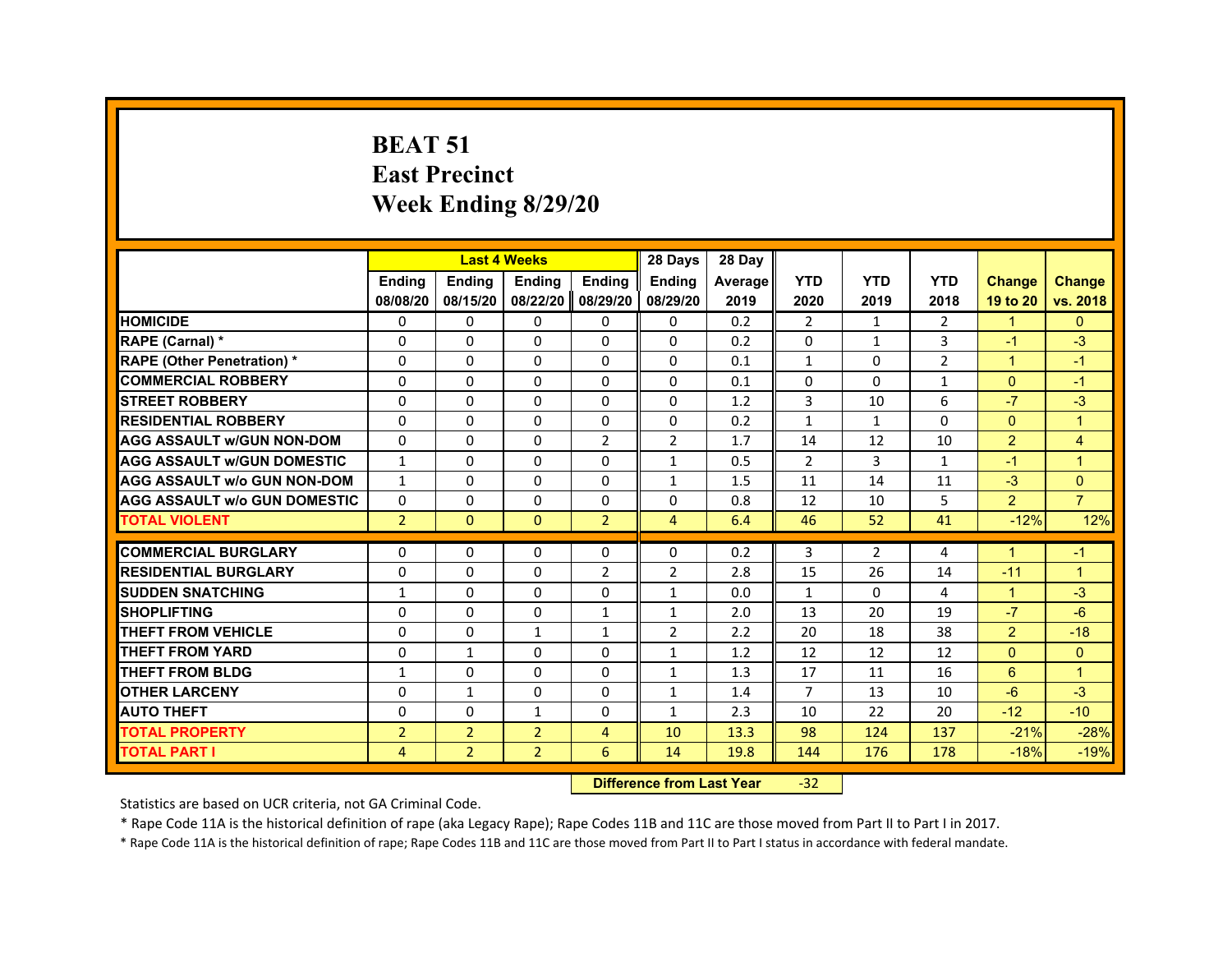# **BEAT 52East Precinct Week Ending 8/29/20**

|                                     |                | <b>Last 4 Weeks</b> |                   |                | 28 Days        | 28 Day  |                |                |                |                |                |
|-------------------------------------|----------------|---------------------|-------------------|----------------|----------------|---------|----------------|----------------|----------------|----------------|----------------|
|                                     | <b>Endina</b>  | <b>Endina</b>       | <b>Endina</b>     | <b>Ending</b>  | <b>Endina</b>  | Average | <b>YTD</b>     | <b>YTD</b>     | <b>YTD</b>     | <b>Change</b>  | <b>Change</b>  |
|                                     | 08/08/20       | 08/15/20            | 08/22/20 08/29/20 |                | 08/29/20       | 2019    | 2020           | 2019           | 2018           | 19 to 20       | vs. 2018       |
| <b>HOMICIDE</b>                     | 0              | 0                   | $\mathbf{0}$      | 0              | 0              | 0.1     | $\mathbf{0}$   | 1              | 1              | $-1$           | $-1$           |
| RAPE (Carnal) *                     | $\Omega$       | $\Omega$            | $\Omega$          | $\mathbf{1}$   | $\mathbf{1}$   | 0.3     | $\mathbf{1}$   | 4              | $\overline{2}$ | $-3$           | $-1$           |
| <b>RAPE (Other Penetration) *</b>   | 0              | $\Omega$            | $\Omega$          | $\Omega$       | $\Omega$       | 0.0     | $\Omega$       | $\Omega$       | $\Omega$       | $\Omega$       | $\Omega$       |
| <b>COMMERCIAL ROBBERY</b>           | 0              | 0                   | $\Omega$          | 0              | $\Omega$       | 0.2     | $\Omega$       | 1              | $\mathbf{1}$   | $-1$           | $-1$           |
| <b>STREET ROBBERY</b>               | 0              | 0                   | 0                 | 0              | 0              | 0.9     | 3              | 7              | $\overline{4}$ | $-4$           | $-1$           |
| <b>RESIDENTIAL ROBBERY</b>          | 0              | $\Omega$            | $\Omega$          | $\Omega$       | $\Omega$       | 0.2     | $\Omega$       | 2              | $\Omega$       | $-2$           | $\Omega$       |
| <b>AGG ASSAULT w/GUN NON-DOM</b>    | $\overline{2}$ | $\mathbf 0$         | $\Omega$          | $\Omega$       | $\overline{2}$ | 1.1     | $\overline{7}$ | 10             | 6              | $-3$           | $\overline{1}$ |
| <b>AGG ASSAULT W/GUN DOMESTIC</b>   | 0              | 0                   | $\Omega$          | 0              | $\Omega$       | 0.2     | 4              | 2              | $\mathbf{1}$   | $\overline{2}$ | 3              |
| <b>AGG ASSAULT w/o GUN NON-DOM</b>  | 0              | 0                   | $\Omega$          | $\Omega$       | $\Omega$       | 0.8     | 11             | 8              | 6              | 3              | 5              |
| <b>AGG ASSAULT W/o GUN DOMESTIC</b> | $\Omega$       | $\Omega$            | 0                 | $\Omega$       | 0              | 0.8     | 10             | 8              | 5              | $\overline{2}$ | 5              |
| <b>TOTAL VIOLENT</b>                | $\overline{2}$ | $\Omega$            | $\mathbf{0}$      | $\mathbf{1}$   | 3              | 4.6     | 36             | 43             | 26             | $-16%$         | 38%            |
|                                     |                |                     |                   |                |                |         |                |                |                |                |                |
| <b>COMMERCIAL BURGLARY</b>          | 0              | 0                   | $\Omega$          | 0              | $\Omega$       | 0.1     | 2              | $\Omega$       | 2              | $\overline{2}$ | $\Omega$       |
| <b>RESIDENTIAL BURGLARY</b>         | $\mathbf{1}$   | $\mathbf{1}$        | 0                 | $\mathbf{1}$   | 3              | 4.4     | 18             | 37             | 37             | $-19$          | $-19$          |
| <b>SUDDEN SNATCHING</b>             | 0              | 0                   | $\Omega$          | 0              | 0              | 0.2     | $\overline{2}$ | $\overline{2}$ | $\mathbf{1}$   | $\Omega$       | 1              |
| <b>SHOPLIFTING</b>                  | $\Omega$       | 0                   | $\Omega$          | $\mathbf{1}$   | $\mathbf{1}$   | 0.5     | 8              | 5              | $\overline{2}$ | 3              | 6              |
| <b>THEFT FROM VEHICLE</b>           | 0              | $\Omega$            | $\mathbf{1}$      | $\mathbf{1}$   | $\overline{2}$ | 4.9     | 42             | 40             | 32             | $\overline{2}$ | 10             |
| <b>THEFT FROM YARD</b>              | $\Omega$       | $\Omega$            | $\Omega$          | $\Omega$       | $\Omega$       | 2.5     | 20             | 24             | 14             | $-4$           | 6              |
| <b>THEFT FROM BLDG</b>              | 0              | 0                   | 0                 | $\overline{2}$ | $\overline{2}$ | 2.8     | 16             | 27             | 16             | $-11$          | $\Omega$       |
| <b>OTHER LARCENY</b>                | 0              | 0                   | $\Omega$          | $\mathbf{1}$   | $\mathbf{1}$   | 0.8     | 10             | 5              | 8              | 5              | $\overline{2}$ |
| <b>AUTO THEFT</b>                   | $\mathbf 0$    | 1                   | $\mathbf{1}$      | $\mathbf{1}$   | 3              | 2.0     | 12             | 21             | 20             | $-9$           | $-8$           |
| <b>TOTAL PROPERTY</b>               | $\mathbf{1}$   | $\overline{2}$      | $\overline{2}$    | $\overline{7}$ | 12             | 18.3    | 130            | 161            | 132            | $-19%$         | $-2%$          |
| <b>TOTAL PART I</b>                 | 3              | $\overline{2}$      | $\overline{2}$    | 8              | 15             | 22.9    | 166            | 204            | 158            | $-19%$         | 5%             |

 **Difference from Last Year**‐38

Statistics are based on UCR criteria, not GA Criminal Code.

\* Rape Code 11A is the historical definition of rape (aka Legacy Rape); Rape Codes 11B and 11C are those moved from Part II to Part I in 2017.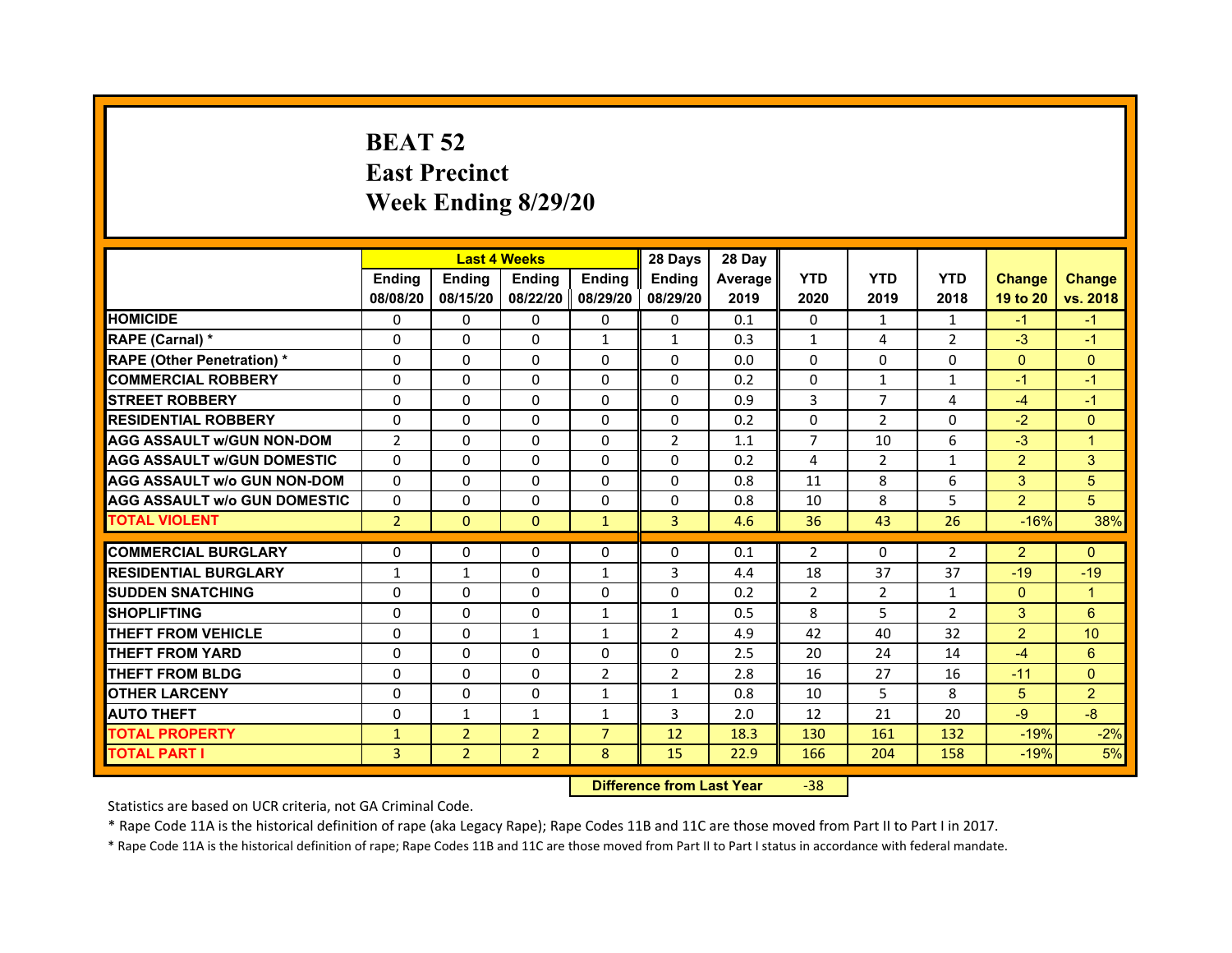# **BEAT 53East Precinct Week Ending 8/29/20**

|                                     |                | <b>Last 4 Weeks</b> |                |              | 28 Days        | 28 Day  |                |                |              |                |                |
|-------------------------------------|----------------|---------------------|----------------|--------------|----------------|---------|----------------|----------------|--------------|----------------|----------------|
|                                     | <b>Endina</b>  | <b>Endina</b>       | <b>Endina</b>  | Ending       | <b>Ending</b>  | Average | <b>YTD</b>     | <b>YTD</b>     | <b>YTD</b>   | <b>Change</b>  | <b>Change</b>  |
|                                     | 08/08/20       | 08/15/20            | 08/22/20       | 08/29/20     | 08/29/20       | 2019    | 2020           | 2019           | 2018         | 19 to 20       | vs. 2018       |
| <b>HOMICIDE</b>                     | 0              | 0                   | $\mathbf{0}$   | $\mathbf{0}$ | $\mathbf{0}$   | 0.0     | $\mathbf{0}$   | $\Omega$       | 0            | $\mathbf{0}$   | $\mathbf{0}$   |
| RAPE (Carnal) *                     | $\Omega$       | $\Omega$            | $\Omega$       | $\Omega$     | $\Omega$       | 0.0     | $\Omega$       | $\Omega$       | 2            | $\Omega$       | $-2$           |
| <b>RAPE (Other Penetration) *</b>   | $\Omega$       | $\Omega$            | $\Omega$       | $\Omega$     | $\Omega$       | 0.1     | $\mathbf{1}$   | $\Omega$       | $\Omega$     | $\mathbf{1}$   | $\mathbf{1}$   |
| <b>COMMERCIAL ROBBERY</b>           | $\Omega$       | $\Omega$            | $\Omega$       | $\Omega$     | $\Omega$       | 0.0     | $\Omega$       | $\Omega$       | $\Omega$     | $\Omega$       | $\Omega$       |
| <b>STREET ROBBERY</b>               | $\Omega$       | $\mathbf{1}$        | $\Omega$       | $\Omega$     | $\mathbf{1}$   | 0.8     | 5              | $\overline{7}$ | 4            | $-2$           | $\mathbf{1}$   |
| <b>RESIDENTIAL ROBBERY</b>          | $\Omega$       | $\Omega$            | $\Omega$       | $\Omega$     | $\mathbf 0$    | 0.0     | $\mathbf{1}$   | $\mathbf{0}$   | $\Omega$     | $\mathbf{1}$   | $\overline{1}$ |
| <b>AGG ASSAULT w/GUN NON-DOM</b>    | $\overline{2}$ | $\Omega$            | $\mathbf{1}$   | $\Omega$     | 3              | 1.3     | 11             | 9              | 8            | 2              | 3              |
| <b>AGG ASSAULT W/GUN DOMESTIC</b>   | $\Omega$       | 0                   | 0              | 0            | $\Omega$       | 0.2     | 4              | $\overline{2}$ | $\mathbf{1}$ | 2              | 3              |
| <b>AGG ASSAULT W/o GUN NON-DOM</b>  | $\Omega$       | $\Omega$            | $\Omega$       | $\Omega$     | $\Omega$       | 0.6     | 11             | 6              | 6            | 5              | 5              |
| <b>AGG ASSAULT W/o GUN DOMESTIC</b> | $\Omega$       | $\Omega$            | $\mathbf{1}$   | $\Omega$     | $\mathbf{1}$   | 1.7     | 11             | 17             | 5            | $-6$           | 6              |
| <b>TOTAL VIOLENT</b>                | $\overline{2}$ | $\mathbf{1}$        | $\overline{2}$ | $\mathbf 0$  | 5              | 4.7     | 44             | 41             | 26           | 7%             | 69%            |
|                                     |                |                     |                |              |                |         |                |                |              |                |                |
| <b>COMMERCIAL BURGLARY</b>          | 0              | 0                   | 0              | 0            | 0              | 0.2     | $\overline{2}$ | $\overline{2}$ | 3            | $\mathbf{0}$   | $-1$           |
| <b>RESIDENTIAL BURGLARY</b>         | $\Omega$       | $\Omega$            | $\overline{2}$ | $\mathbf{1}$ | 3              | 3.8     | 19             | 31             | 31           | $-12$          | $-12$          |
| <b>SUDDEN SNATCHING</b>             | $\Omega$       | $\Omega$            | $\Omega$       | $\Omega$     | $\Omega$       | 0.2     | 0              | $\mathbf{1}$   | $\mathbf{1}$ | $-1$           | $-1$           |
| <b>SHOPLIFTING</b>                  | $\Omega$       | $\Omega$            | $\Omega$       | $\Omega$     | $\Omega$       | 0.3     | $\mathbf{1}$   | 4              | 10           | $-3$           | $-9$           |
| <b>THEFT FROM VEHICLE</b>           | 1              | 0                   | 0              | $\mathbf{1}$ | 2              | 3.7     | 24             | 36             | 45           | $-12$          | $-21$          |
| <b>THEFT FROM YARD</b>              | $\mathbf{1}$   | $\Omega$            | $\Omega$       | $\mathbf{1}$ | $\overline{2}$ | 1.4     | 11             | 9              | 22           | $\overline{2}$ | $-11$          |
| <b>THEFT FROM BLDG</b>              | $\mathbf{1}$   | $\Omega$            | 3              | $\Omega$     | 4              | 2.7     | 23             | 25             | 28           | $-2$           | $-5$           |
| <b>OTHER LARCENY</b>                | 0              | 0                   | 0              | $\mathbf{1}$ | $\mathbf{1}$   | 1.1     | 4              | 11             | 9            | $-7$           | $-5$           |
| <b>AUTO THEFT</b>                   | $\Omega$       | $\mathbf{1}$        | $\Omega$       | $\mathbf{1}$ | $\overline{2}$ | 1.3     | 13             | 13             | 19           | $\overline{0}$ | $-6$           |
| <b>TOTAL PROPERTY</b>               | 3              | $\mathbf{1}$        | 5              | 5            | 14             | 14.6    | 97             | 132            | 168          | $-27%$         | $-42%$         |
| <b>TOTAL PART I</b>                 | 5              | $\overline{2}$      | $\overline{7}$ | 5            | 19             | 19.3    | 141            | 173            | 194          | $-18%$         | $-27%$         |

 **Difference from Last Year**‐32

Statistics are based on UCR criteria, not GA Criminal Code.

\* Rape Code 11A is the historical definition of rape (aka Legacy Rape); Rape Codes 11B and 11C are those moved from Part II to Part I in 2017.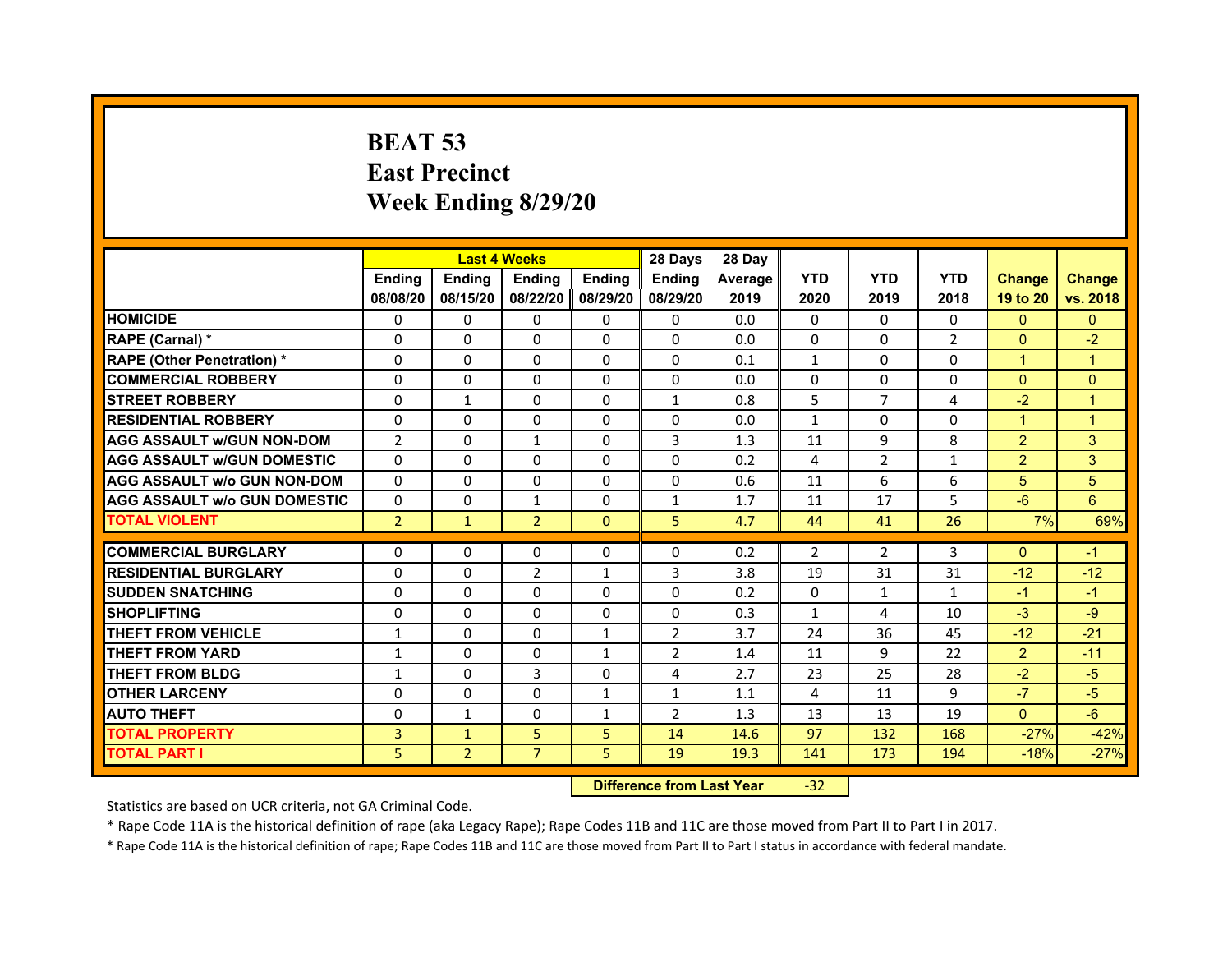# **BEAT 54East Precinct Week Ending 8/29/20**

|                                                           |                | <b>Last 4 Weeks</b> |                     |                | 28 Days        | 28 Day  |                |              |                |                |                |
|-----------------------------------------------------------|----------------|---------------------|---------------------|----------------|----------------|---------|----------------|--------------|----------------|----------------|----------------|
|                                                           | <b>Endina</b>  | <b>Ending</b>       | <b>Endina</b>       | <b>Endina</b>  | <b>Endina</b>  | Average | <b>YTD</b>     | <b>YTD</b>   | <b>YTD</b>     | <b>Change</b>  | <b>Change</b>  |
|                                                           | 08/08/20       | 08/15/20            | 08/22/20   08/29/20 |                | 08/29/20       | 2019    | 2020           | 2019         | 2018           | 19 to 20       | vs. 2018       |
| <b>HOMICIDE</b>                                           | 0              | 0                   | $\mathbf{0}$        | 0              | 0              | 0.0     | $\mathbf{0}$   | 0            | 4              | $\mathbf{0}$   | $-4$           |
| RAPE (Carnal) *                                           | $\Omega$       | $\Omega$            | $\Omega$            | $\mathbf{0}$   | $\Omega$       | 0.2     | $\Omega$       | 2            | $\Omega$       | $-2$           | $\Omega$       |
| <b>RAPE (Other Penetration) *</b>                         | 0              | $\Omega$            | $\mathbf{1}$        | $\Omega$       | $\mathbf{1}$   | 0.0     | 3              | $\Omega$     | $\mathbf{1}$   | 3              | 2              |
| <b>COMMERCIAL ROBBERY</b>                                 | 0              | $\mathbf{1}$        | $\Omega$            | 0              | $\mathbf{1}$   | 0.3     | 6              | 1            | 3              | 5              | 3              |
| <b>STREET ROBBERY</b>                                     | 0              | 0                   | 0                   | 0              | 0              | 0.7     | $\overline{2}$ | 6            | 6              | $-4$           | $-4$           |
| <b>RESIDENTIAL ROBBERY</b>                                | 0              | $\Omega$            | $\Omega$            | $\Omega$       | $\Omega$       | 0.2     | $\Omega$       | $\mathbf{1}$ | $\overline{2}$ | $-1$           | $-2$           |
| <b>AGG ASSAULT w/GUN NON-DOM</b>                          | $\mathbf{1}$   | $\Omega$            | $\Omega$            | $\Omega$       | $\mathbf{1}$   | 1.7     | 9              | 15           | $\overline{7}$ | $-6$           | $\overline{a}$ |
| <b>AGG ASSAULT W/GUN DOMESTIC</b>                         | $\Omega$       | $\Omega$            | $\Omega$            | 0              | $\Omega$       | 0.2     | $\mathbf{1}$   | $\mathbf{1}$ | $\mathbf{1}$   | $\Omega$       | $\Omega$       |
| <b>AGG ASSAULT w/o GUN NON-DOM</b>                        | $\Omega$       | $\Omega$            | $\mathbf{1}$        | $\Omega$       | $\mathbf{1}$   | 0.8     | 5              | 8            | 8              | $-3$           | $-3$           |
| <b>AGG ASSAULT W/o GUN DOMESTIC</b>                       | $\mathbf{1}$   | $\Omega$            | 0                   | $\mathbf{0}$   | 1              | 0.2     | 6              | 9            | 4              | $-3$           | $\overline{2}$ |
| <b>TOTAL VIOLENT</b>                                      | $\overline{2}$ | $\mathbf{1}$        | $\overline{2}$      | $\mathbf{0}$   | 5              | 4.2     | 32             | 43           | 36             | $-26%$         | $-11%$         |
|                                                           |                |                     |                     |                |                |         |                |              |                |                |                |
| <b>COMMERCIAL BURGLARY</b><br><b>RESIDENTIAL BURGLARY</b> | 0              | 0                   | $\Omega$            | $\Omega$       | $\Omega$       | 0.5     | $\mathbf{1}$   | 3            | $\overline{2}$ | $-2$           | $-1$           |
|                                                           | 0              | $\mathbf{1}$        | 0                   | $\mathbf{1}$   | $\overline{2}$ | 2.9     | 24             | 25           | 42             | $-1$           | $-18$<br>1     |
| <b>SUDDEN SNATCHING</b>                                   | 0              | $\mathbf{1}$        | $\Omega$            | 0              | $\mathbf{1}$   | 0.3     | $\mathbf{1}$   | 3            | $\Omega$       | $-2$           |                |
| <b>SHOPLIFTING</b>                                        | $\Omega$       | $\Omega$            | $\Omega$            | 3              | 3              | 3.1     | 36             | 29           | 50             | $\overline{7}$ | $-14$          |
| <b>THEFT FROM VEHICLE</b>                                 | $\Omega$       | $\Omega$            | $\Omega$            | $\mathbf{1}$   | $\mathbf{1}$   | 6.4     | 30             | 62           | 38             | $-32$          | $-8$           |
| <b>THEFT FROM YARD</b>                                    | $\Omega$       | $\mathbf{1}$        | $\mathbf{1}$        | $\Omega$       | $\overline{2}$ | 2.1     | 11             | 19           | 23             | $-8$           | $-12$          |
| <b>THEFT FROM BLDG</b>                                    | 1              | 0                   | 1                   | 1              | 3              | 2.2     | 19             | 15           | 22             | 4              | $-3$           |
| <b>OTHER LARCENY</b>                                      | 0              | 0                   | $\Omega$            | 1              | $\mathbf{1}$   | 0.5     | 11             | 3            | 8              | 8              | 3              |
| <b>AUTO THEFT</b>                                         | 1              | 0                   | $\overline{2}$      | $\Omega$       | 3              | 2.4     | 18             | 22           | 22             | $-4$           | $-4$           |
| <b>TOTAL PROPERTY</b>                                     | $\overline{2}$ | 3                   | $\overline{4}$      | $\overline{7}$ | 16             | 20.6    | 151            | 181          | 207            | $-17%$         | $-27%$         |
| <b>TOTAL PART I</b>                                       | 4              | 4                   | 6                   | $\overline{7}$ | 21             | 24.8    | 183            | 224          | 243            | $-18%$         | $-25%$         |

 **Difference from Last Year**r -41

Statistics are based on UCR criteria, not GA Criminal Code.

\* Rape Code 11A is the historical definition of rape (aka Legacy Rape); Rape Codes 11B and 11C are those moved from Part II to Part I in 2017.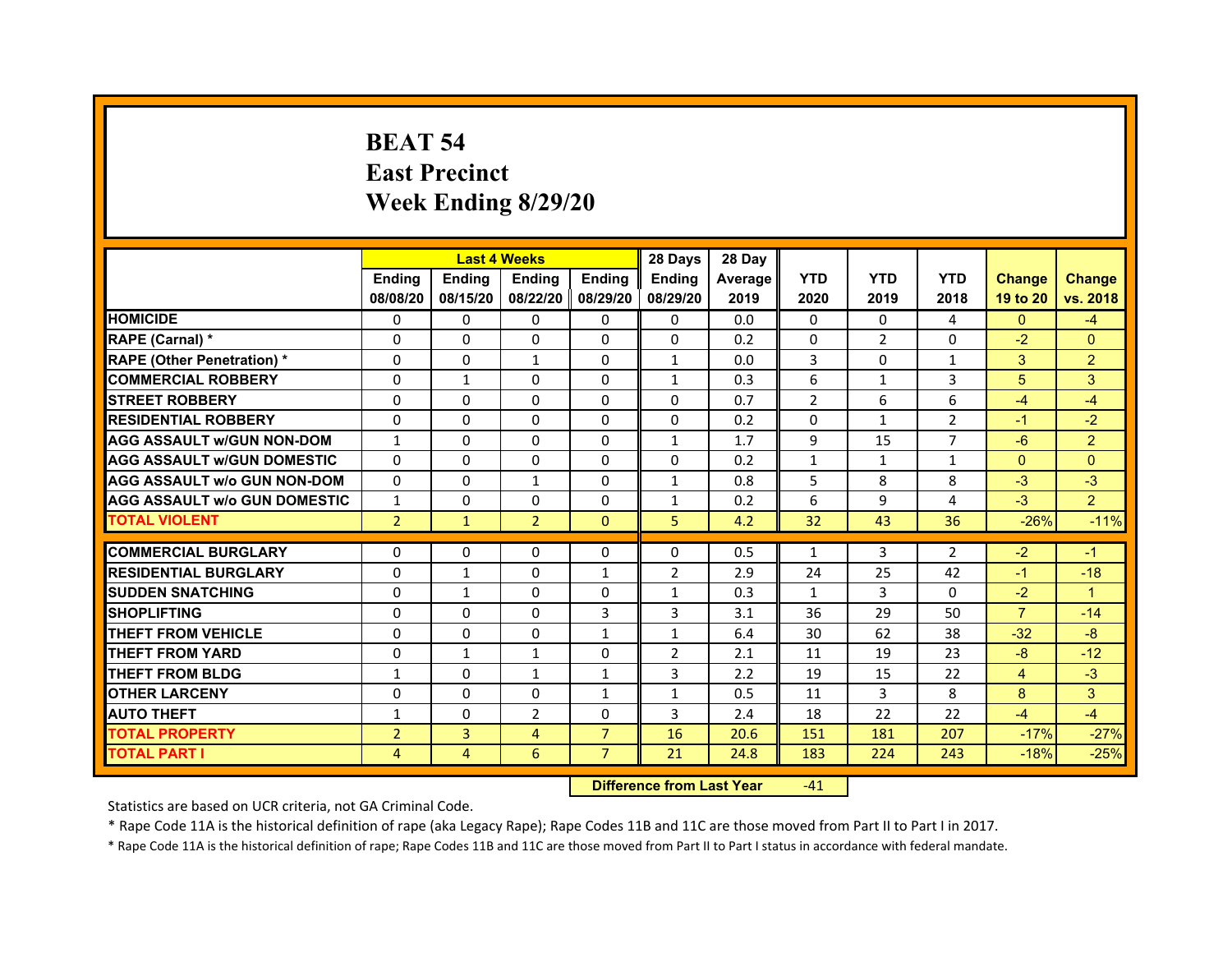# **BEAT 55East Precinct Week Ending 8/29/20**

|                                     |               |                | <b>Last 4 Weeks</b> |                | 28 Days       | 28 Day  |                |                |                |                      |                |
|-------------------------------------|---------------|----------------|---------------------|----------------|---------------|---------|----------------|----------------|----------------|----------------------|----------------|
|                                     | <b>Ending</b> | Ending         | <b>Endina</b>       | <b>Ending</b>  | <b>Endina</b> | Average | <b>YTD</b>     | <b>YTD</b>     | <b>YTD</b>     | <b>Change</b>        | <b>Change</b>  |
|                                     | 08/08/20      | 08/15/20       | 08/22/20            | 08/29/20       | 08/29/20      | 2019    | 2020           | 2019           | 2018           | 19 to 20             | vs. 2018       |
| <b>HOMICIDE</b>                     | $\Omega$      | $\mathbf{0}$   | 0                   | 0              | 0             | 0.0     | $\mathbf{1}$   | 0              | $\mathbf{1}$   | $\mathbf{1}$         | $\Omega$       |
| RAPE (Carnal) *                     | $\Omega$      | $\Omega$       | $\Omega$            | $\Omega$       | $\Omega$      | 0.2     | $\Omega$       | 3              | $\Omega$       | $-3$                 | $\Omega$       |
| <b>RAPE (Other Penetration)*</b>    | $\Omega$      | $\Omega$       | 0                   | 0              | 0             | 0.0     | $\Omega$       | 0              | 0              | $\Omega$             | $\Omega$       |
| <b>COMMERCIAL ROBBERY</b>           | $\Omega$      | $\Omega$       | $\Omega$            | 1              | 1             | 0.1     | 1              | $\Omega$       | $\Omega$       | $\blacktriangleleft$ | $\mathbf{1}$   |
| <b>STREET ROBBERY</b>               | $\Omega$      | $\Omega$       | $\Omega$            | $\Omega$       | $\Omega$      | 0.3     | 3              | 3              | $\overline{4}$ | $\Omega$             | $-1$           |
| <b>RESIDENTIAL ROBBERY</b>          | $\Omega$      | $\Omega$       | $\Omega$            | $\Omega$       | $\Omega$      | 0.1     | $\mathbf{1}$   | $\mathbf{1}$   | $\Omega$       | $\mathbf{0}$         | $\mathbf{1}$   |
| <b>AGG ASSAULT W/GUN NON- DOM</b>   | $\Omega$      | $\Omega$       | $\Omega$            | $\Omega$       | $\Omega$      | 0.2     | $\overline{2}$ | 3              | 4              | $-1$                 | $-2$           |
| <b>AGG ASSAULT W/GUN DOMESTIC</b>   | $\Omega$      | $\Omega$       | $\Omega$            | $\Omega$       | $\Omega$      | 0.3     | $\Omega$       | 4              | $\mathbf{1}$   | $-4$                 | $-1$           |
| <b>AGG ASSAULT W/o GUN NON-DOM</b>  | $\Omega$      | $\Omega$       | $\Omega$            | $\Omega$       | $\Omega$      | 0.4     | $\overline{2}$ | 4              | 1              | $-2$                 | $\mathbf{1}$   |
| <b>AGG ASSAULT W/o GUN DOMESTIC</b> | $\Omega$      | $\Omega$       | $\Omega$            | $\Omega$       | $\Omega$      | 0.4     | 4              | 4              | $\overline{2}$ | $\Omega$             | $\overline{2}$ |
| <b>TOTAL VIOLENT</b>                | $\mathbf{0}$  | $\mathbf{0}$   | $\Omega$            | $\mathbf{1}$   | $\mathbf{1}$  | 2.0     | 14             | 22             | 13             | $-36%$               | 8%             |
|                                     |               |                |                     |                |               |         |                |                |                |                      |                |
| <b>COMMERCIAL BURGLARY</b>          | $\Omega$      | 0              | 0                   | 0              | 0             | 0.5     | 3              | 6              | 4              | $-3$                 | $-1$           |
| <b>RESIDENTIAL BURGLARY</b>         | $\Omega$      | $\Omega$       | $\Omega$            | $\Omega$       | 0             | 1.8     | 6              | 14             | 15             | $-8$                 | $-9$           |
| <b>SUDDEN SNATCHING</b>             | $\Omega$      | $\Omega$       | 0                   | 0              | 0             | 0.2     | 0              | $\mathbf{1}$   | $\mathbf{1}$   | $-1$                 | $-1$           |
| <b>SHOPLIFTING</b>                  | $\Omega$      | $\overline{2}$ | 3                   | $\mathbf{1}$   | 6             | 16.0    | 94             | 149            | 132            | $-55$                | $-38$          |
| <b>THEFT FROM VEHICLE</b>           | $\Omega$      | $\overline{2}$ | $\Omega$            | $\mathbf{1}$   | 3             | 3.6     | 22             | 30             | 35             | $-8$                 | $-13$          |
| <b>THEFT FROM YARD</b>              | $\Omega$      | $\Omega$       | $\Omega$            | $\Omega$       | $\Omega$      | 1.3     | 11             | 13             | 18             | $-2$                 | $-7$           |
| <b>THEFT FROM BLDG</b>              | $\Omega$      | $\Omega$       | $\Omega$            | $\Omega$       | $\Omega$      | 1.8     | 11             | 13             | 13             | $-2$                 | $-2$           |
| <b>OTHER LARCENY</b>                | $\Omega$      | $\Omega$       | $\Omega$            | $\Omega$       | $\Omega$      | 0.3     | $\overline{2}$ | $\overline{3}$ | 3              | $-1$                 | $-1$           |
| <b>AUTO THEFT</b>                   | $\Omega$      | $\Omega$       | $\mathbf{1}$        | $\Omega$       | $\mathbf{1}$  | 0.8     | 8              | $\overline{7}$ | 11             | $\mathbf{1}$         | $-3$           |
| <b>TOTAL PROPERTY</b>               | $\Omega$      | 4              | $\overline{4}$      | $\overline{2}$ | 10            | 26.2    | 157            | 236            | 232            | $-33%$               | $-32%$         |
| <b>TOTAL PART I</b>                 | $\mathbf{0}$  | $\overline{4}$ | 4                   | 3              | 11            | 28.2    | 171            | 258            | 245            | $-34%$               | $-30%$         |

 **Difference from Last Year**‐87

Statistics are based on UCR criteria, not GA Criminal Code.

\* Rape Code 11A is the historical definition of rape (aka Legacy Rape); Rape Codes 11B and 11C are those moved from Part II to Part I in 2017.